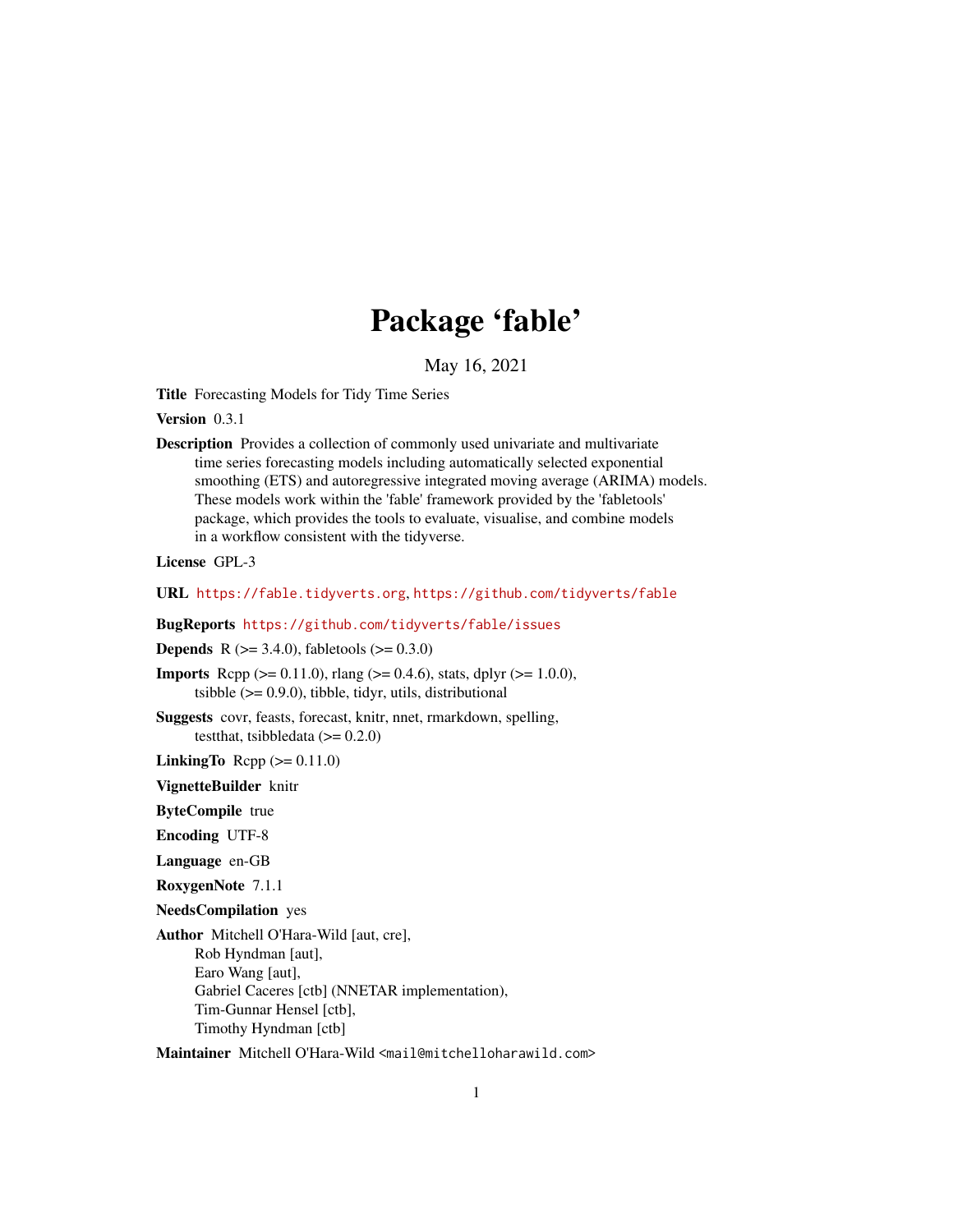Repository CRAN Date/Publication 2021-05-16 14:20:07 UTC

# R topics documented:

|              | $\overline{4}$ |
|--------------|----------------|
|              | 5              |
|              | 8              |
|              | 8              |
|              | 9              |
|              | 10             |
|              | 11             |
|              | 14             |
|              | 15             |
|              | 15             |
|              | 16             |
|              | 17             |
|              | 17             |
|              | 18             |
|              | 19             |
|              | 19             |
|              | 20             |
|              | 21             |
|              | 22             |
|              | 23             |
|              | 23             |
|              | 24             |
|              | 25             |
|              | 26             |
|              | 27             |
|              | 29             |
|              | 30             |
|              | 31             |
|              | 31             |
| generate.ETS | 32             |
|              | 33             |
|              | 34             |
|              | 34             |
|              | 35             |
|              | 36             |
|              | 37             |
| glance.ETS   | 37             |
|              | 38             |
|              | 39             |
|              | 39             |
|              | 40             |
|              | 41             |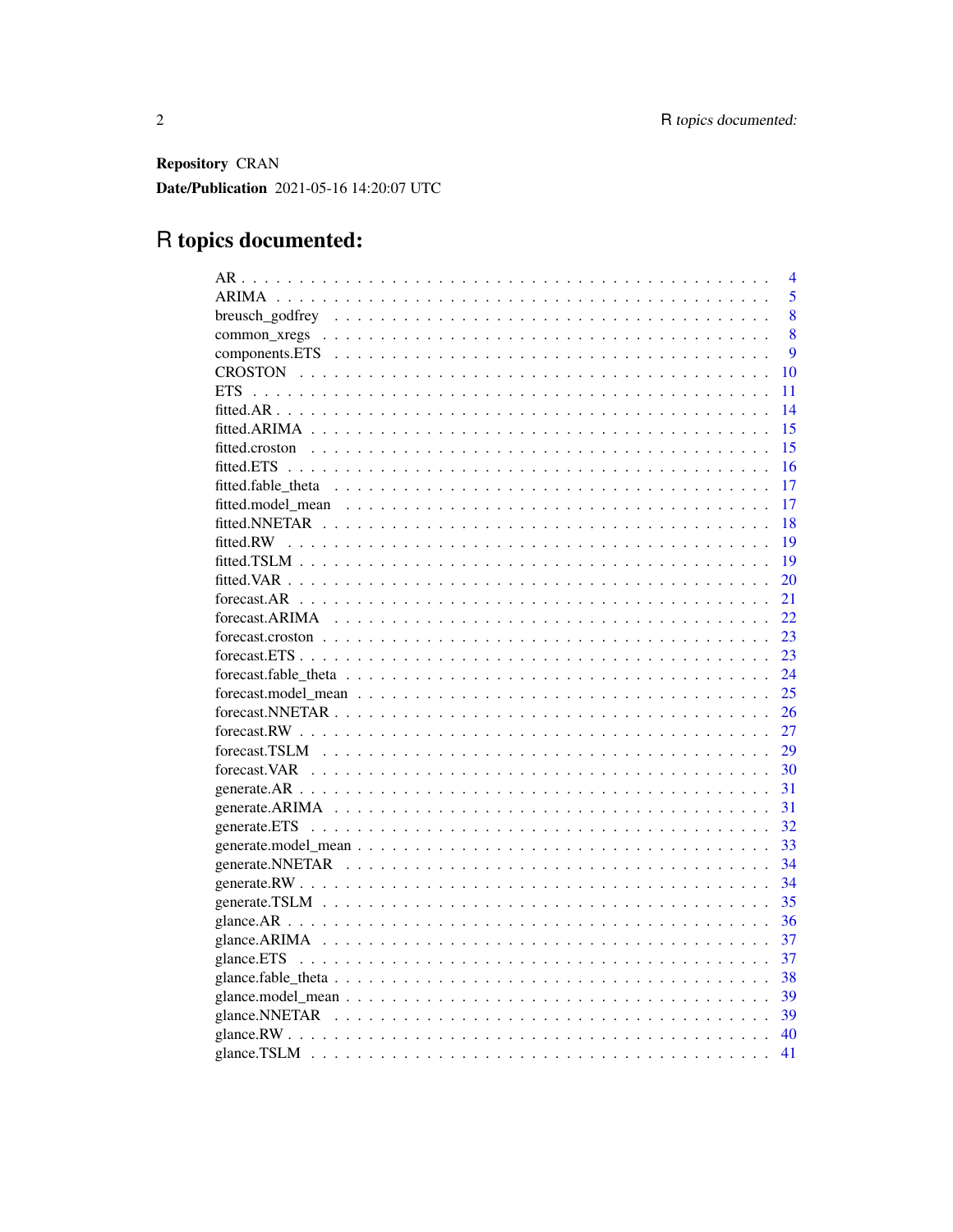|                                                                                                            | 41 |
|------------------------------------------------------------------------------------------------------------|----|
|                                                                                                            | 42 |
|                                                                                                            | 43 |
|                                                                                                            | 44 |
|                                                                                                            | 44 |
|                                                                                                            | 45 |
|                                                                                                            | 47 |
|                                                                                                            | 48 |
|                                                                                                            | 49 |
|                                                                                                            | 50 |
|                                                                                                            | 50 |
|                                                                                                            | 51 |
|                                                                                                            | 52 |
|                                                                                                            | 53 |
|                                                                                                            | 53 |
|                                                                                                            | 54 |
|                                                                                                            | 55 |
|                                                                                                            | 55 |
|                                                                                                            | 56 |
|                                                                                                            | 57 |
| residuals. RW $\ldots \ldots \ldots \ldots \ldots \ldots \ldots \ldots \ldots \ldots \ldots \ldots \ldots$ | 57 |
|                                                                                                            | 58 |
|                                                                                                            | 59 |
|                                                                                                            | 59 |
|                                                                                                            | 61 |
|                                                                                                            | 62 |
|                                                                                                            | 63 |
|                                                                                                            | 63 |
|                                                                                                            | 64 |
|                                                                                                            | 65 |
|                                                                                                            | 65 |
|                                                                                                            |    |
|                                                                                                            | 67 |
|                                                                                                            | 67 |
|                                                                                                            | 68 |
|                                                                                                            | 69 |
|                                                                                                            | 70 |
|                                                                                                            | 70 |
|                                                                                                            |    |

**Index**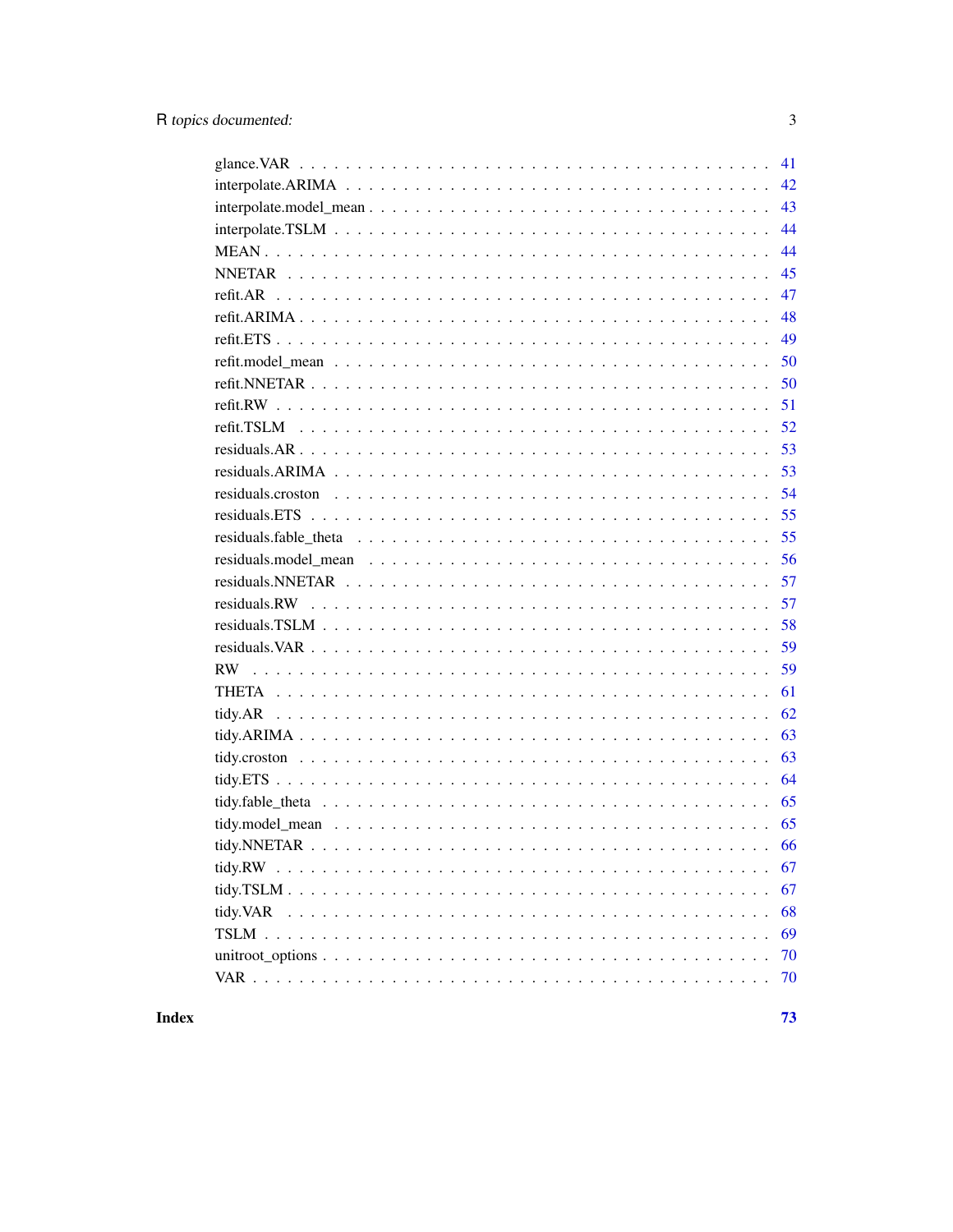<span id="page-3-0"></span>Searches through the vector of lag orders to find the best AR model which has lowest AIC, AICc or BIC value. It is implemented using OLS, and behaves comparably to stats:: $ar.ols()$ .

#### Usage

AR(formula, ic =  $c("aicc", "aic", "bic"), ...$ )

#### Arguments

| formula  | Model specification (see "Specials" section).          |
|----------|--------------------------------------------------------|
| iс       | The information criterion used in selecting the model. |
| $\cdots$ | Further arguments for arima                            |

#### Details

Exogenous regressors and [common\\_xregs](#page-7-1) can be specified in the model formula.

#### Value

A model specification.

#### Specials

pdq: The order special is used to specify the lag order for the auto-regression.

 $order(p = 0:15, fixed = list())$ 

p The order of the auto-regressive (AR) terms. If multiple values are provided, the one which minimises ic will be cho fixed A named list of fixed parameters for coefficients. The names identify the coefficient, beginning with ar, and then foll

xreg: Exogenous regressors can be included in an ARIMA model without explicitly using the xreg() special. Common exogenous regressor specials as specified in [common\\_xregs](#page-7-1) can also be used. These regressors are handled using [stats::model.frame\(\)](#page-0-0), and so interactions and other functionality behaves similarly to [stats::lm\(\)](#page-0-0).

The inclusion of a constant in the model follows the similar rules to  $stats::lm()$ , where including 1 will add a constant and 0 or -1 will remove the constant. If left out, the inclusion of a constant will be determined by minimising ic.

 $xreg(..., fixed = list())$ 

Bare expressions for the exogenous regressors (such as  $log(x)$ )

fixed A named list of fixed parameters for coefficients. The names identify the coefficient, and should match the name of the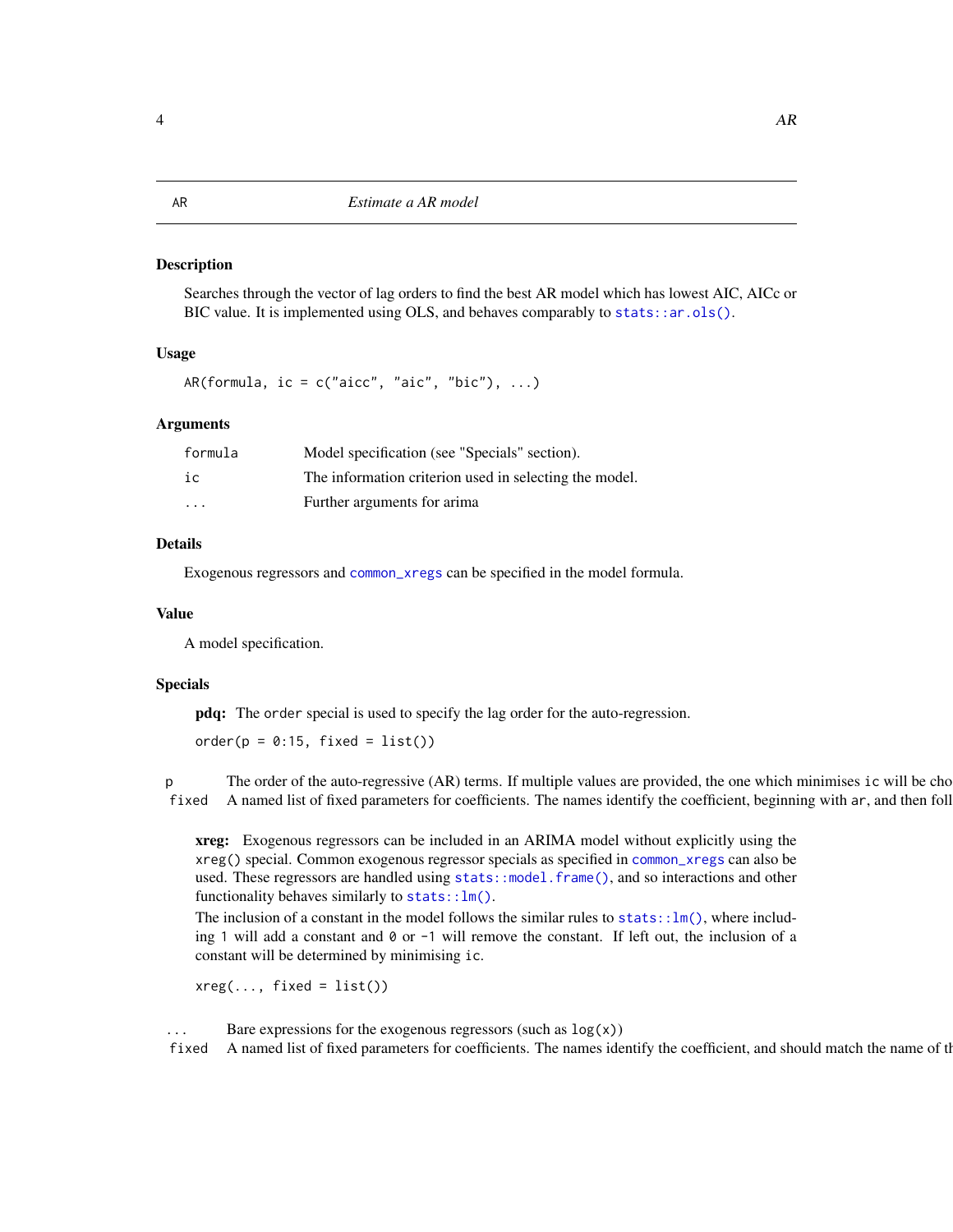#### <span id="page-4-0"></span> $ARIMA$  5

## See Also

[Forecasting: Principles and Practices, Vector autoregressions \(section 11.2\)](https://otexts.com/fpp3/AR.html)

#### Examples

```
luteinizing_hormones <- as_tsibble(lh)
fit <- luteinizing_hormones %>%
  model(AR(value ~ order(3)))
report(fit)
fit %>%
  forecast() %>%
  autoplot(luteinizing_hormones)
```
## ARIMA *Estimate an ARIMA model*

#### Description

Searches through the model space specified in the specials to identify the best ARIMA model, with the lowest AIC, AICc or BIC value. It is implemented using [stats::arima\(\)](#page-0-0) and allows ARIMA models to be used in the fable framework.

#### Usage

```
ARIMA(
  formula,
  ic = c("aicc", "aic", "bic"),
  selection_metric = function(x) x[[ic]],stepwise = TRUE,
  greedy = TRUE,
  approximation = NULL,
  order_constraint = p + q + P + Q \le 6 & (constant + d + D \le 2),
  unitroot_spec = unitroot_options(),
  trace = FALSE,...
)
```
#### Arguments

| formula          | Model specification (see "Specials" section).                                                            |  |
|------------------|----------------------------------------------------------------------------------------------------------|--|
| ic               | The information criterion used in selecting the model.                                                   |  |
| selection_metric |                                                                                                          |  |
|                  | A function used to compute a metric from an Arima object which is minimised<br>to select the best model. |  |
| stepwise         | Should stepwise be used? (Stepwise can be much faster)                                                   |  |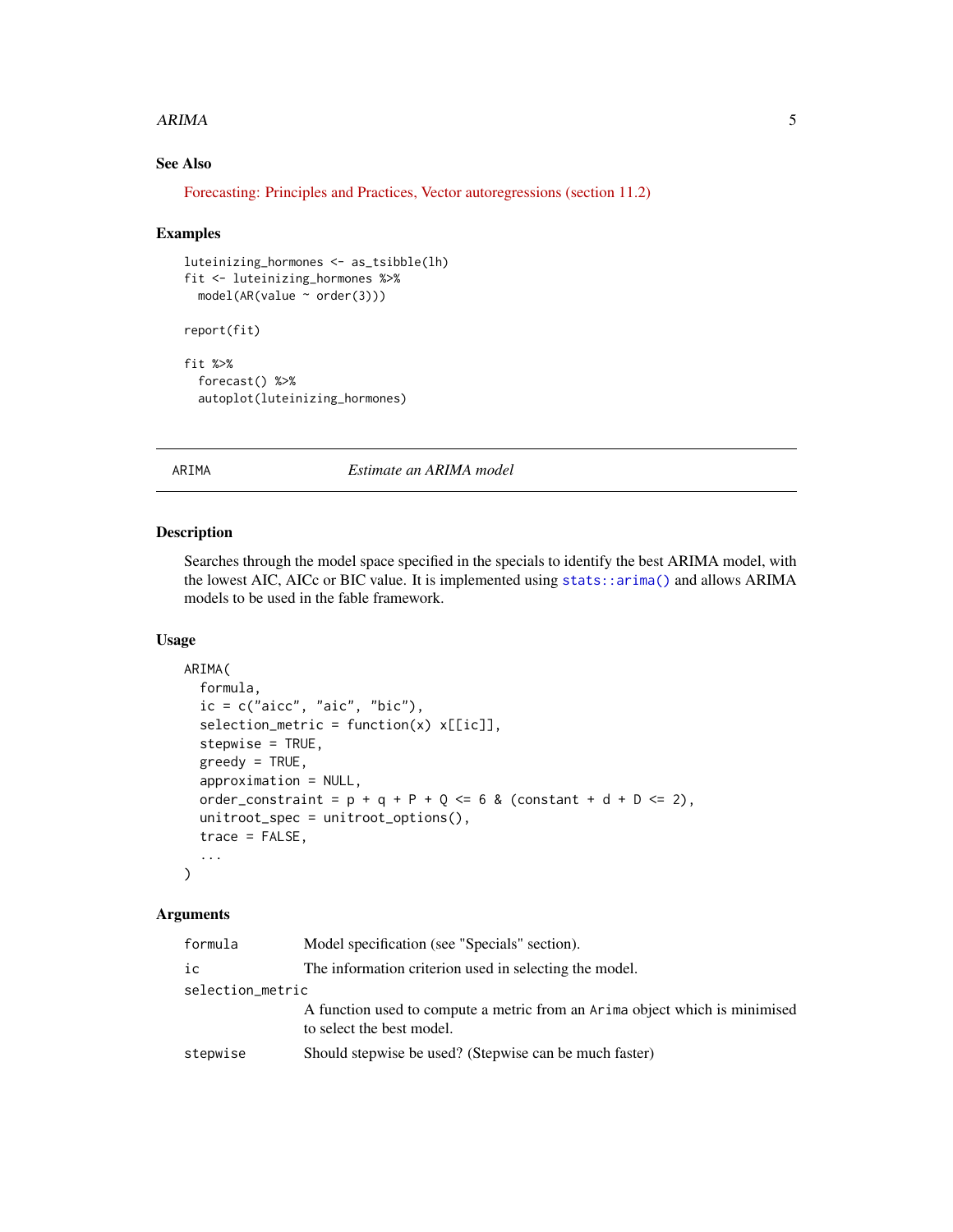| greedy           | Should the stepwise search move to the next best option immediately?                                                                                                                                              |  |
|------------------|-------------------------------------------------------------------------------------------------------------------------------------------------------------------------------------------------------------------|--|
| approximation    | Should CSS (conditional sum of squares) be used during model selection? The<br>default (NULL) will use the approximation if there are more than 150 observations<br>or if the seasonal period is greater than 12. |  |
| order_constraint |                                                                                                                                                                                                                   |  |
|                  | A logical predicate on the orders of p, d, q, P, D, Q and constant to consider in<br>the search. See "Specials" for the meaning of these terms.                                                                   |  |
| unitroot_spec    | A specification of unit root tests to use in the selection of d and D. See unit root_options()<br>for more details.                                                                                               |  |
| trace            | If TRUE, the selection metric of estimated models in the selection procedure will<br>be outputted to the console.                                                                                                 |  |
| $\cdot$          | Further arguments for stats::arima()                                                                                                                                                                              |  |
|                  |                                                                                                                                                                                                                   |  |

#### Value

A model specification.

#### Parameterisation

The fable ARIMA() function uses an alternate parameterisation of constants to [stats::arima\(\)](#page-0-0) and [forecast::Arima\(\)](#page-0-0). While the parameterisations are equivalent, the coefficients for the constant/mean will differ.

In fable, the parameterisation used is:

$$
(1 - \phi_1 B - \dots - \phi_p B^p)(1 - B)^d y_t = c + (1 + \theta_1 B + \dots + \theta_q B^q) \varepsilon_t
$$

In stats and forecast, an ARIMA model is parameterised as:

$$
(1 - \phi_1 B - \dots - \phi_p B^p)(y'_t - \mu) = (1 + \theta_1 B + \dots + \theta_q B^q)\varepsilon_t
$$

where  $\mu$  is the mean of  $(1 - B)^d y_t$  and  $c = \mu(1 - \phi_1 - \cdots - \phi_p)$ .

#### Specials

The *specials* define the space over which ARIMA will search for the model that best fits the data. If the RHS of formula is left blank, the default search space is given by  $pdq() + PDQ()$ : that is, a model with candidate seasonal and nonseasonal terms, but no exogenous regressors. Note that a seasonal model requires at least 2 full seasons of data; if this is not available, ARIMA will revert to a nonseasonal model with a warning.

To specify a model fully (avoid automatic selection), the intercept and pdq()/PDQ() values must be specified. For example, formula = response  $\sim 1 + \text{pdq}(1,1,1) + \text{PDQ}(1,0,0)$ .

pdq: The pdq special is used to specify non-seasonal components of the model.

 $pdq(p = 0:5, d = 0:2, q = 0:5,$  $p\_init = 2$ ,  $q\_init = 2$ , fixed = list())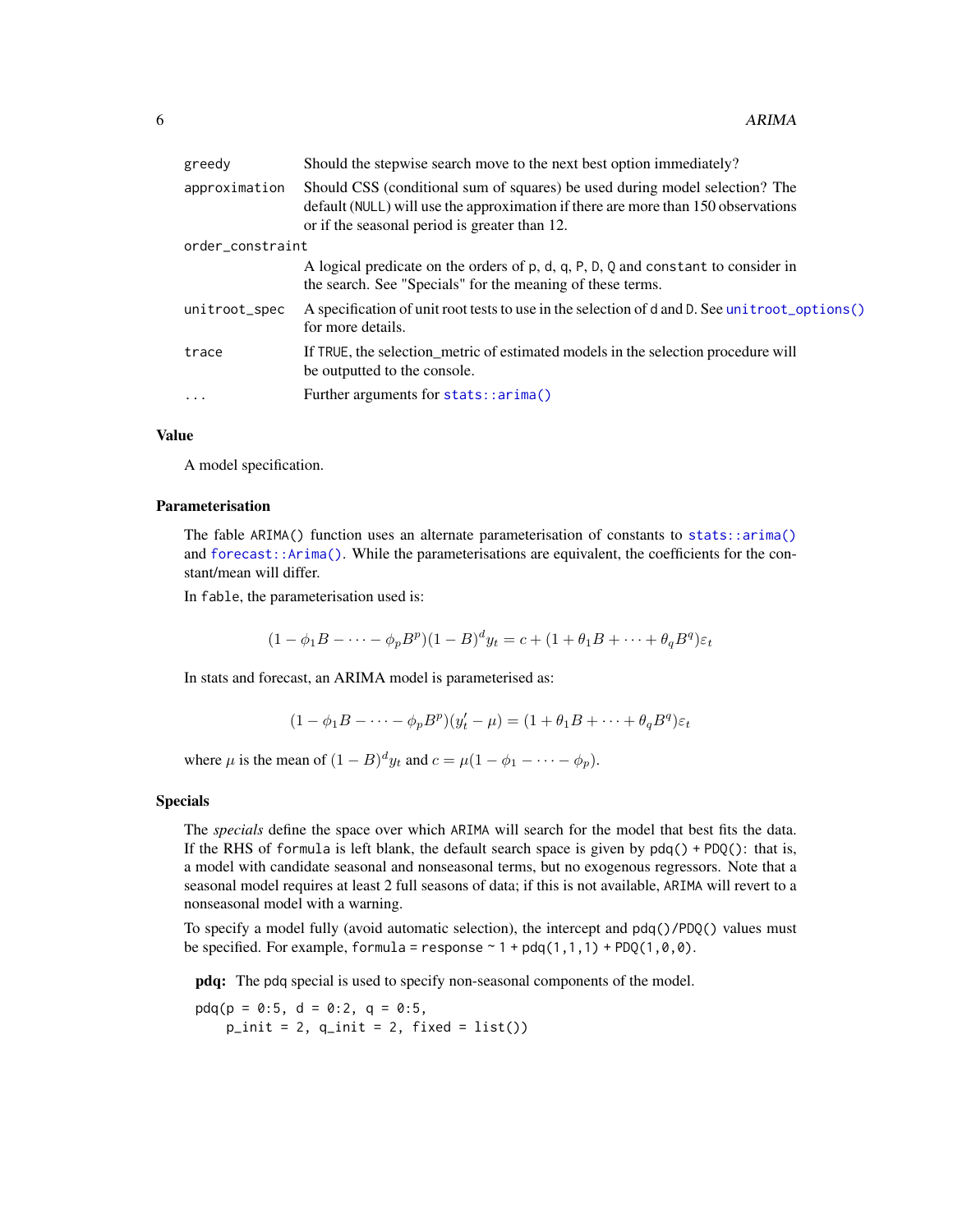#### $ARIMA$   $7$

p The order of the non-seasonal auto-regressive (AR) terms. If multiple values are provided, the one which minimises d The order of integration for non-seasonal differencing. If multiple values are provided, one of the values will be selected via repeated via repeated via repeated via repeated via repeated via repeated via repeated  $\mu$ q The order of the non-seasonal moving average (MA) terms. If multiple values are provided, the one which minimise p\_init If stepwise = TRUE, p\_init provides the initial value for p for the stepwise search procedure. q\_init If stepwise = TRUE, q\_init provides the initial value for q for the stepwise search procedure. fixed A named list of fixed parameters for coefficients. The names identify the coefficient, beginning with either ar or ma,

PDQ: The PDQ special is used to specify seasonal components of the model. To force a nonseasonal fit, specify PDQ( $(0,0,0)$ ) in the RHS of the model formula. Note that simply omitting PDQ from the formula will *not* result in a non-seasonal fit.

PDQ(P = 0:2, D = 0:1, Q = 0:2, period = NULL,  $P_{init} = 1$ ,  $Q_{init} = 1$ , fixed = list())

P The order of the seasonal auto-regressive (SAR) terms. If multiple values are provided, the one which minimises ic D The order of integration for seasonal differencing. If multiple values are provided, one of the values will be selected Q The order of the seasonal moving average (SMA) terms. If multiple values are provided, the one which minimises i period The periodic nature of the seasonality. This can be either a number indicating the number of observations in each se P\_init If stepwise = TRUE, P\_init provides the initial value for P for the stepwise search procedure.

- $Q$ \_init If stepwise = TRUE,  $Q$ \_init provides the initial value for Q for the stepwise search procedure.
- fixed A named list of fixed parameters for coefficients. The names identify the coefficient, beginning with either sar or smaller.

xreg: Exogenous regressors can be included in an ARIMA model without explicitly using the xreg() special. Common exogenous regressor specials as specified in [common\\_xregs](#page-7-1) can also be used. These regressors are handled using [stats::model.frame\(\)](#page-0-0), and so interactions and other functionality behaves similarly to  $stats::lm()$ .

The inclusion of a constant in the model follows the similar rules to stats:  $:\ln($ ), where including 1 will add a constant and 0 or -1 will remove the constant. If left out, the inclusion of a constant will be determined by minimising ic.

 $xreg(..., fixed = list())$ 

... Bare expressions for the exogenous regressors (such as  $log(x)$ )

fixed A named list of fixed parameters for coefficients. The names identify the coefficient, and should match the name of the

#### See Also

[Forecasting: Principles and Practices, ARIMA models \(chapter 9\)](https://otexts.com/fpp3/arima.html) [Forecasting: Principles and Prac](https://otexts.com/fpp3/dynamic.html)[tices, Dynamic regression models \(chapter 10\)](https://otexts.com/fpp3/dynamic.html)

```
# Manual ARIMA specification
USAccDeaths %>%
  as_tsibble() %>%
 model(arima = ARIMA(log(value) ~ 0 + pdq(0, 1, 1) + PDQ(0, 1, 1)) %>%
 report()
# Automatic ARIMA specification
library(tsibble)
```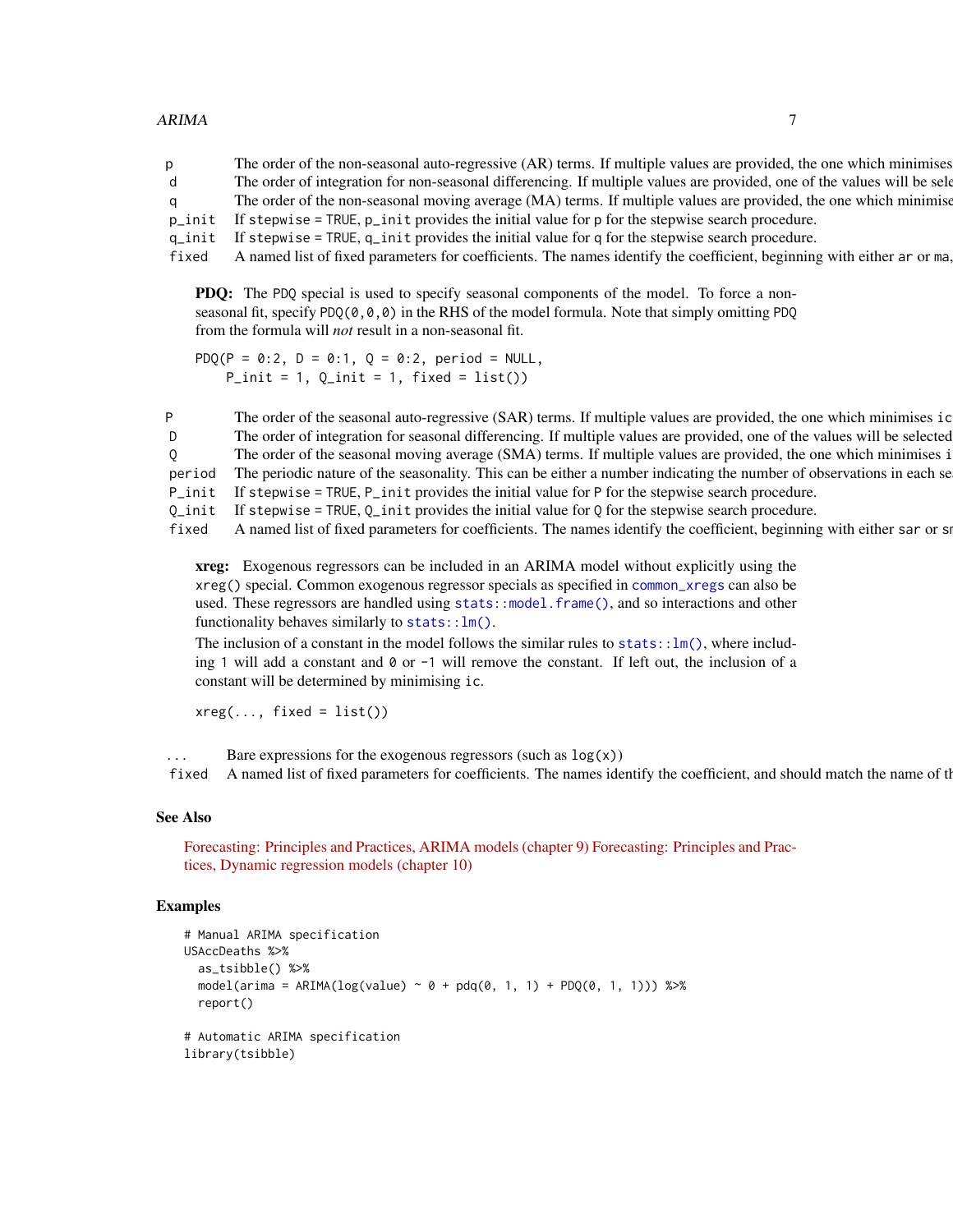```
library(dplyr)
tsibbledata::global_economy %>%
  filter(Country == "Australia") %>%
  model(ARIMA(log(GDP) ~ Population))
```
breusch\_godfrey *Breusch-Godfrey Test*

#### Description

Breusch-Godfrey test for higher-order serial correlation.

#### Usage

```
breusch_godfrey(x, ...)
```
## S3 method for class 'TSLM' breusch\_godfrey(x, order = 1, type =  $c("Chisq", "F"), ...$ )

#### Arguments

| $\mathsf{x}$            | A model object to be tested.                         |  |
|-------------------------|------------------------------------------------------|--|
| $\cdot$ $\cdot$ $\cdot$ | Further arguments for methods.                       |  |
| order                   | The maximum order of serial correlation to test for. |  |
| type                    | The type of test statistic to use.                   |  |

#### See Also

```
lmtest::bgtest()
```
<span id="page-7-1"></span>common\_xregs *Common exogenous regressors*

#### Description

These special functions provide interfaces to more complicated functions within the model formulae interface.

#### Usage

common\_xregs

#### Specials

trend: The trend special includes common linear trend regressors in the model. It also supports piecewise linear trend via the knots argument.

trend(knots = NULL, origin = NULL)

<span id="page-7-0"></span>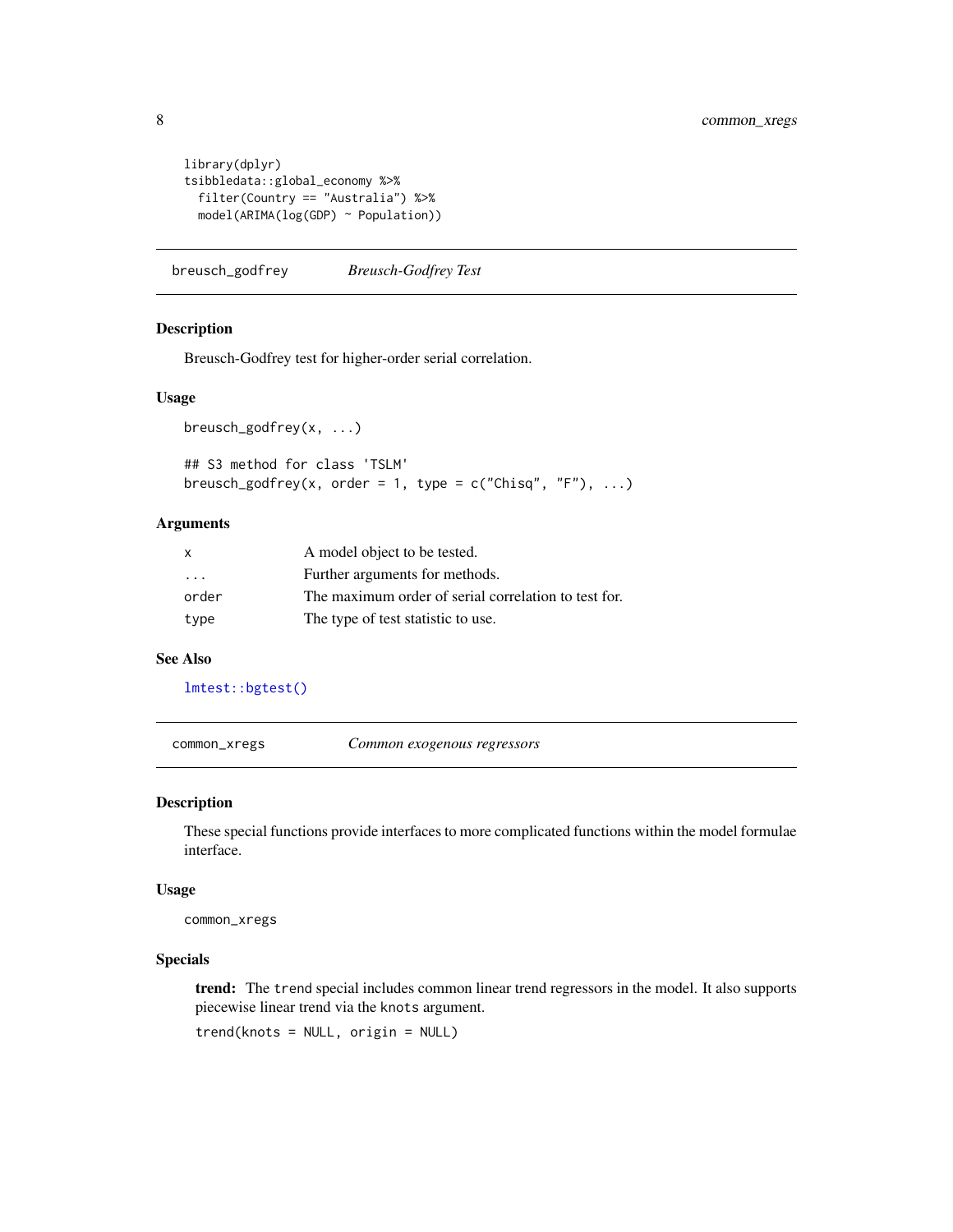## <span id="page-8-0"></span>components.ETS 9

knots A vector of times (same class as the data's time index) identifying the position of knots for a piecewise linear trend. origin An optional time value to act as the starting time for the trend.

season: The season special includes seasonal dummy variables in the model.

season(period = NULL)

period The periodic nature of the seasonality. This can be either a number indicating the number of observations in each sea

fourier: The fourier special includes seasonal fourier terms in the model. The maximum order of the fourier terms must be specified using K.

fourier(period = NULL, K, origin = NULL)

period The periodic nature of the seasonality. This can be either a number indicating the number of observations in each se K The maximum order of the fourier terms.

origin An optional time value to act as the starting time for the fourier series.

components.ETS *Extract estimated states from an ETS model.*

#### **Description**

Extract estimated states from an ETS model.

#### Usage

```
## S3 method for class 'ETS'
components(object, ...)
```
#### Arguments

| object | An estimated model. |
|--------|---------------------|
| .      | Unused.             |

#### Value

A [fabletools::dable\(\)](#page-0-0) containing estimated states.

```
as_tsibble(USAccDeaths) %>%
 model(ets = ETS(log(value) ~ season("A"))) %>%
 components()
```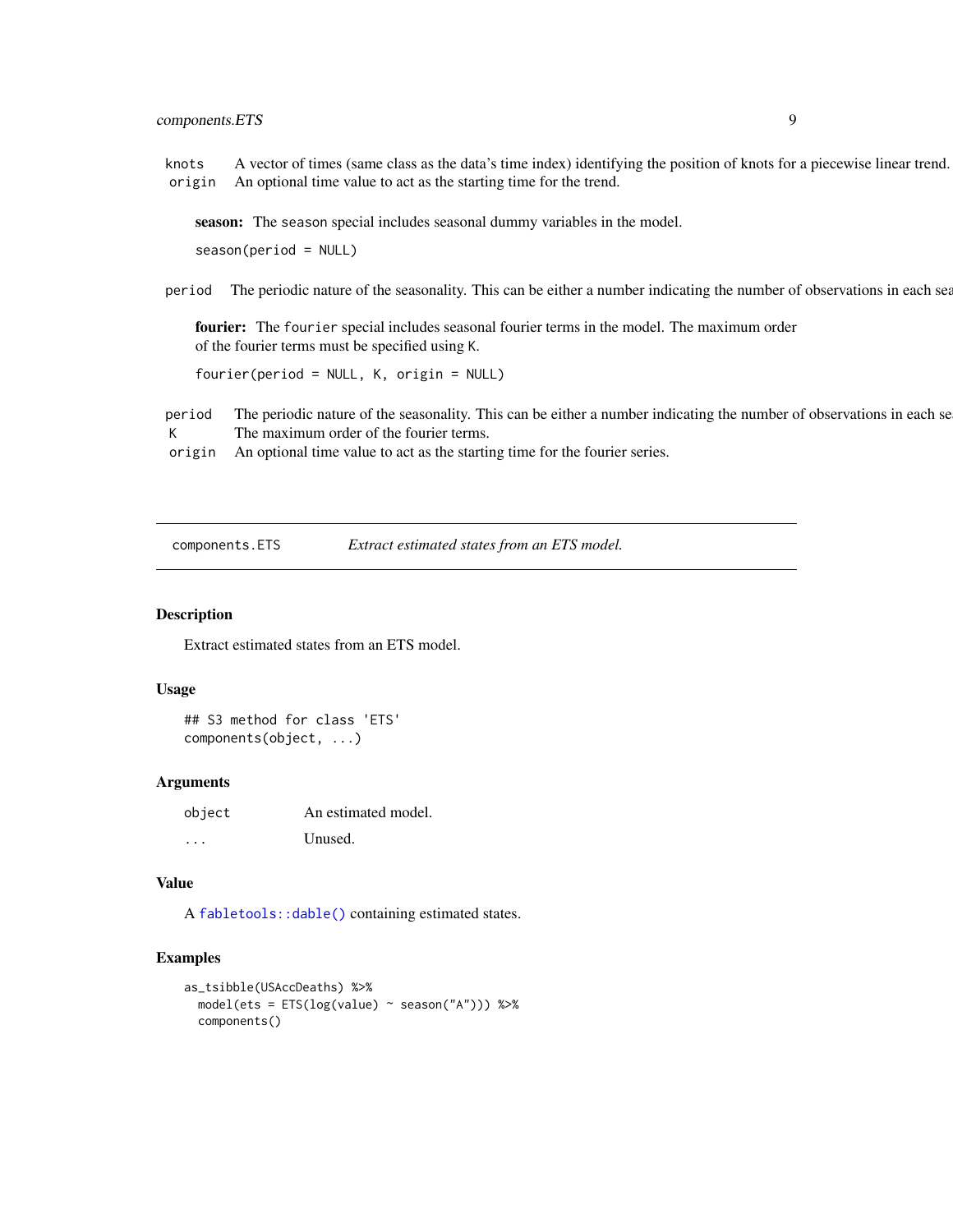<span id="page-9-0"></span>Based on Croston's (1972) method for intermittent demand forecasting, also described in Shenstone and Hyndman (2005). Croston's method involves using simple exponential smoothing (SES) on the non-zero elements of the time series and a separate application of SES to the times between nonzero elements of the time series.

#### Usage

```
CROSTON(
  formula,
  opt\_crit = c("mse", "mae"),type = c("croston", "sba", "sbj"),
  ...
```
#### Arguments

)

| formula  | Model specification (see "Specials" section).                                                                                                                                                                   |  |
|----------|-----------------------------------------------------------------------------------------------------------------------------------------------------------------------------------------------------------------|--|
| opt_crit | The optimisation criterion used to optimise the parameters.                                                                                                                                                     |  |
| type     | Which variant of Croston's method to use. Defaults to "croston" for Croston's<br>method, but can also be set to "sba" for the Syntetos-Boylan approximation,<br>and "sbj" for the Shale-Boylan-Johnston method. |  |
| $\cdot$  | Not used.                                                                                                                                                                                                       |  |

## Details

Note that forecast distributions are not computed as Croston's method has no underlying stochastic model. In a later update, we plan to support distributions via the equivalent stochastic models that underly Croston's method (Shenstone and Hyndman, 2005)

There are two variant methods available which apply multiplicative correction factors to the forecasts that result from the original Croston's method. For the Syntetos-Boylan approximation (type = "sba"), this factor is  $1 - \alpha/2$ , and for the Shale-Boylan-Johnston method (type = "sbj"), this factor is  $1 - \alpha/(2 - \alpha)$ , where  $\alpha$  is the smoothing parameter for the interval SES application.

#### Value

A model specification.

#### Specials

demand: The demand special specifies parameters for the demand SES application.

demand(initial = NULL, param = NULL, param\_range =  $c(0, 1)$ )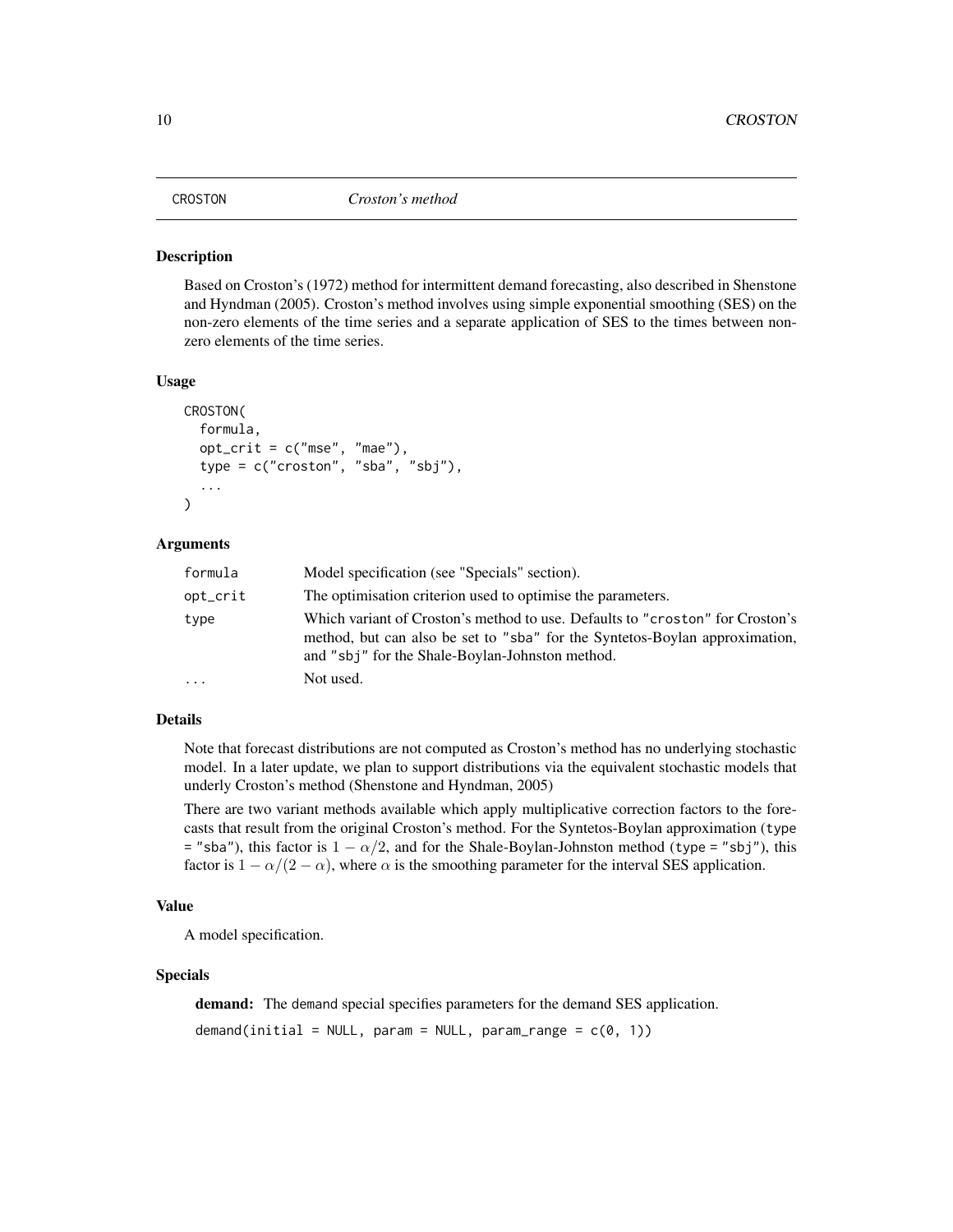<span id="page-10-0"></span>

| initial<br>The initial value for the demand application of SES.<br>The smoothing parameter for the demand application of SES.<br>param<br>If param = NULL, the range of values over which to search for the smoothing parameter.<br>param_range |                                                                                                                        |
|-------------------------------------------------------------------------------------------------------------------------------------------------------------------------------------------------------------------------------------------------|------------------------------------------------------------------------------------------------------------------------|
|                                                                                                                                                                                                                                                 | <b>interval:</b> The interval special specifies parameters for the interval SES application.                           |
|                                                                                                                                                                                                                                                 | $interval (initial = NULL, param = NULL, param_range = c(0, 1))$                                                       |
| initial                                                                                                                                                                                                                                         | The initial value for the interval application of SES.<br>The smoothing parameter for the interval application of SES. |
| param<br>If param = NULL, the range of values over which to search for the smoothing parameter.<br>param_range                                                                                                                                  |                                                                                                                        |

#### References

Croston, J. (1972) "Forecasting and stock control for intermittent demands", *Operational Research Quarterly*, 23(3), 289-303.

Shenstone, L., and Hyndman, R.J. (2005) "Stochastic models underlying Croston's method for intermittent demand forecasting". *Journal of Forecasting*, 24, 389-402.

Kourentzes, N. (2014) "On intermittent demand model optimisation and selection". *International Journal of Production Economics*, 156, 180-190. doi: [10.1016/j.ijpe.2014.06.007.](https://doi.org/10.1016/j.ijpe.2014.06.007)

## Examples

```
library(tsibble)
sim_poisson <- tsibble(
 time = yearmonth("2012 Dec") + seq_len(24),
 count = \text{rpois}(24, \text{ lambda} = 0.3),index = time)
sim_poisson %>%
 autoplot(count)
sim_poisson %>%
 model(CROSTON(count)) %>%
 forecast(h = "2 years") %>%
 autoplot(sim_poisson)
```
ETS *Exponential smoothing state space model*

#### Description

Returns ETS model specified by the formula.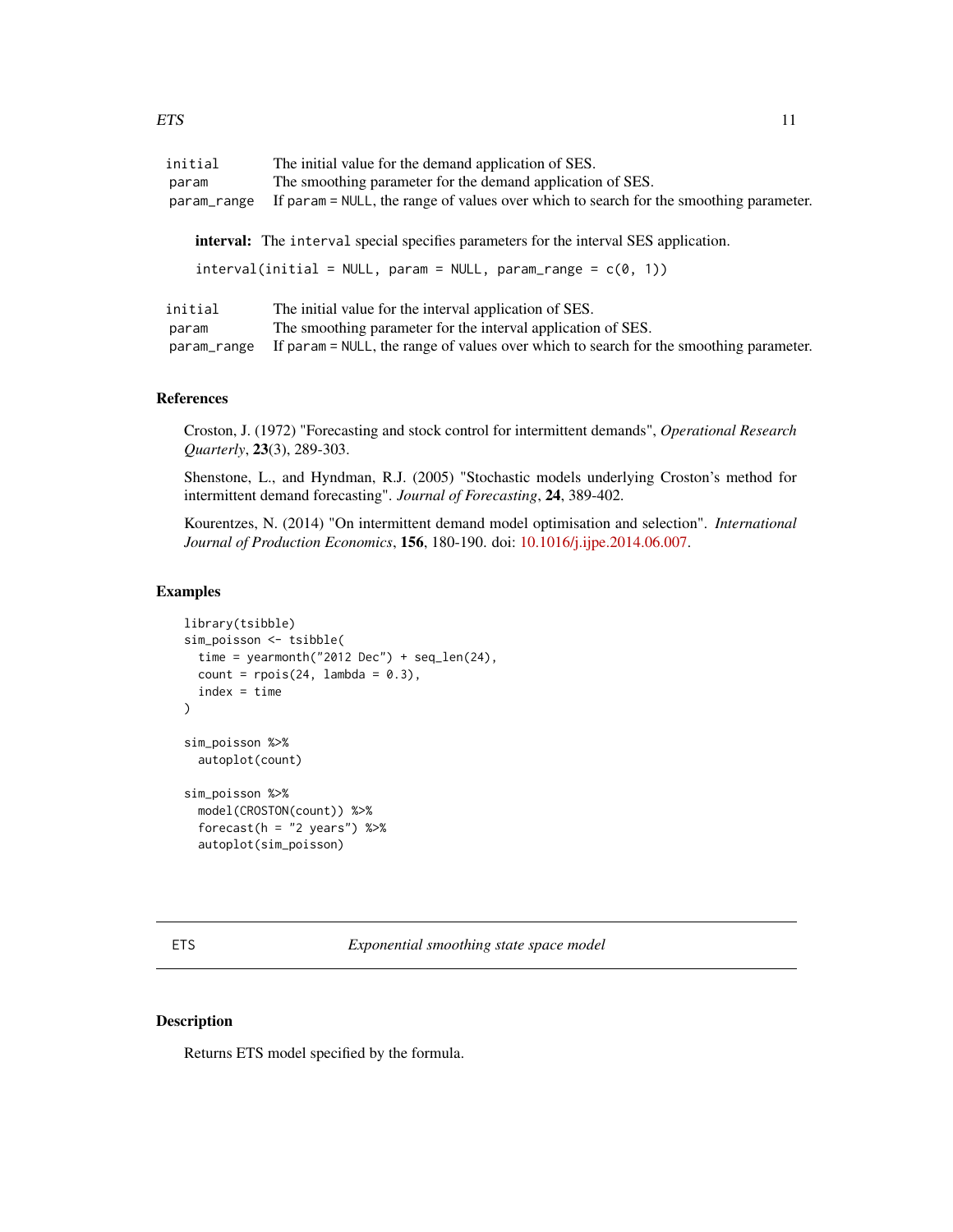## Usage

```
ETS(
  formula,
  opt_crit = c("lik", "amse", "mse", "sigma", "mae"),
  nmse = 3,
  bounds = c("both", "usual", "admissible"),
  ic = c("aicc", "aic", "bic"),restrict = TRUE,
  ...
\mathcal{L}
```
#### Arguments

| formula  | Model specification (see "Specials" section).                                                                                                                                                                                                                   |  |
|----------|-----------------------------------------------------------------------------------------------------------------------------------------------------------------------------------------------------------------------------------------------------------------|--|
| opt_crit | The optimization criterion. Defaults to the log-likelihood "lik", but can also<br>be set to "mse" (Mean Square Error), "amse" (Average MSE over first nmse<br>forecast horizons), "sigma" (Standard deviation of residuals), or "mae" (Mean<br>Absolute Error). |  |
| nmse     | If opt_crit == "amse", nmse provides the number of steps for average multi-<br>step MSE $(1 \leq$ =nmse $\leq$ =30).                                                                                                                                            |  |
| bounds   | Type of parameter space to impose: "usual" indicates all parameters must lie<br>between specified lower and upper bounds; "admissible" indicates parameters<br>must lie in the admissible space; "both" (default) takes the intersection of these<br>regions.   |  |
| iс       | The information criterion used in selecting the model.                                                                                                                                                                                                          |  |
| restrict | If TRUE (default), the models with infinite variance will not be allowed. These<br>restricted model components are AMM, AAM, AMA, and MMA.                                                                                                                      |  |
| $\cdots$ | Other arguments                                                                                                                                                                                                                                                 |  |

#### Details

Based on the classification of methods as described in Hyndman et al (2008).

The methodology is fully automatic. The model is chosen automatically if not specified. This methodology performed extremely well on the M3-competition data. (See Hyndman, et al, 2002, below.)

#### Value

A model specification.

## Specials

The *specials* define the methods and parameters for the components (error, trend, and seasonality) of an ETS model. If more than one method is specified, ETS will consider all combinations of the specified models and select the model which best fits the data (minimising ic). The method argument for each specials have reasonable defaults, so if a component is not specified an appropriate method will be chosen automatically.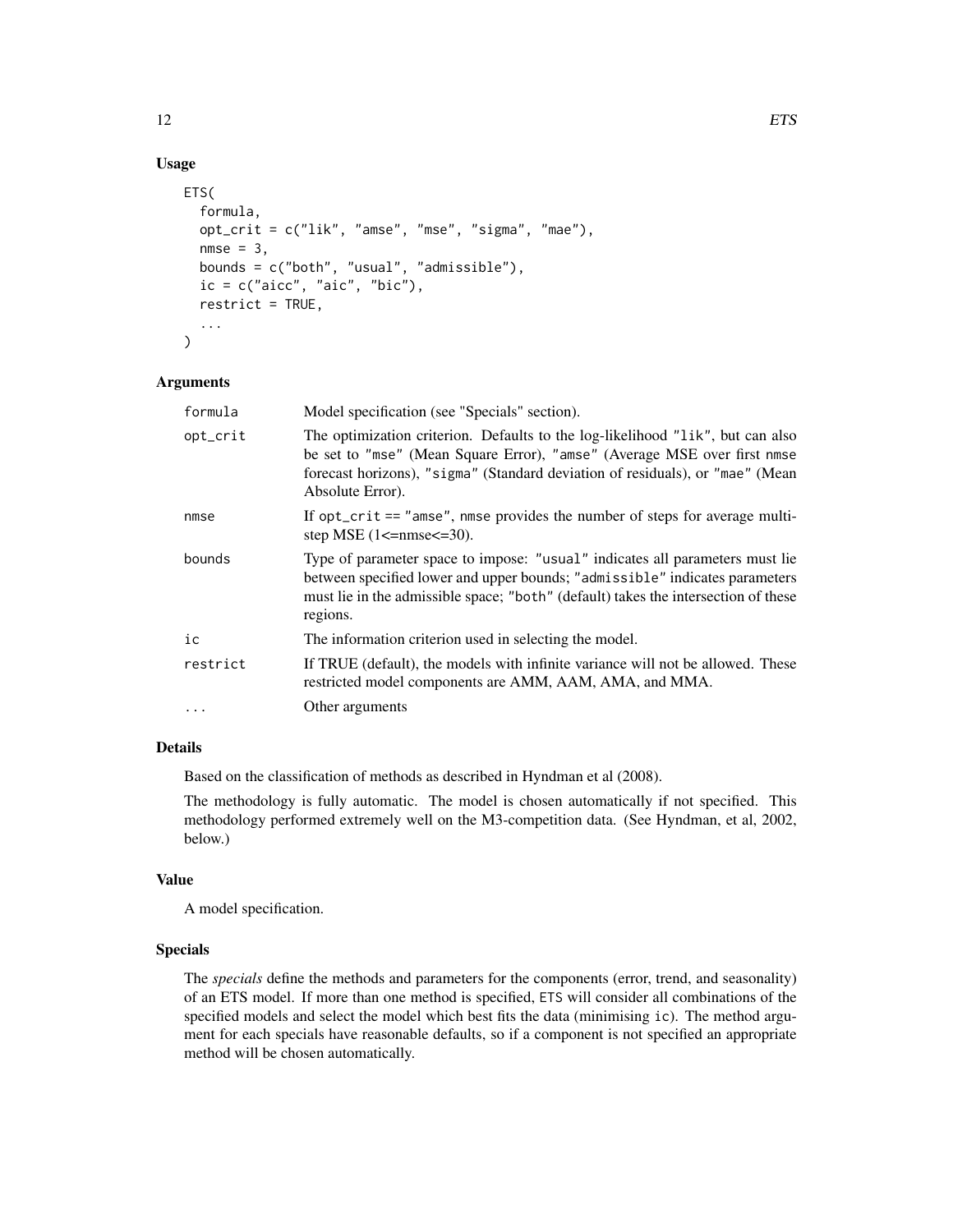- It does not support exogenous regressors.
- It does not support missing values. You can complete missing values in the data with imputed values (e.g. with  $\text{tidyr}: \text{fil}(1)$ , or by fitting a different model type and then calling [fabletools::interpolate\(\)](#page-0-0)) before fitting the model.

error: The error special is used to specify the form of the error term.

 $error(method = c("A", "M"))$ 

method The form of the error term: either additive ("A") or multiplicative ("M"). If the error is multiplicative, the data must

trend: The trend special is used to specify the form of the trend term and associated parameters.

trend(method =  $c("N", "A", "Ad")$ ,  $alpha = NULL$ ,  $alpha\_range = c(1e-04, 0.9999)$ , beta = NULL, beta\_range =  $c(1e-04, 0.9999)$ ,  $phi = NULL$ ,  $phi\_range = c(0.8, 0.98)$ 

| The form of the trend term: either none ("N"), additive ("A"), multiplicative ("M") or damped variants ("Ad",     |
|-------------------------------------------------------------------------------------------------------------------|
| The value of the smoothing parameter for the level. If alpha $= 0$ , the level will not change over time. Convers |
| If alpha=NULL, alpha_range provides bounds for the optimised value of alpha.                                      |
| The value of the smoothing parameter for the slope. If beta $= 0$ , the slope will not change over time. Convers  |
| If beta=NULL, beta_range provides bounds for the optimised value of beta.                                         |
| The value of the dampening parameter for the slope. If $phi = 0$ , the slope will be dampened immediately (no     |
| If phi=NULL, phi_range provides bounds for the optimised value of phi.                                            |
|                                                                                                                   |

season: The season special is used to specify the form of the seasonal term and associated parameters. To specify a nonseasonal model you would include season(method = "N").

season(method =  $c("N", "A", "M")$ , period = NULL, gamma = NULL, gamma\_range =  $c(1e-04, 0.9999)$ )

method The form of the seasonal term: either none ("N"), additive ("A") or multiplicative ("M"). All specified method period The periodic nature of the seasonality. This can be either a number indicating the number of observations in e gamma The value of the smoothing parameter for the seasonal pattern. If gamma  $= 0$ , the seasonal pattern will not change of the seasonal periods. gamma\_range If gamma=NULL, gamma\_range provides bounds for the optimised value of gamma.

#### References

Hyndman, R.J., Koehler, A.B., Snyder, R.D., and Grose, S. (2002) "A state space framework for automatic forecasting using exponential smoothing methods", *International J. Forecasting*, 18(3), 439–454.

Hyndman, R.J., Akram, Md., and Archibald, B. (2008) "The admissible parameter space for exponential smoothing models". *Annals of Statistical Mathematics*, 60(2), 407–426.

Hyndman, R.J., Koehler, A.B., Ord, J.K., and Snyder, R.D. (2008) *Forecasting with exponential smoothing: the state space approach*, Springer-Verlag. [http://www.exponentialsmoothing.](http://www.exponentialsmoothing.net) [net](http://www.exponentialsmoothing.net).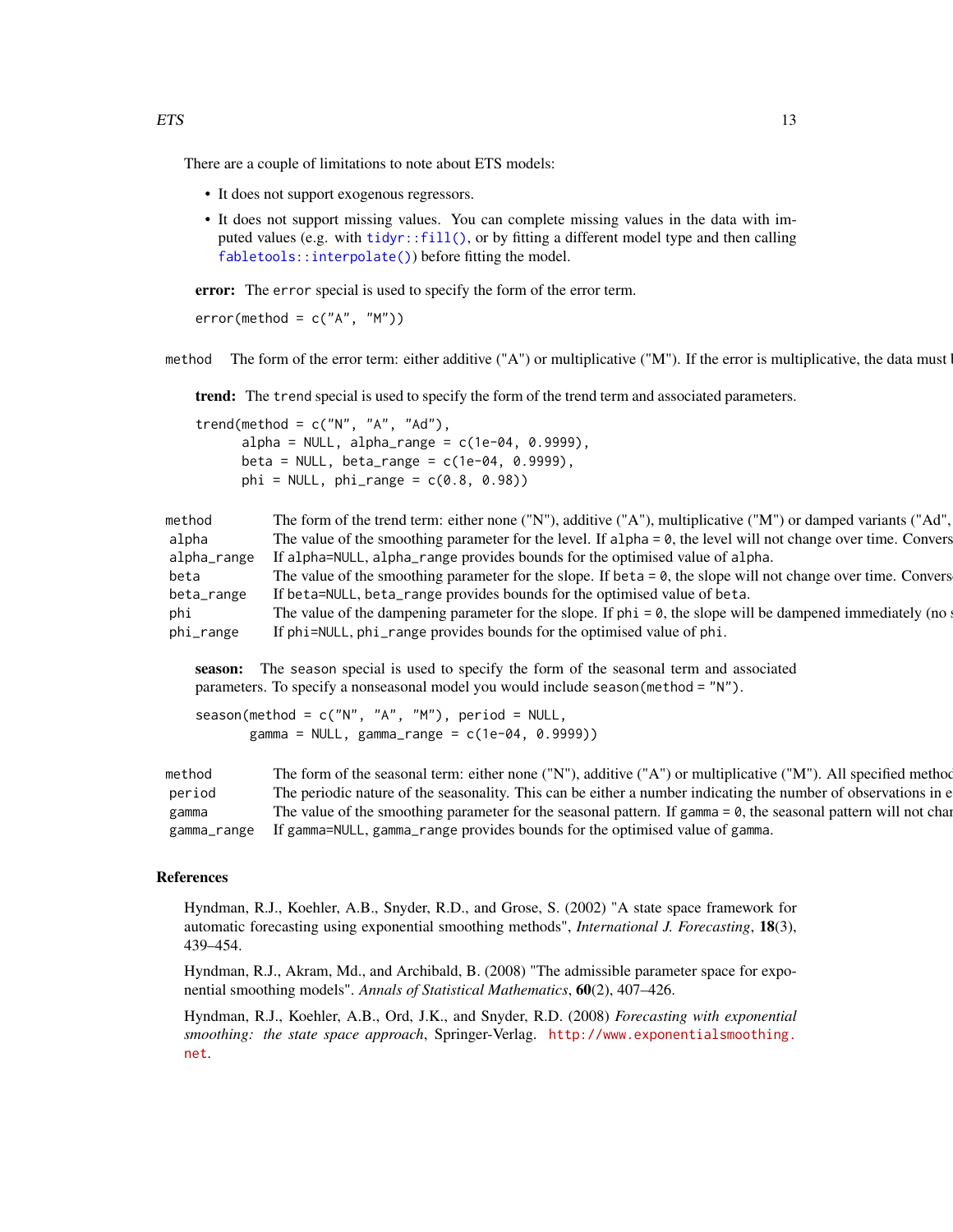## See Also

[Forecasting: Principles and Practices, Exponential smoothing \(chapter 8\)](https://otexts.com/fpp3/expsmooth.html)

## Examples

```
as_tsibble(USAccDeaths) %>%
  model(ETS(log(value) ~ season("A")))
```
## fitted.AR *Extract fitted values from a fable model*

## Description

Extracts the fitted values.

## Usage

## S3 method for class 'AR' fitted(object, ...)

#### Arguments

| object   | The time series model used to produce the forecasts |
|----------|-----------------------------------------------------|
| $\cdots$ | Additional arguments for forecast model methods.    |

## Value

A vector of fitted values.

```
as_tsibble(lh) %>%
  model(AR(value ~ order(3))) %>%
  fitted()
```
<span id="page-13-0"></span>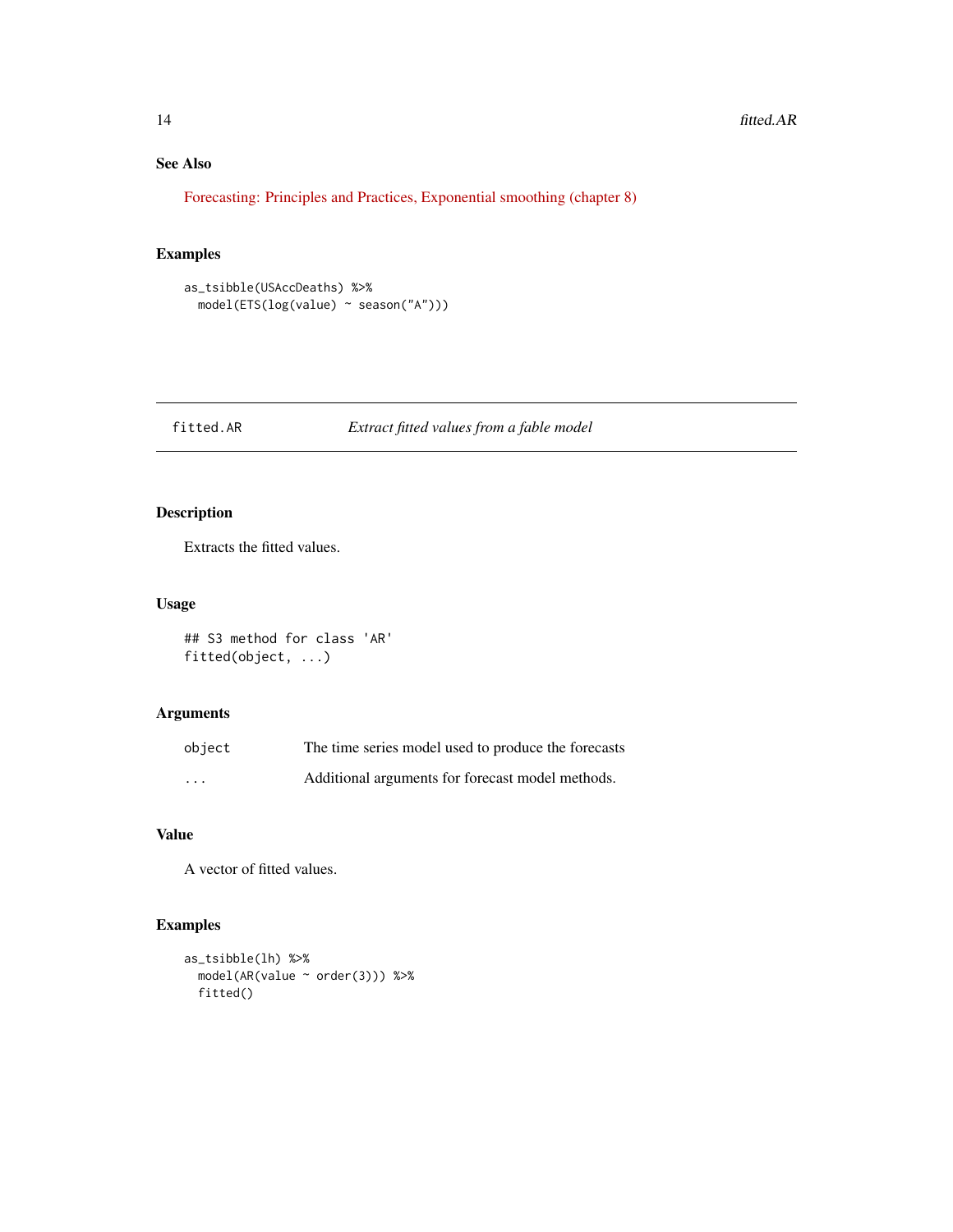<span id="page-14-0"></span>

Extracts the fitted values.

#### Usage

## S3 method for class 'ARIMA' fitted(object, ...)

## Arguments

| object   | The time series model used to produce the forecasts |
|----------|-----------------------------------------------------|
| $\cdots$ | Additional arguments for forecast model methods.    |

#### Value

A vector of fitted values.

## Examples

```
USAccDeaths %>%
  as_tsibble() %>%
  model( \text{arima} = \text{ARIMA}(\text{log}(\text{value}) \sim \text{pdq}(0, 1, 1) + \text{PDQ}(0, 1, 1))) %>%
  fitted()
```
fitted.croston *Extract fitted values from a fable model*

#### Description

Extracts the fitted values.

## Usage

```
## S3 method for class 'croston'
fitted(object, ...)
```
## Arguments

| object   | The time series model used to produce the forecasts |
|----------|-----------------------------------------------------|
| $\cdots$ | Additional arguments for forecast model methods.    |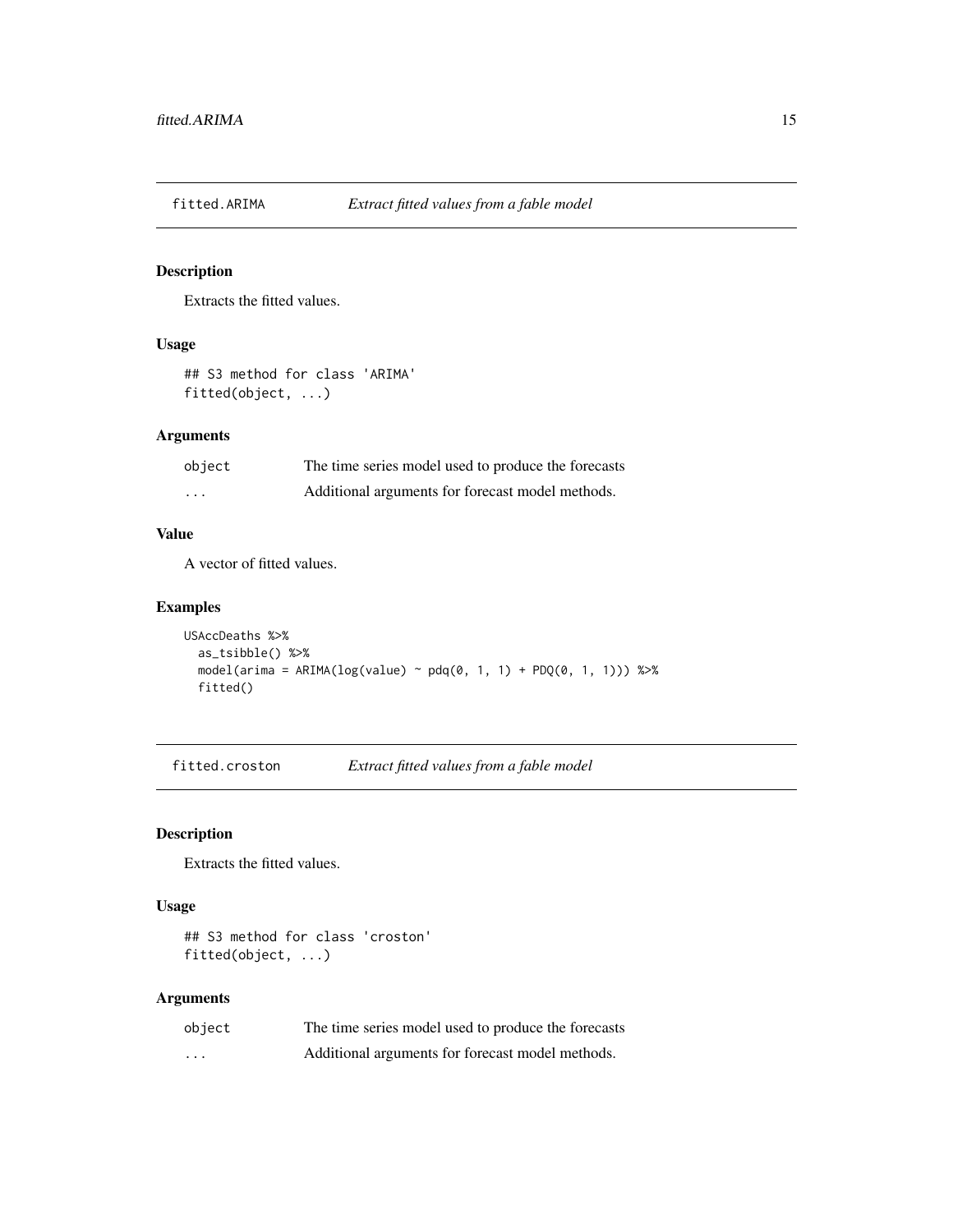## Value

A vector of fitted values.

## Examples

```
library(tsibble)
sim_poisson <- tsibble(
  time = yearmonth("2012 Dec") + seq_len(24),
  count = \text{rpois}(24, \text{ lambda} = 0.3),index = time
\mathcal{L}sim_poisson %>%
  model(CROSTON(count)) %>%
  tidy()
```
#### fitted.ETS *Extract fitted values from a fable model*

#### Description

Extracts the fitted values.

#### Usage

```
## S3 method for class 'ETS'
fitted(object, ...)
```
## Arguments

| object   | The time series model used to produce the forecasts |
|----------|-----------------------------------------------------|
| $\cdots$ | Additional arguments for forecast model methods.    |

## Value

A vector of fitted values.

```
as_tsibble(USAccDeaths) %>%
 model(ets = ETS(log(value) ~ season("A"))) %>%
 fitted()
```
<span id="page-15-0"></span>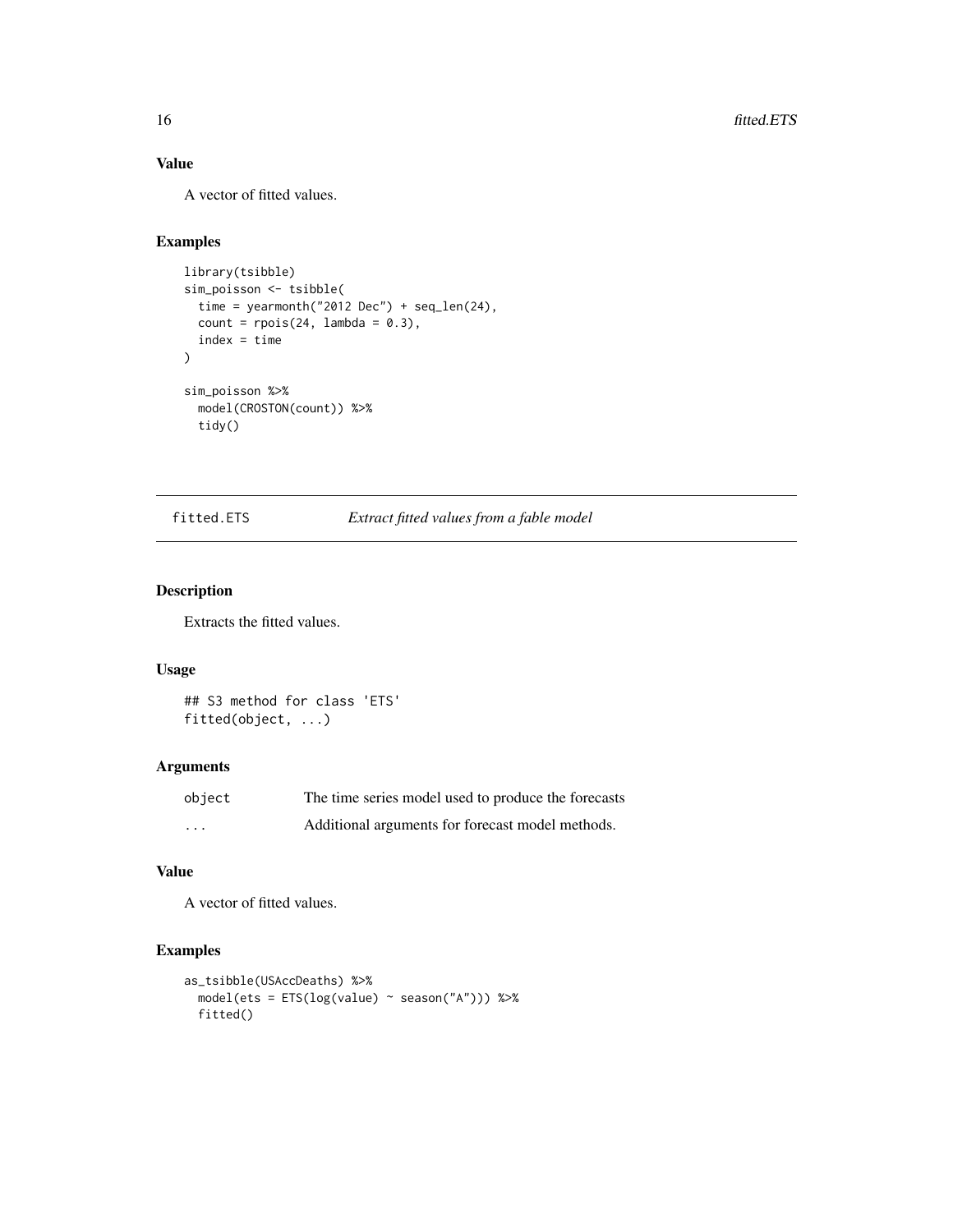<span id="page-16-0"></span>fitted.fable\_theta *Extract fitted values from a fable model*

## Description

Extracts the fitted values.

## Usage

```
## S3 method for class 'fable_theta'
fitted(object, ...)
```
## Arguments

| object   | The time series model used to produce the forecasts |
|----------|-----------------------------------------------------|
| $\cdots$ | Additional arguments for forecast model methods.    |

#### Value

A vector of fitted values.

## Examples

```
library(tsibbledata)
vic_elec %>%
  model(avg = MEAN(Demand)) %>%
  fitted()
```
fitted.model\_mean *Extract fitted values from a fable model*

#### Description

Extracts the fitted values.

## Usage

```
## S3 method for class 'model_mean'
fitted(object, ...)
```
## Arguments

| object | The time series model used to produce the forecasts |
|--------|-----------------------------------------------------|
| .      | Additional arguments for forecast model methods.    |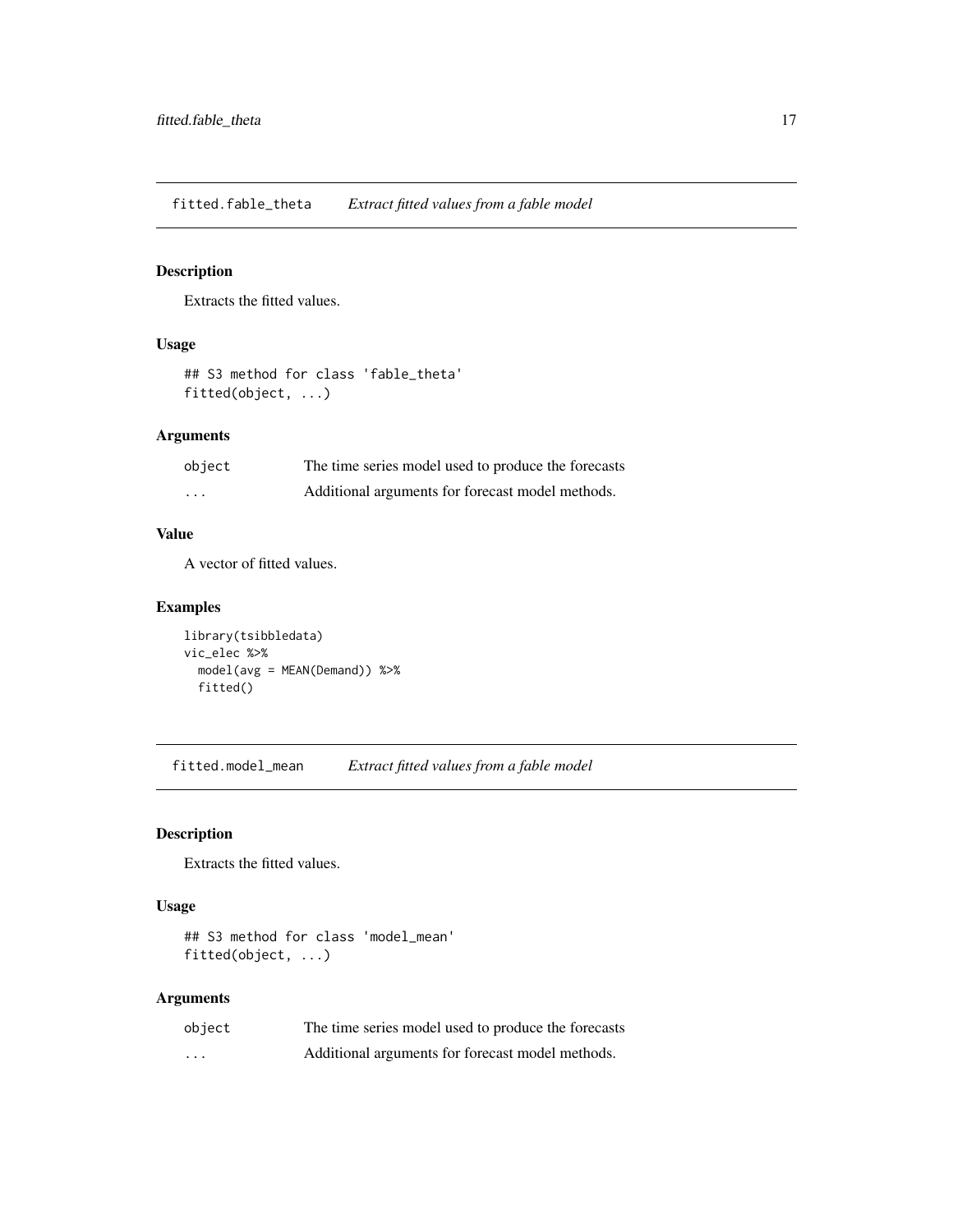## Value

A vector of fitted values.

## Examples

```
library(tsibbledata)
vic_elec %>%
  model(avg = MEAN(Demand)) %>%
  fitted()
```
fitted.NNETAR *Extract fitted values from a fable model*

## Description

Extracts the fitted values.

## Usage

```
## S3 method for class 'NNETAR'
fitted(object, ...)
```
## Arguments

| object   | The time series model used to produce the forecasts |
|----------|-----------------------------------------------------|
| $\cdots$ | Additional arguments for forecast model methods.    |

## Value

A vector of fitted values.

```
as_tsibble(airmiles) %>%
  model(nn = NNETAR(box_cox(value, 0.15))) %>%
  fitted()
```
<span id="page-17-0"></span>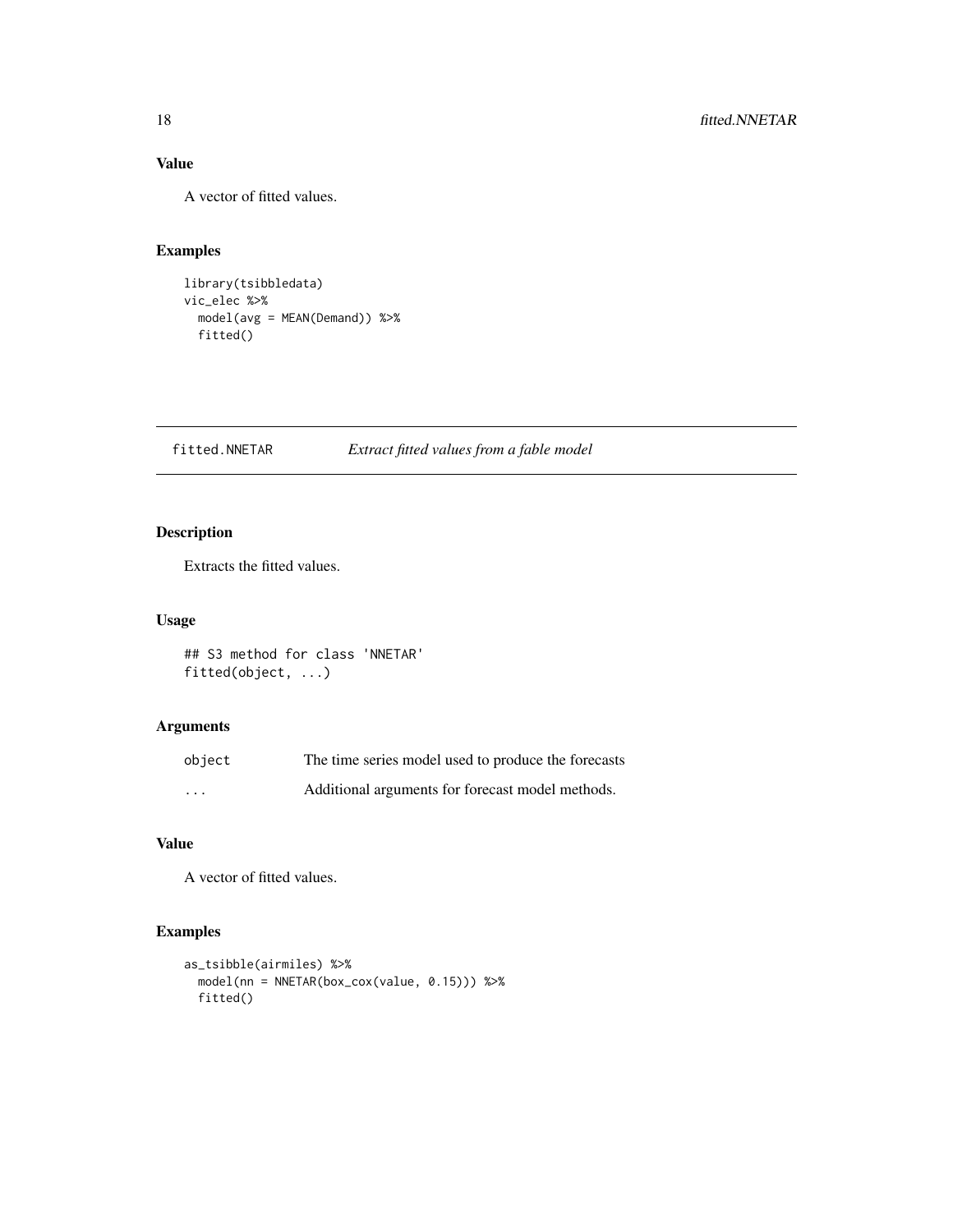<span id="page-18-0"></span>

Extracts the fitted values.

#### Usage

## S3 method for class 'RW' fitted(object, ...)

## Arguments

| object   | The time series model used to produce the forecasts |
|----------|-----------------------------------------------------|
| $\cdots$ | Additional arguments for forecast model methods.    |

## Value

A vector of fitted values.

## Examples

```
as_tsibble(Nile) %>%
  model(NAIVE(value)) %>%
  fitted()
library(tsibbledata)
aus_production %>%
  model(snaive = SNAIVE(Beer ~ lag("year"))) %>%
  fitted()
```
fitted.TSLM *Extract fitted values from a fable model*

## Description

Extracts the fitted values.

#### Usage

```
## S3 method for class 'TSLM'
fitted(object, ...)
```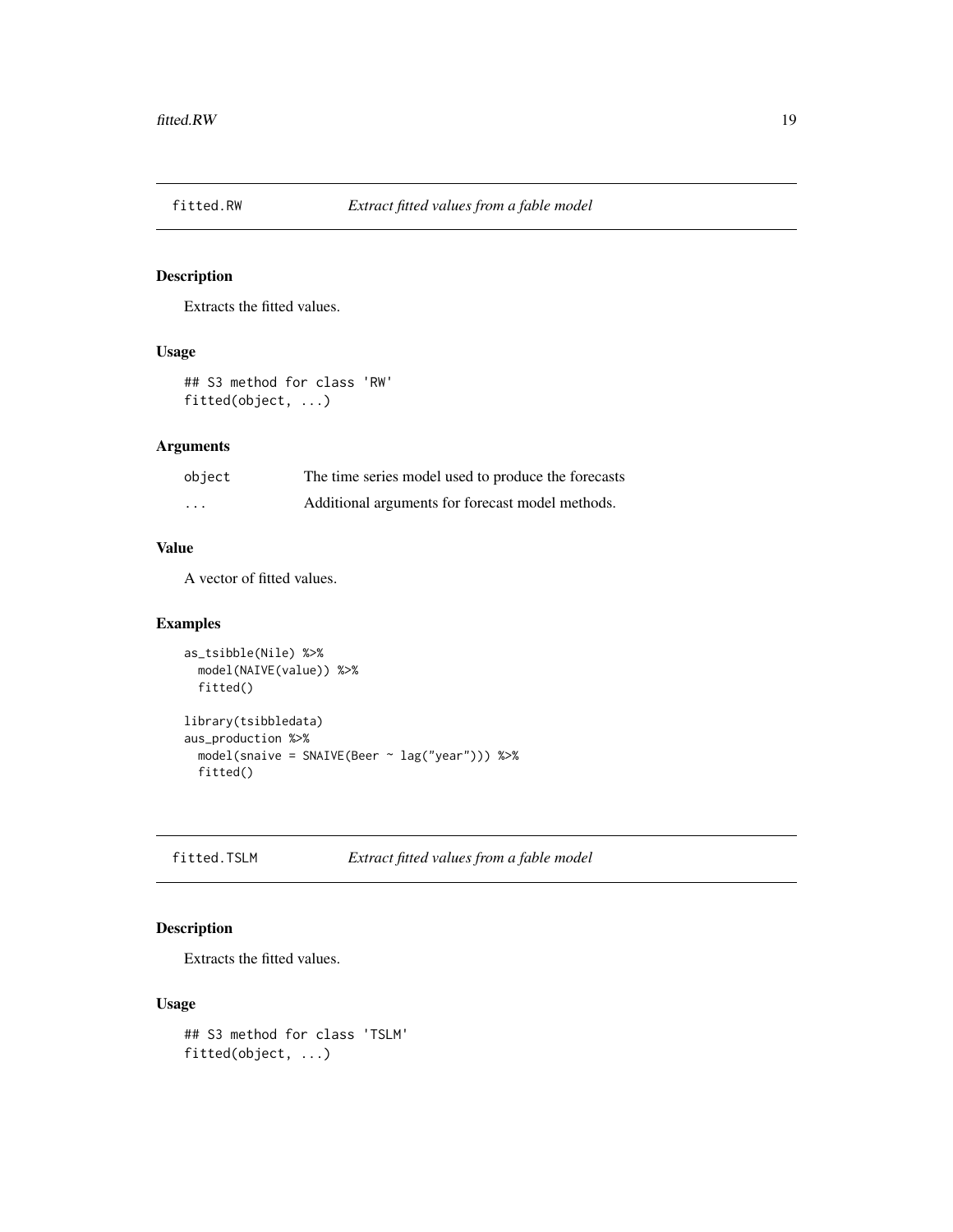## <span id="page-19-0"></span>Arguments

| object   | The time series model used to produce the forecasts |
|----------|-----------------------------------------------------|
| $\cdots$ | Additional arguments for forecast model methods.    |

## Value

A vector of fitted values.

## Examples

```
as_tsibble(USAccDeaths) %>%
  model(lm = TSLM(log(value) \sim trend() + season()) %>%
  fitted()
```
fitted.VAR *Extract fitted values from a fable model*

#### Description

Extracts the fitted values.

## Usage

## S3 method for class 'VAR' fitted(object, ...)

#### Arguments

| object   | The time series model used to produce the forecasts |
|----------|-----------------------------------------------------|
| $\cdots$ | Additional arguments for forecast model methods.    |

## Value

A vector of fitted values.

```
lung_deaths <- cbind(mdeaths, fdeaths) %>%
  as_tsibble(pivot_longer = FALSE)
lung_deaths %>%
  model(VAR(vars(mdeaths, fdeaths) ~ AR(3))) %>%
  fitted()
```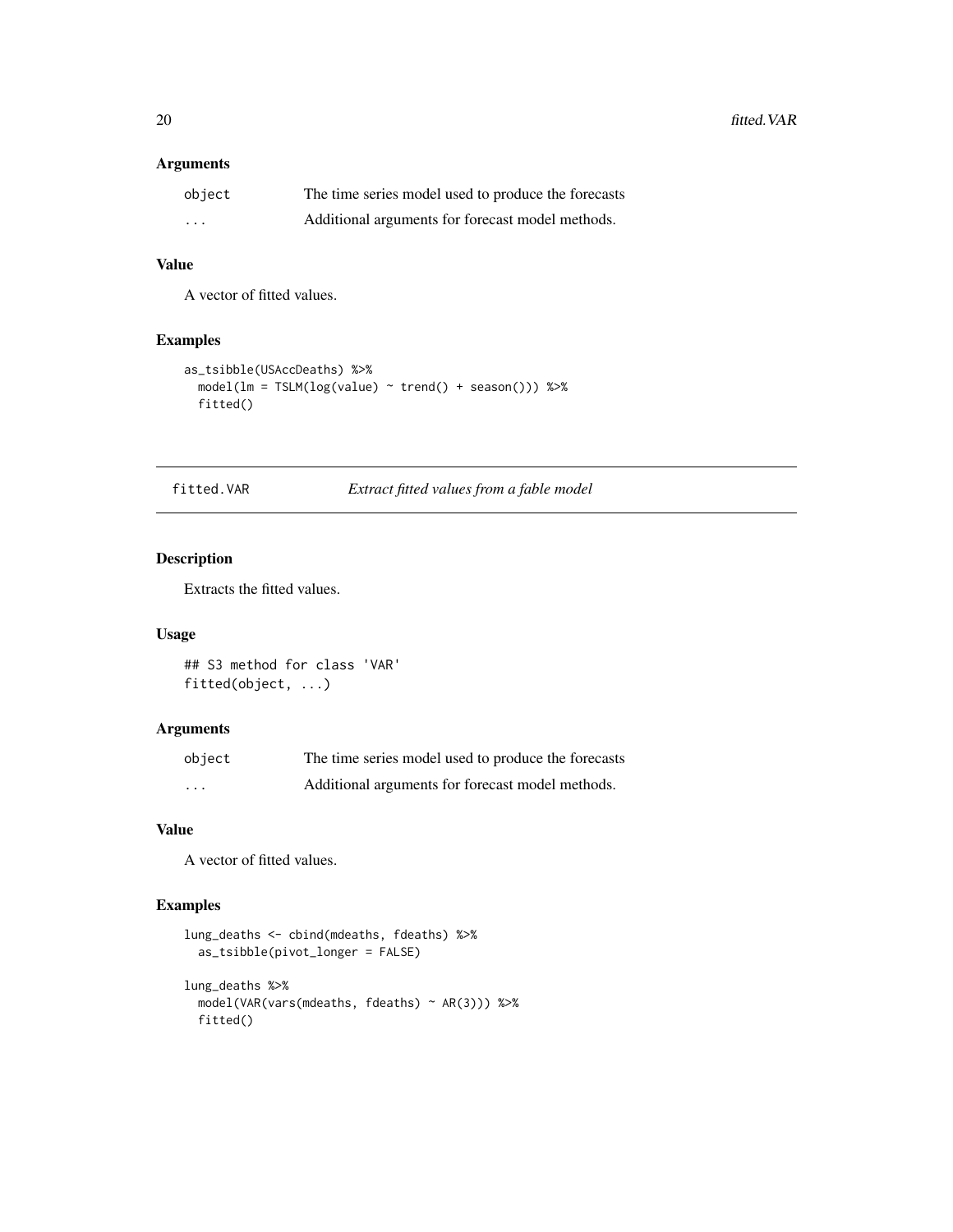<span id="page-20-0"></span>

Produces forecasts from a trained model.

## Usage

```
## S3 method for class 'AR'
forecast(
 object,
 new_data = NULL,
  specials = NULL,
 bootstrap = FALSE,
  times = 5000,
  ...
)
```
## Arguments

| object    | The time series model used to produce the forecasts                                                   |
|-----------|-------------------------------------------------------------------------------------------------------|
| new_data  | A tsibble containing future information used to forecast.                                             |
| specials  | $(\text{passed by } \text{fabletools} : \text{forecast} . \text{mdl}_df())$ .                         |
| bootstrap | If TRUE, then forecast distributions are computed using simulation with resam-<br>pled errors.        |
| times     | The number of sample paths to use in estimating the forecast distribution when<br>$bootstrap = TRUE.$ |
| $\cdots$  | Additional arguments for forecast model methods.                                                      |

## Value

A list of forecasts.

```
as_tsibble(lh) %>%
  model(AR(value ~ order(3))) %>%
  forecast()
```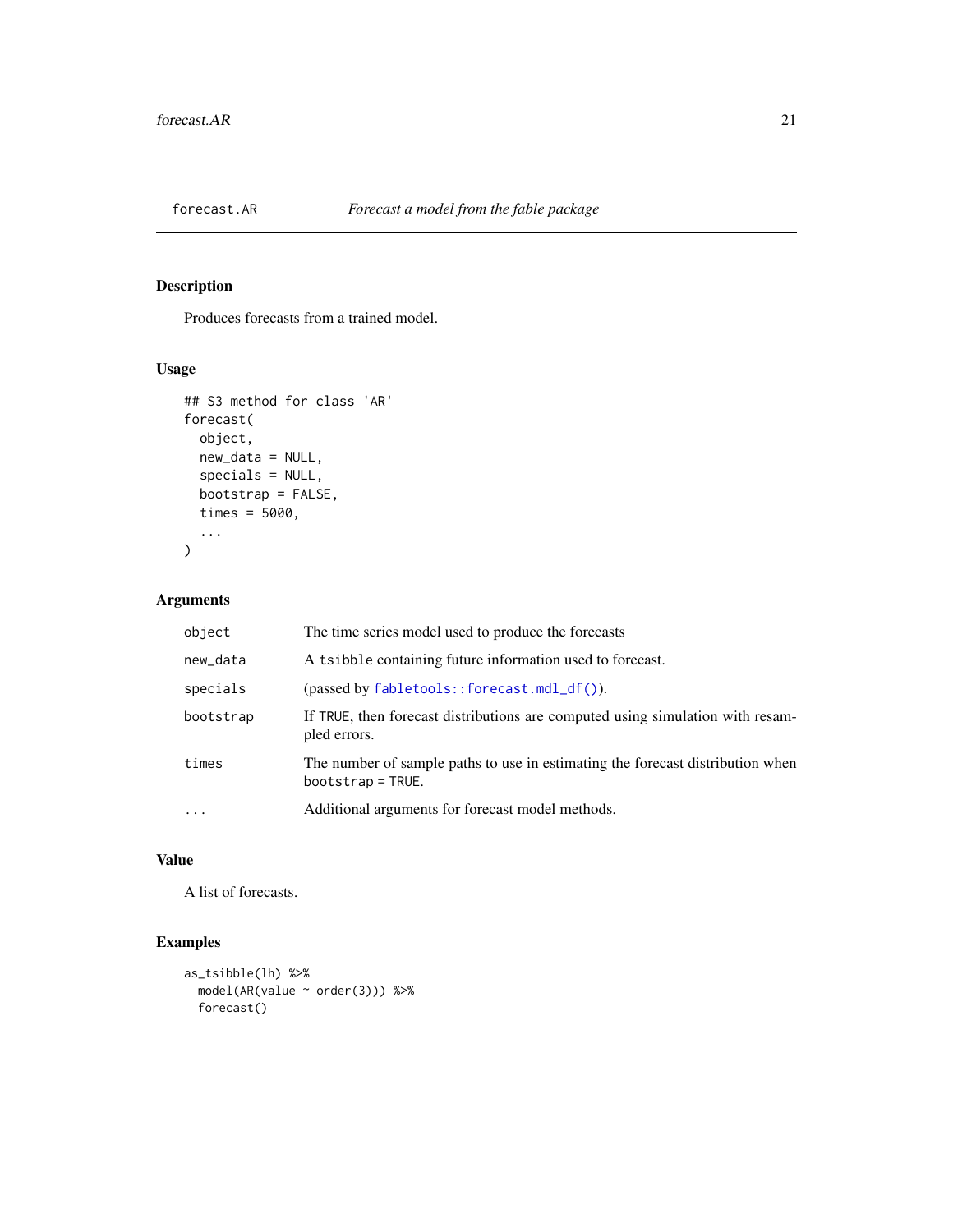<span id="page-21-0"></span>

Produces forecasts from a trained model.

## Usage

```
## S3 method for class 'ARIMA'
forecast(
  object,
  new_data = NULL,
  specials = NULL,
  bootstrap = FALSE,
  times = 5000,
  ...
\mathcal{L}
```
## Arguments

| object    | The time series model used to produce the forecasts                                                   |
|-----------|-------------------------------------------------------------------------------------------------------|
| new_data  | A tsibble containing future information used to forecast.                                             |
| specials  | $(\text{passed by } \text{fabletools} : \text{forecast} . \text{mdl}_df())$ .                         |
| bootstrap | If TRUE, then forecast distributions are computed using simulation with resam-<br>pled errors.        |
| times     | The number of sample paths to use in estimating the forecast distribution when<br>$bootstrap = TRUE.$ |
| $\cdot$   | Additional arguments for forecast model methods.                                                      |

## Value

A list of forecasts.

```
USAccDeaths %>%
   as_tsibble() %>%
   model( \text{arima} = \text{ARIMA}(\text{log}(\text{value}) \sim \text{pdq}(\emptyset, 1, 1) + \text{PDQ}(\emptyset, 1, 1))) %>%
   forecast()
```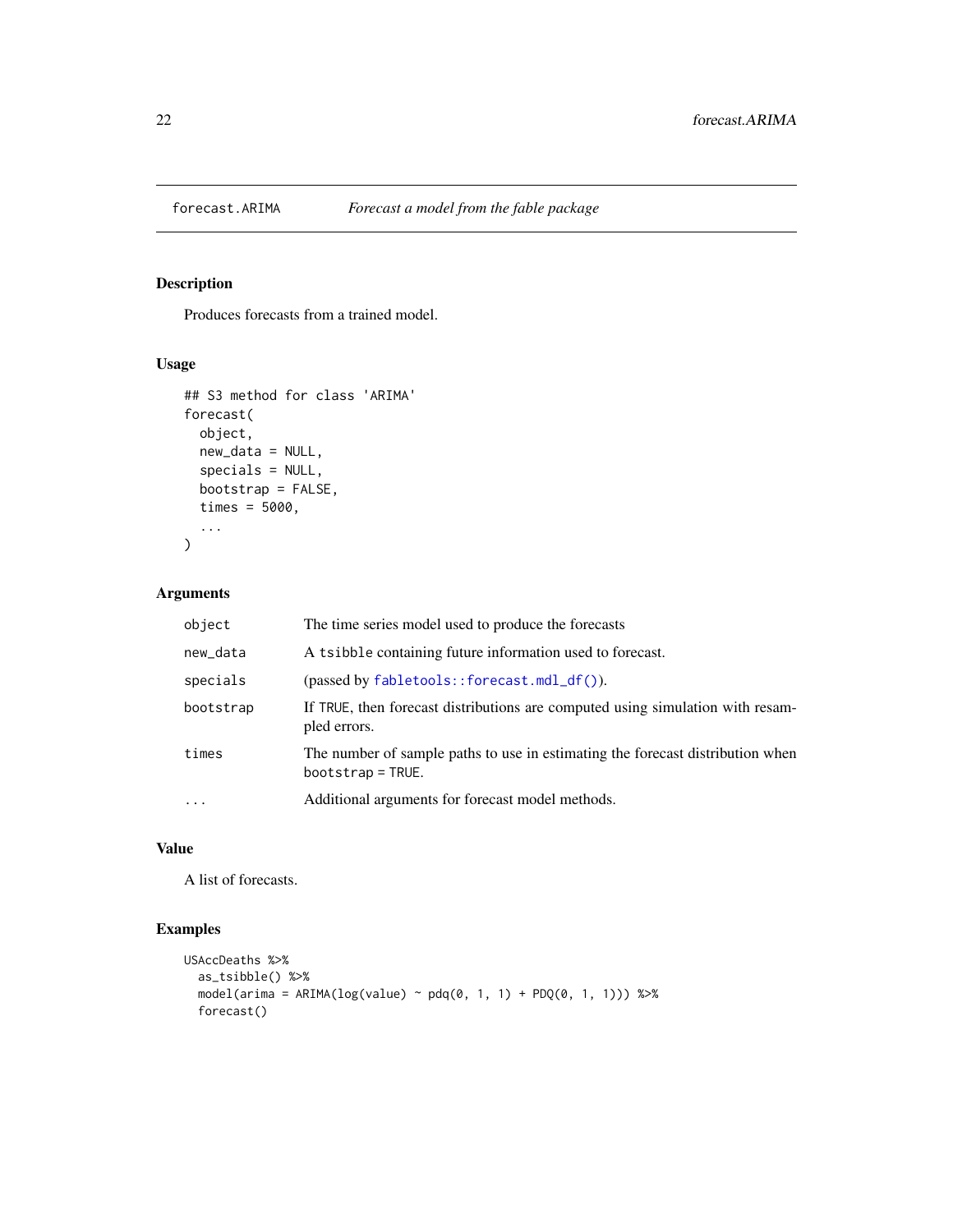<span id="page-22-0"></span>forecast.croston *Forecast a model from the fable package*

#### Description

Produces forecasts from a trained model.

## Usage

```
## S3 method for class 'croston'
forecast(object, new_data, specials = NULL, ...)
```
## Arguments

| object   | The time series model used to produce the forecasts                           |
|----------|-------------------------------------------------------------------------------|
| new_data | A tsibble containing future information used to forecast.                     |
| specials | $(\text{passed by } \text{fabletools} : \text{forecast} . \text{mdl}_df())$ . |
| .        | Additional arguments for forecast model methods.                              |

#### Value

A list of forecasts.

#### Examples

```
library(tsibble)
sim_poisson <- tsibble(
  time = yearmonth("2012 Dec") + seq_len(24),
  count = \text{rpois}(24, \text{ lambda} = 0.3),index = time
\mathcal{L}sim_poisson %>%
  model(CROSTON(count)) %>%
  forecast()
```
forecast.ETS *Forecast a model from the fable package*

#### Description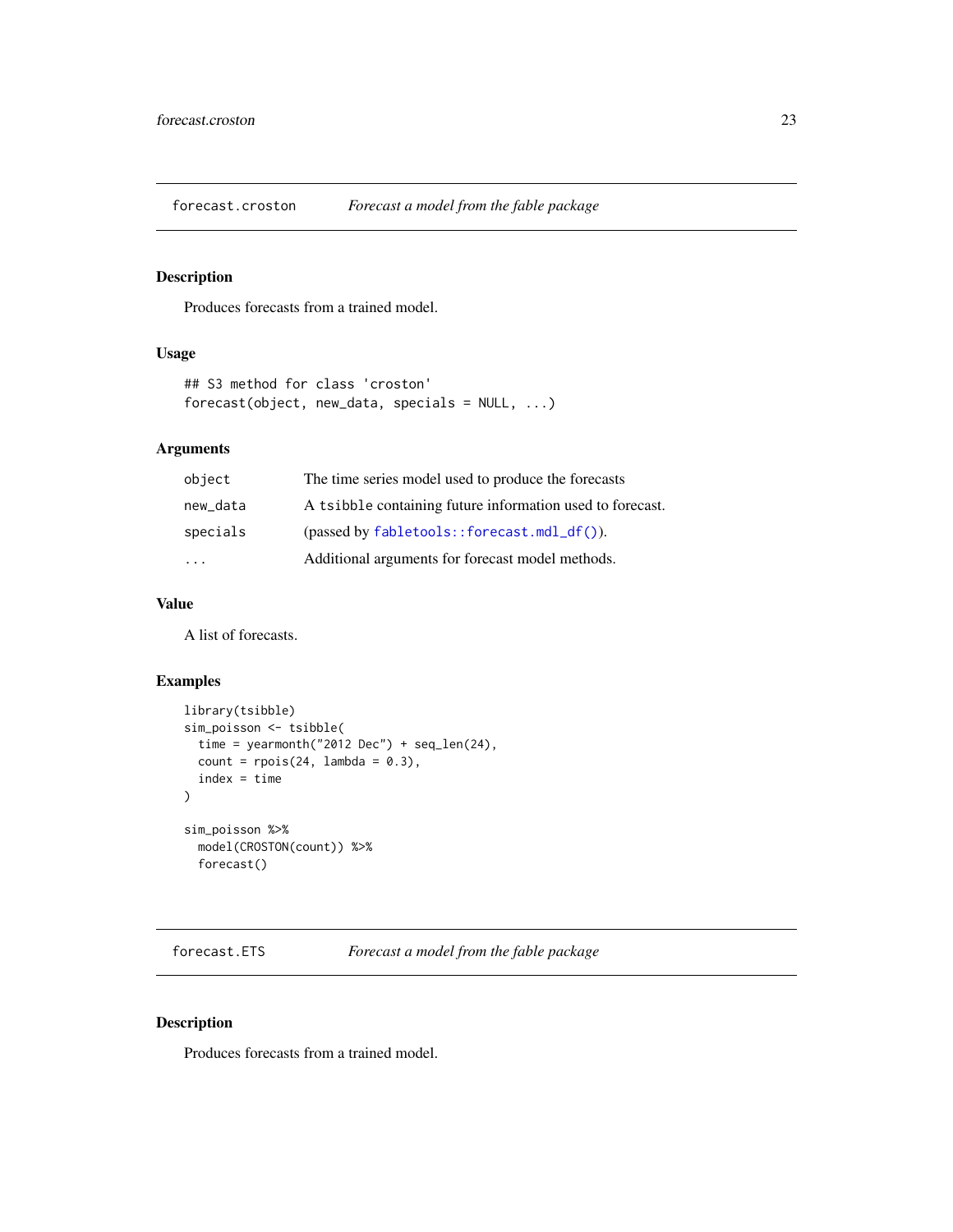## <span id="page-23-0"></span>Usage

```
## S3 method for class 'ETS'
forecast(
 object,
 new_data,
  specials = NULL,
  simulate = FALSE,
 bootstrap = FALSE,
  times = 5000,
  ...
)
```
## Arguments

| object    | The time series model used to produce the forecasts                                                           |
|-----------|---------------------------------------------------------------------------------------------------------------|
| new_data  | A tsibble containing future information used to forecast.                                                     |
| specials  | $(\text{passed by } \text{fabletools} : \text{forecast} . \text{mdl}_df())$ .                                 |
| simulate  | If TRUE, prediction intervals are produced by simulation rather than using ana-<br>lytic formulae.            |
| bootstrap | If TRUE, then forecast distributions are computed using simulation with resam-<br>pled errors.                |
| times     | The number of sample paths to use in estimating the forecast distribution if<br>simulated intervals are used. |
| $\cdots$  | Additional arguments for forecast model methods.                                                              |

#### Value

A list of forecasts.

## Examples

```
as_tsibble(USAccDeaths) %>%
 model(ets = ETS(log(value) ~ season("A"))) %>%
  forecast()
```
forecast.fable\_theta *Forecast a model from the fable package*

## Description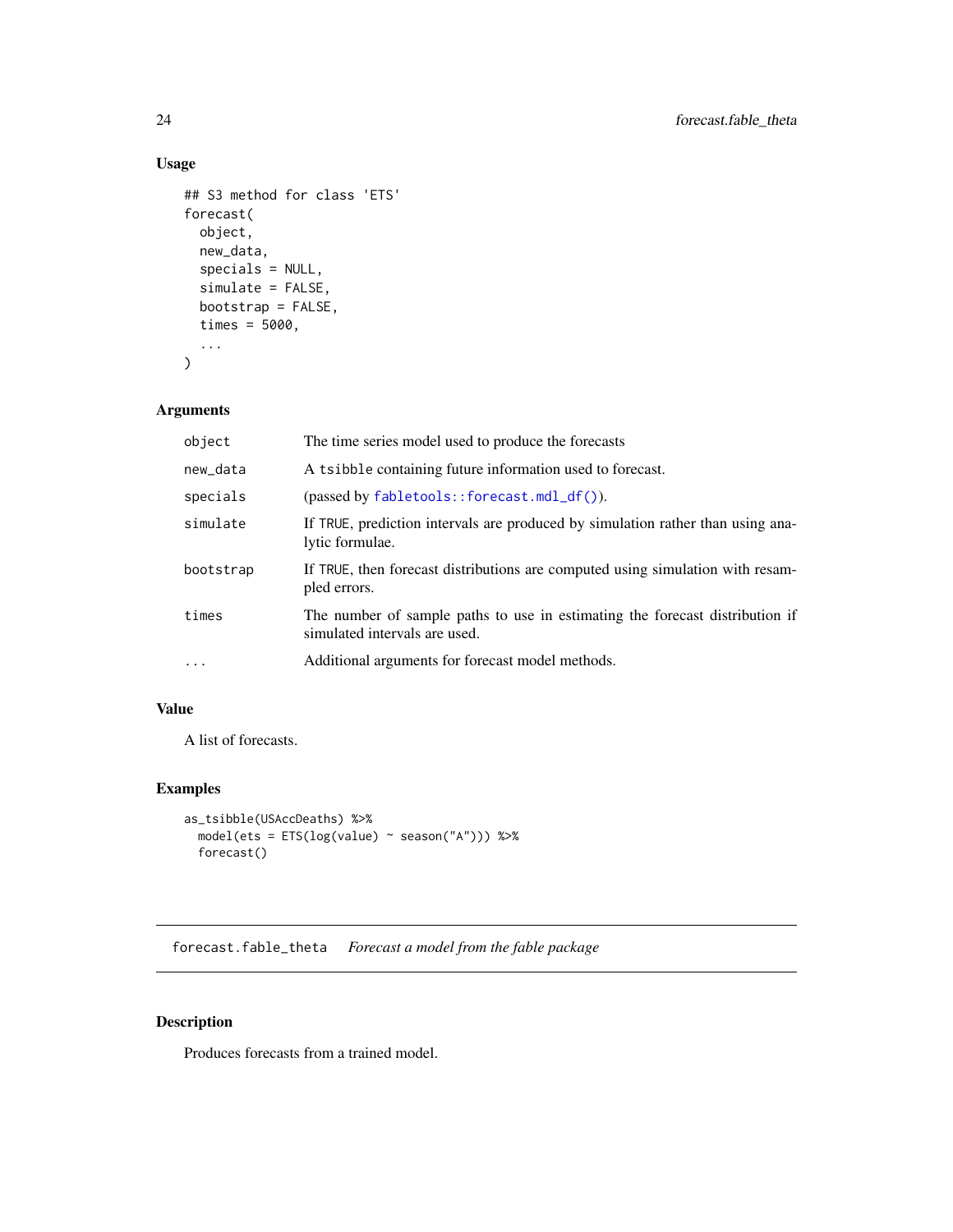## <span id="page-24-0"></span>forecast.model\_mean 25

## Usage

```
## S3 method for class 'fable_theta'
forecast(
 object,
 new_data,
  specials = NULL,
 bootstrap = FALSE,
 times = 5000,
  ...
)
```
## Arguments

| object    | The time series model used to produce the forecasts                                                   |
|-----------|-------------------------------------------------------------------------------------------------------|
| new_data  | A tsibble containing future information used to forecast.                                             |
| specials  | $(passed by fabletools::forecast.mdl_df())$ .                                                         |
| bootstrap | If TRUE, then forecast distributions are computed using simulation with resam-<br>pled errors.        |
| times     | The number of sample paths to use in estimating the forecast distribution when<br>$bootstrap = TRUE.$ |
| $\ddotsc$ | Additional arguments for forecast model methods.                                                      |

## Value

A list of forecasts.

## Examples

```
USAccDeaths %>%
  as_tsibble() %>%
  model(arima = ARIMA(log(value) ~ pdq(0, 1, 1) + PDQ(0, 1, 1))) %>%
  forecast()
```
forecast.model\_mean *Forecast a model from the fable package*

## Description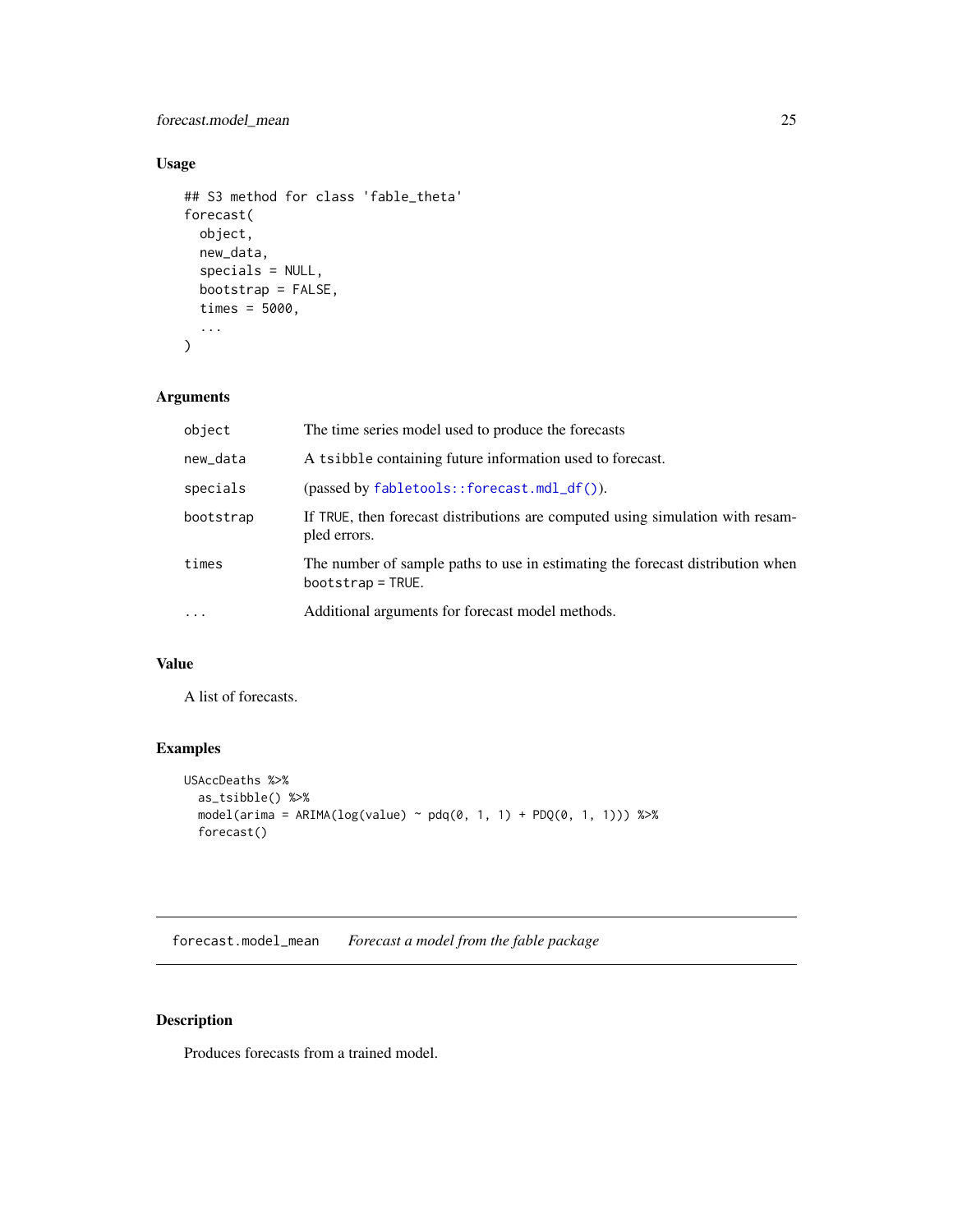## Usage

```
## S3 method for class 'model_mean'
forecast(
 object,
 new_data,
  specials = NULL,
 bootstrap = FALSE,
  times = 5000,
  ...
)
```
## Arguments

| object    | The time series model used to produce the forecasts                                                   |
|-----------|-------------------------------------------------------------------------------------------------------|
| new_data  | A tsibble containing future information used to forecast.                                             |
| specials  | $(\text{passed by } \text{fabletools}: \text{forecast}.\text{mdl}_df()$ ).                            |
| bootstrap | If TRUE, then forecast distributions are computed using simulation with resam-<br>pled errors.        |
| times     | The number of sample paths to use in estimating the forecast distribution when<br>$bootstrap = TRUE.$ |
| $\cdots$  | Additional arguments for forecast model methods.                                                      |

## Value

A list of forecasts.

## Examples

```
library(tsibbledata)
vic_elec %>%
  model(avg = MEAN(Demand)) %>%
  forecast()
```
forecast.NNETAR *Forecast a model from the fable package*

## Description

<span id="page-25-0"></span>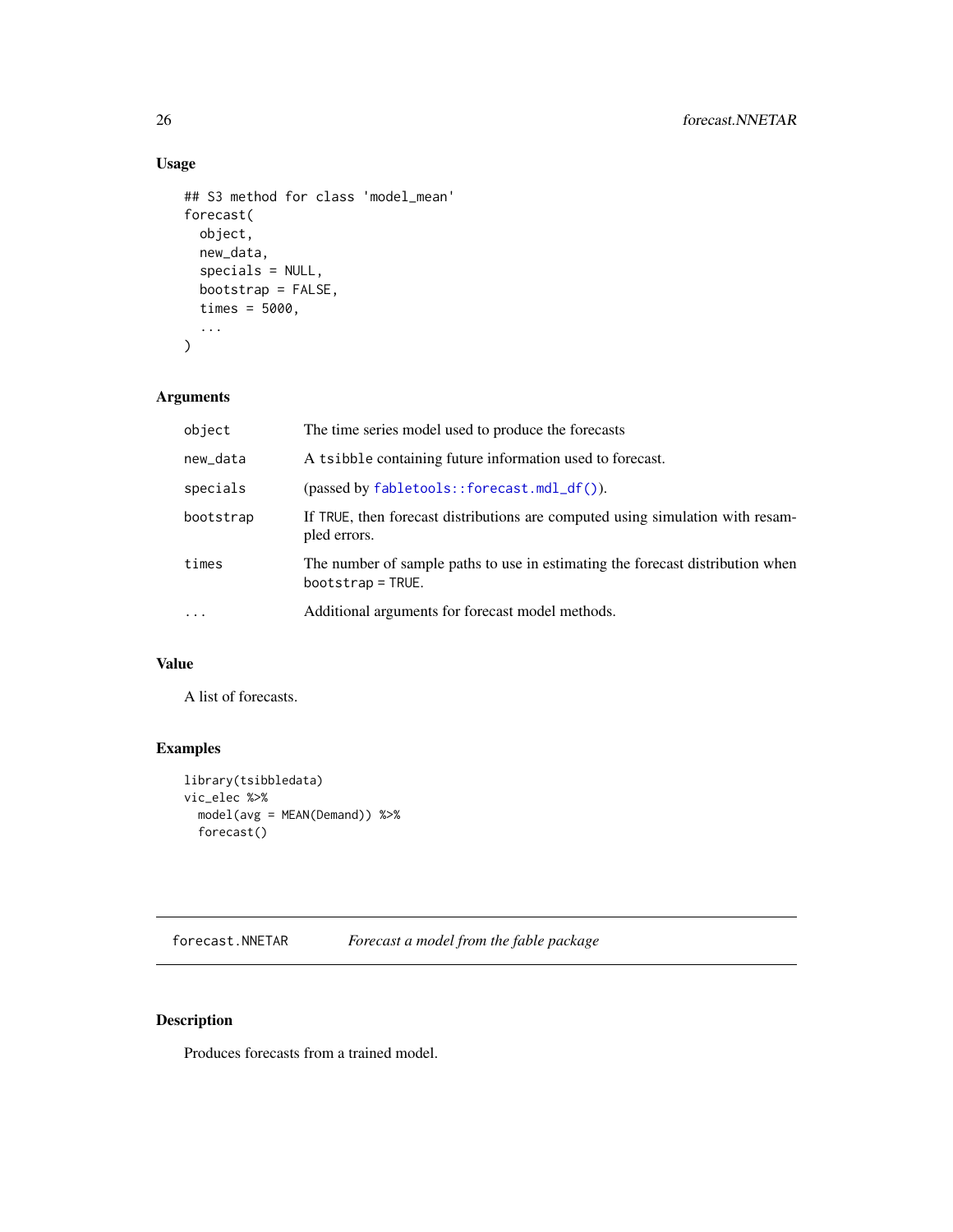## <span id="page-26-0"></span>forecast.RW 27

## Usage

```
## S3 method for class 'NNETAR'
forecast(
 object,
 new_data,
  specials = NULL,
  simulate = TRUE,
 bootstrap = FALSE,
  times = 1000,
  ...
)
```
## Arguments

| object    | The time series model used to produce the forecasts                                                           |
|-----------|---------------------------------------------------------------------------------------------------------------|
| new_data  | A tsibble containing future information used to forecast.                                                     |
| specials  | $(\text{passed by } \text{fabletools}: \text{forecast.mdl\_df}()$ ).                                          |
| simulate  | If TRUE, prediction intervals are produced by simulation rather than using ana-<br>lytic formulae.            |
| bootstrap | If TRUE, then forecast distributions are computed using simulation with resam-<br>pled errors.                |
| times     | The number of sample paths to use in estimating the forecast distribution if<br>simulated intervals are used. |
| $\cdot$   | Additional arguments for forecast model methods.                                                              |

## Value

A list of forecasts.

## Examples

```
as_tsibble(airmiles) %>%
 model(nn = NNETAR(box_cox(value, 0.15))) %>%
  forecast(times = 10)
```
forecast.RW *Forecast a model from the fable package*

## Description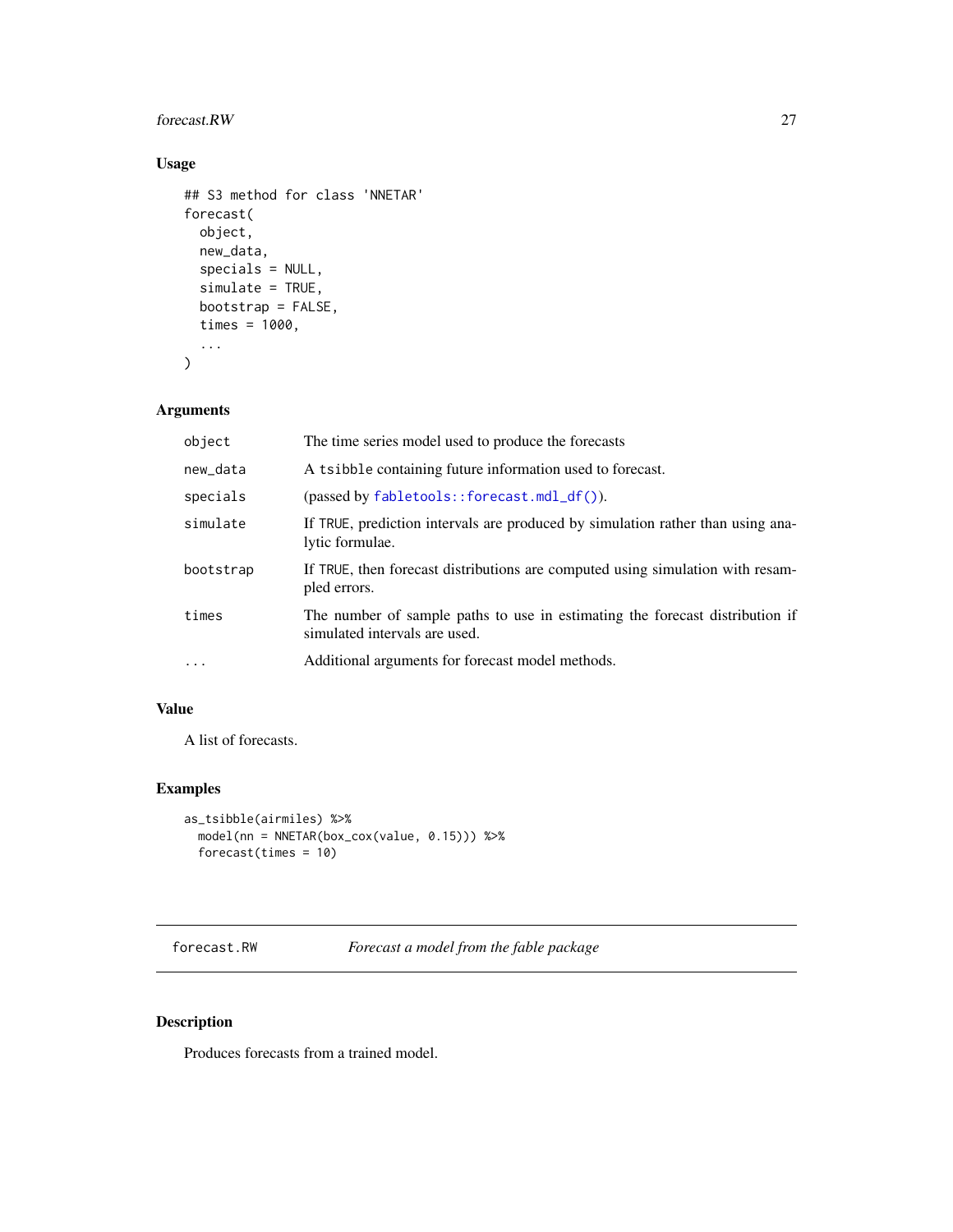## Usage

```
## S3 method for class 'RW'
forecast(
 object,
 new_data,
 specials = NULL,
 simulate = FALSE,
 bootstrap = FALSE,
 times = 5000,
  ...
\mathcal{L}
```
## Arguments

| object    | The time series model used to produce the forecasts                                                   |
|-----------|-------------------------------------------------------------------------------------------------------|
| new_data  | A tsibble containing future information used to forecast.                                             |
| specials  | $(\text{passed by } \text{fabletools}: \text{forecast.mdl\_df}()$ ).                                  |
| simulate  | If TRUE, prediction intervals are produced by simulation rather than using ana-<br>lytic formulae.    |
| bootstrap | If TRUE, then forecast distributions are computed using simulation with resam-<br>pled errors.        |
| times     | The number of sample paths to use in estimating the forecast distribution when<br>$bootstrap = TRUE.$ |
| $\ddotsc$ | Additional arguments for forecast model methods.                                                      |

## Value

A list of forecasts.

```
as_tsibble(Nile) %>%
 model(NAIVE(value)) %>%
  forecast()
library(tsibbledata)
aus_production %>%
  model(snaive = SNAIVE(Beer ~ lag("year"))) %>%
  forecast()
```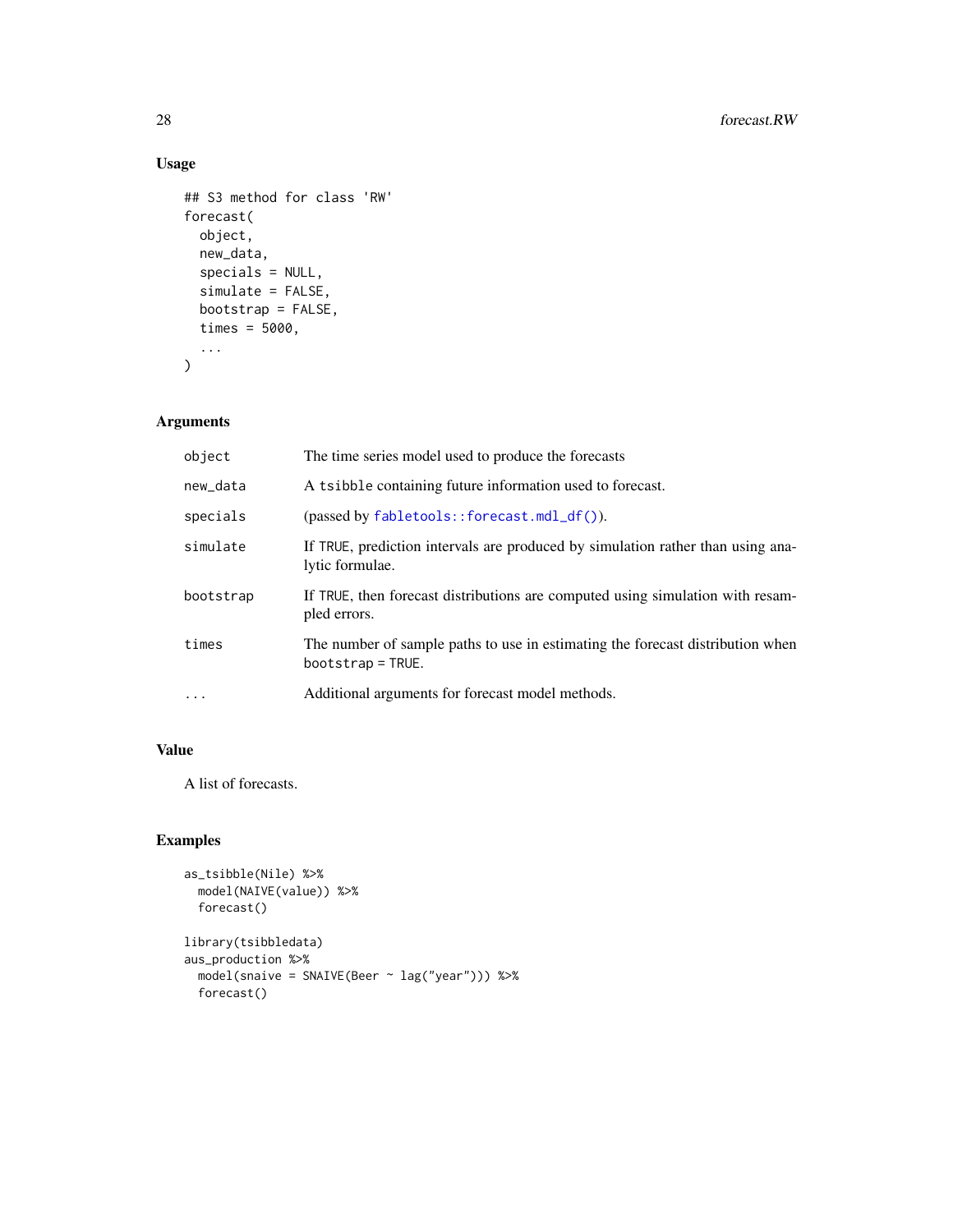<span id="page-28-0"></span>

Produces forecasts from a trained model.

## Usage

```
## S3 method for class 'TSLM'
forecast(
 object,
 new_data,
  specials = NULL,
 bootstrap = FALSE,
  times = 5000,
  ...
)
```
## Arguments

| object     | The time series model used to produce the forecasts                                                   |
|------------|-------------------------------------------------------------------------------------------------------|
| new_data   | A tsibble containing future information used to forecast.                                             |
| specials   | $(\text{passed by } \text{fabletools}: \text{forecast}.\text{mdl}_df()$ ).                            |
| bootstrap  | If TRUE, then forecast distributions are computed using simulation with resam-<br>pled errors.        |
| times      | The number of sample paths to use in estimating the forecast distribution when<br>$bootstrap = TRUE.$ |
| $\ddots$ . | Additional arguments for forecast model methods.                                                      |

#### Value

A list of forecasts.

```
as_tsibble(USAccDeaths) %>%
  model(lm = TSLM(log(value) ~ trend() + season())) %>%
  forecast()
```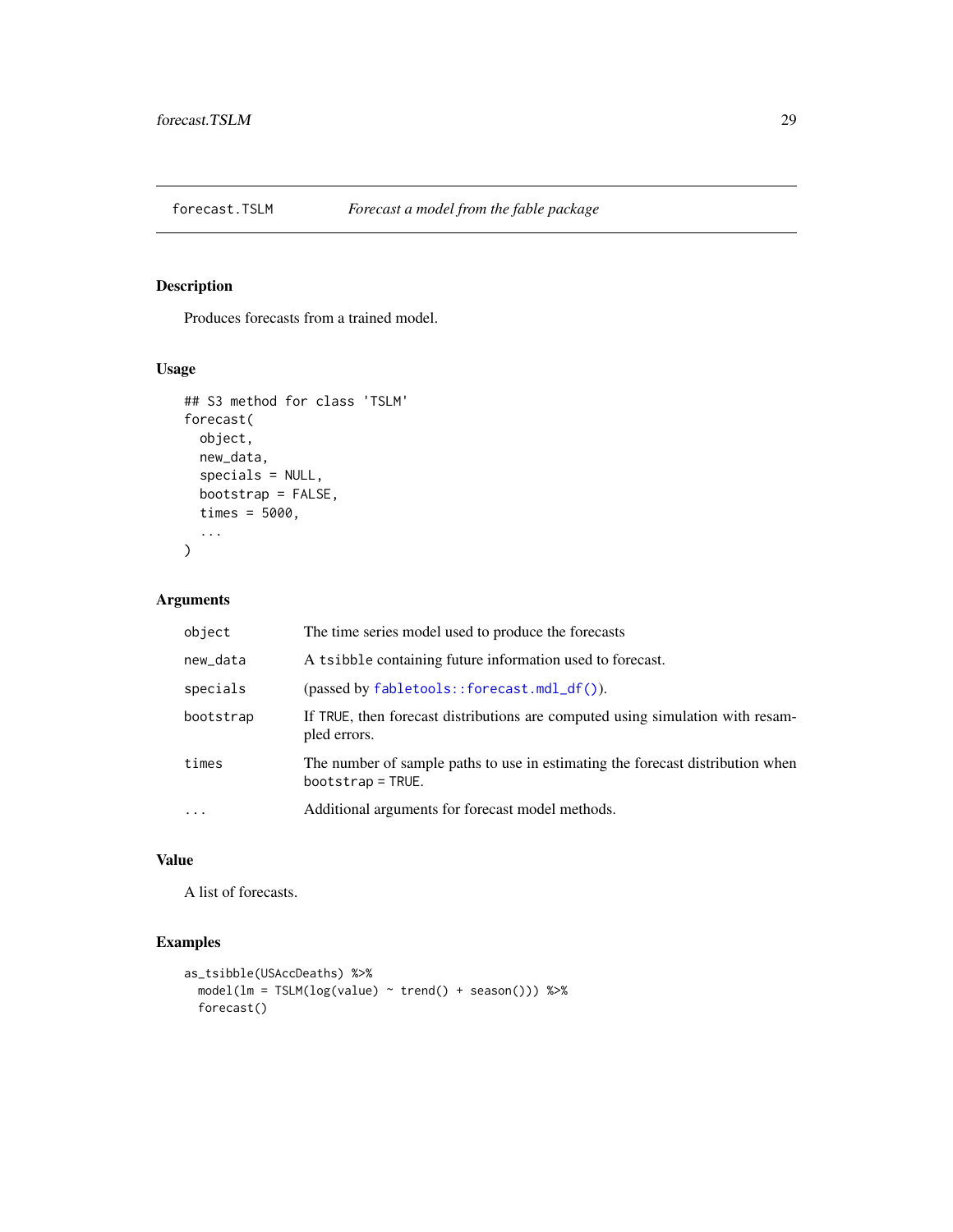<span id="page-29-0"></span>

Produces forecasts from a trained model.

#### Usage

```
## S3 method for class 'VAR'
forecast(
 object,
 new_data = NULL,
  specials = NULL,
 bootstrap = FALSE,
  times = 5000,
  ...
)
```
## Arguments

| object    | The time series model used to produce the forecasts                                                   |
|-----------|-------------------------------------------------------------------------------------------------------|
| new_data  | A tsibble containing future information used to forecast.                                             |
| specials  | $(\text{passed by } \text{fabletools} : \text{forecast.mdl\_df}()$ ).                                 |
| bootstrap | If TRUE, then forecast distributions are computed using simulation with resam-<br>pled errors.        |
| times     | The number of sample paths to use in estimating the forecast distribution when<br>$bootstrap = TRUE.$ |
| $\cdots$  | Additional arguments for forecast model methods.                                                      |

#### Value

A list of forecasts.

```
lung_deaths <- cbind(mdeaths, fdeaths) %>%
  as_tsibble(pivot_longer = FALSE)
lung_deaths %>%
  model(VAR(vars(mdeaths, fdeaths) ~ AR(3))) %>%
  forecast()
```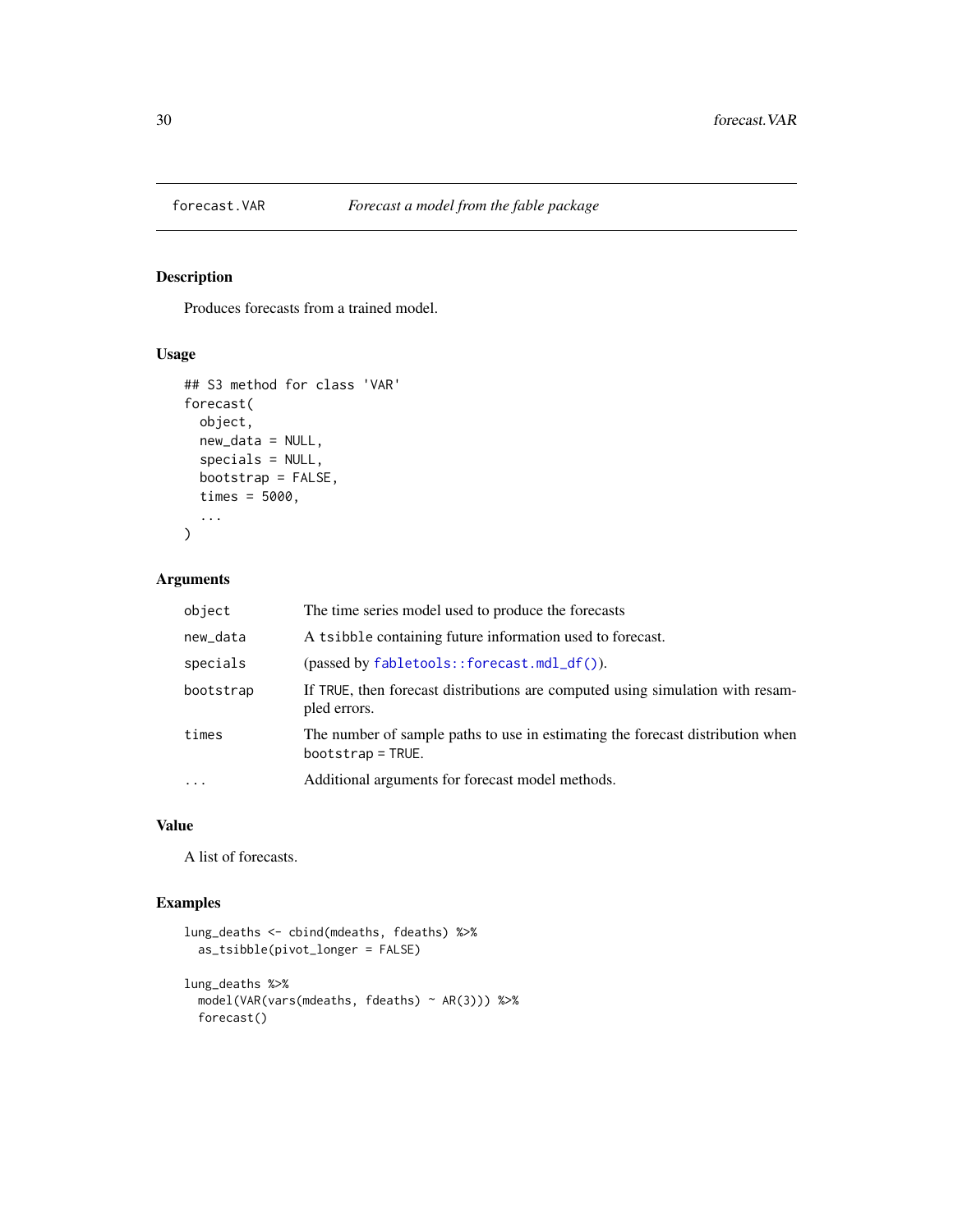<span id="page-30-0"></span>

Simulates future paths from a dataset using a fitted model. Innovations are sampled by the model's assumed error distribution. If bootstrap is TRUE, innovations will be sampled from the model's residuals. If new\_data contains the .innov column, those values will be treated as innovations.

#### Usage

```
## S3 method for class 'AR'
generate(x, new_data = NULL, specials = NULL, bootstrap = FALSE, \ldots)
```
#### **Arguments**

| $\mathsf{x}$ | A fitted model.                                                                                |
|--------------|------------------------------------------------------------------------------------------------|
| new_data     | A tsibble containing future information used to forecast.                                      |
| specials     | $(\text{passed by } \text{fabletools}:$ forecast.mdl_df()).                                    |
| bootstrap    | If TRUE, then forecast distributions are computed using simulation with resam-<br>pled errors. |
|              | Additional arguments for forecast model methods.                                               |

#### See Also

[fabletools::generate.mdl\\_df](#page-0-0)

#### Examples

```
as_tsibble(lh) %>%
 model(AR(value ~ order(3))) %>%
 generate()
```
generate.ARIMA *Generate new data from a fable model*

#### Description

Simulates future paths from a dataset using a fitted model. Innovations are sampled by the model's assumed error distribution. If bootstrap is TRUE, innovations will be sampled from the model's residuals. If new\_data contains the .innov column, those values will be treated as innovations.

#### Usage

```
## S3 method for class 'ARIMA'
generate(x, new_data, specials, bootstrap = FALSE, ...)
```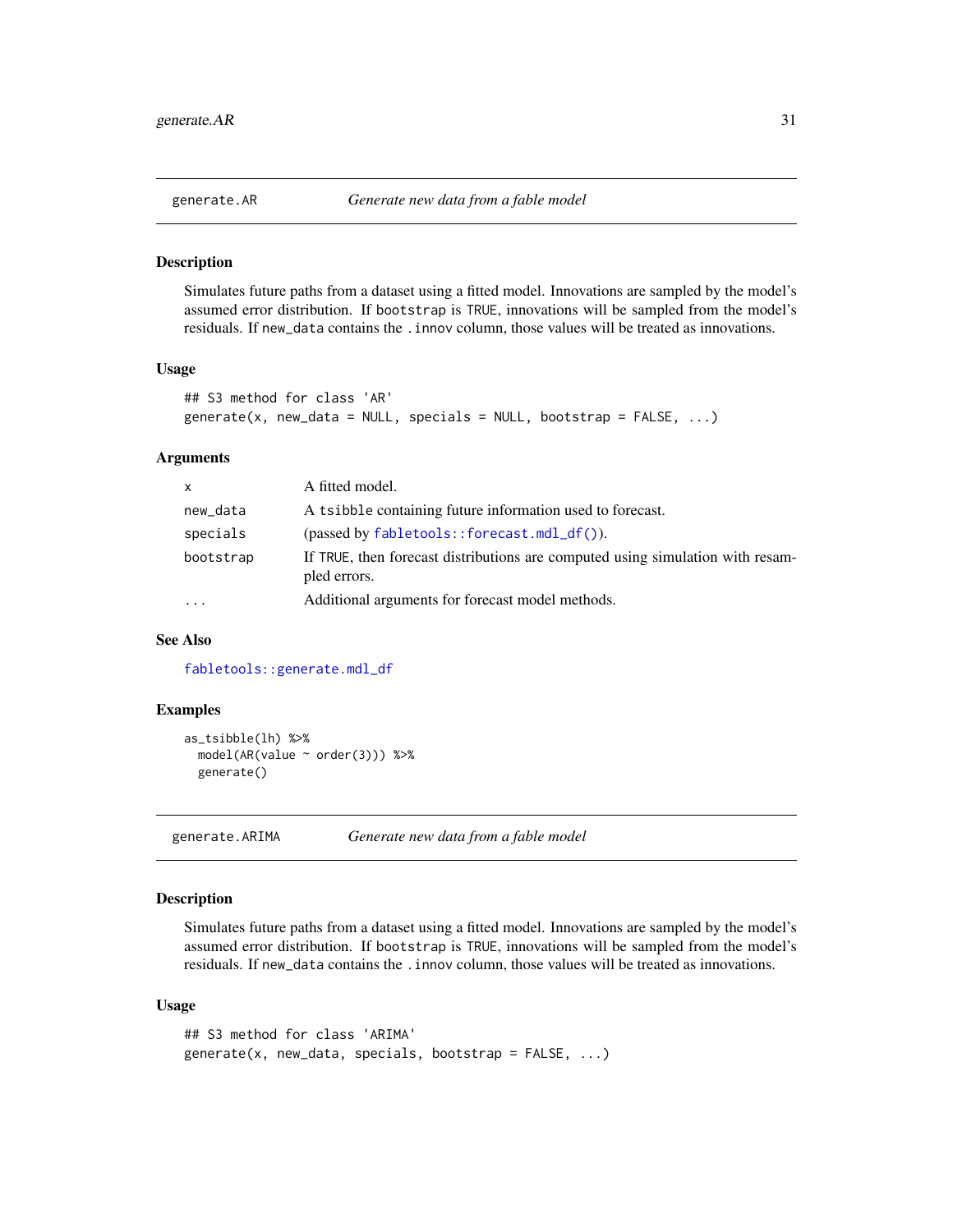## <span id="page-31-0"></span>Arguments

| $\mathsf{x}$            | A fitted model.                                                                                |
|-------------------------|------------------------------------------------------------------------------------------------|
| new_data                | A tsibble containing future information used to forecast.                                      |
| specials                | $(\text{passed by } \text{fabletools}:$ forecast.mdl_df()).                                    |
| bootstrap               | If TRUE, then forecast distributions are computed using simulation with resam-<br>pled errors. |
| $\cdot$ $\cdot$ $\cdot$ | Additional arguments for forecast model methods.                                               |

## See Also

[fabletools::generate.mdl\\_df](#page-0-0)

#### Examples

```
fable_fit <- as_tsibble(USAccDeaths) %>%
  model(model = ARIMA(value \sim \emptyset + pdq(0,1,1) + PDQ(0,1,1)))
fable_fit %>% generate(times = 10)
```
generate.ETS *Generate new data from a fable model*

#### Description

Simulates future paths from a dataset using a fitted model. Innovations are sampled by the model's assumed error distribution. If bootstrap is TRUE, innovations will be sampled from the model's residuals. If new\_data contains the .innov column, those values will be treated as innovations.

#### Usage

```
## S3 method for class 'ETS'
generate(x, new_data, specials, bootstrap = FALSE, ...)
```
#### Arguments

| $\mathsf{x}$ | A fitted model.                                                                                |
|--------------|------------------------------------------------------------------------------------------------|
| new_data     | A tsibble containing future information used to forecast.                                      |
| specials     | $(\text{passed by } \text{fabletools}: \text{forecast.mdl\_df}()$ ).                           |
| bootstrap    | If TRUE, then forecast distributions are computed using simulation with resam-<br>pled errors. |
| $\cdots$     | Additional arguments for forecast model methods.                                               |

## See Also

[fabletools::generate.mdl\\_df](#page-0-0)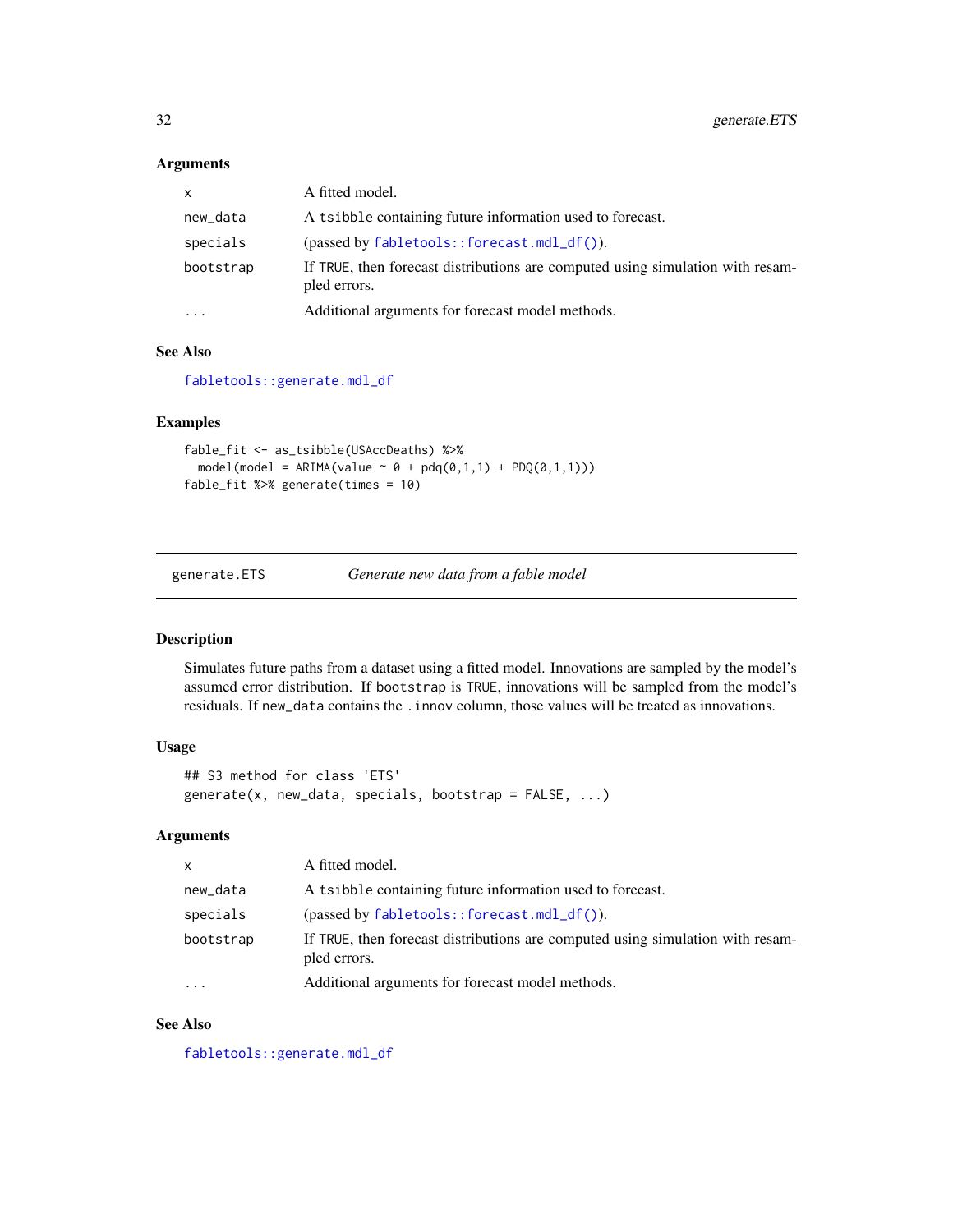<span id="page-32-0"></span>generate.model\_mean 33

#### Examples

```
as_tsibble(USAccDeaths) %>%
  model(ETS(log(value) ~ season("A"))) %>%
  generate(times = 100)
```
generate.model\_mean *Generate new data from a fable model*

## Description

Simulates future paths from a dataset using a fitted model. Innovations are sampled by the model's assumed error distribution. If bootstrap is TRUE, innovations will be sampled from the model's residuals. If new\_data contains the .innov column, those values will be treated as innovations.

#### Usage

## S3 method for class 'model\_mean' generate(x, new\_data, bootstrap = FALSE, ...)

## Arguments

| $\times$  | A fitted model.                                                                                |
|-----------|------------------------------------------------------------------------------------------------|
| new_data  | A tsibble containing future information used to forecast.                                      |
| bootstrap | If TRUE, then forecast distributions are computed using simulation with resam-<br>pled errors. |
| $\cdots$  | Additional arguments for forecast model methods.                                               |

## See Also

[fabletools::generate.mdl\\_df](#page-0-0)

```
library(tsibbledata)
vic_elec %>%
  model(avg = MEAN(Demand)) %>%
  generate()
```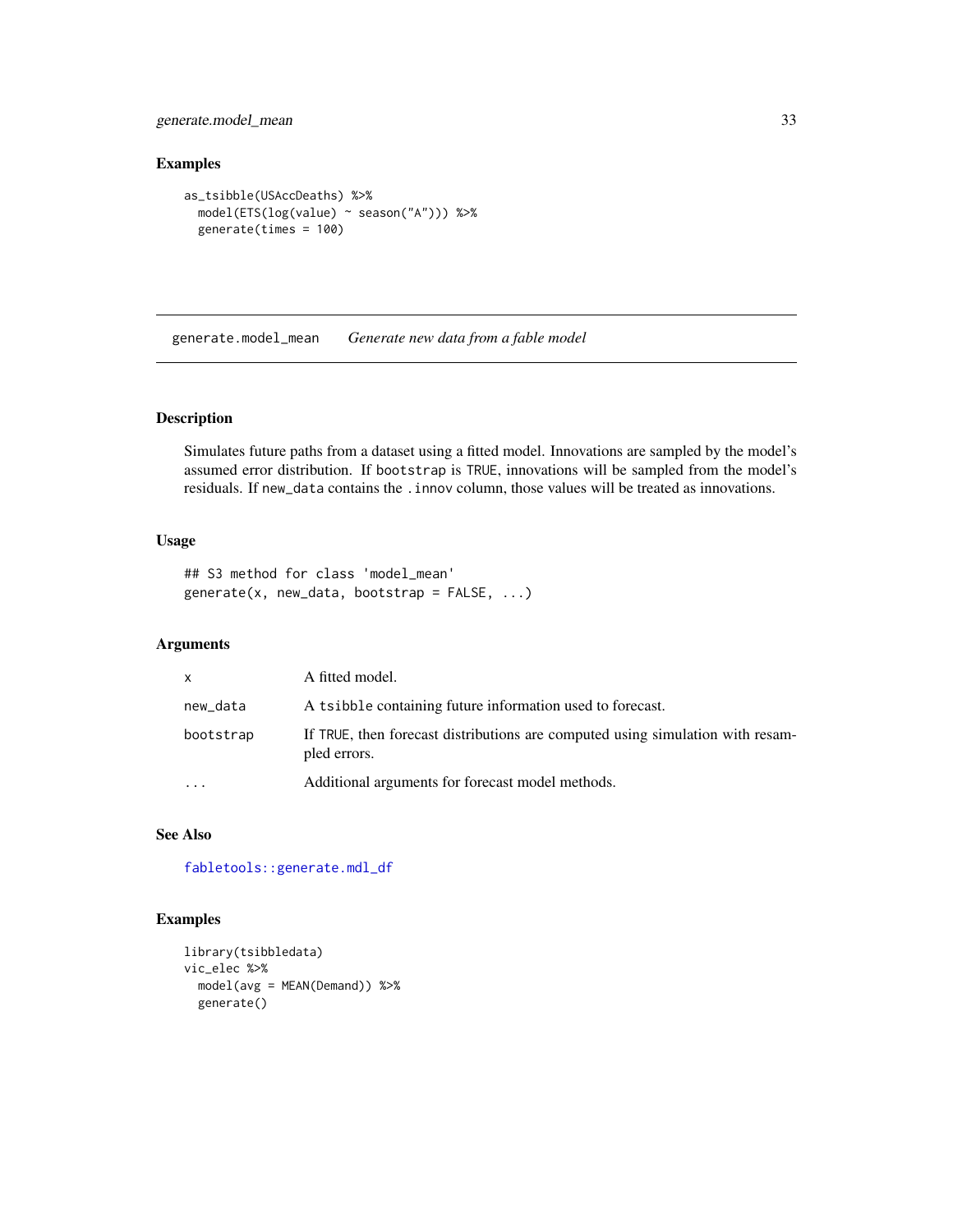<span id="page-33-0"></span>

Simulates future paths from a dataset using a fitted model. Innovations are sampled by the model's assumed error distribution. If bootstrap is TRUE, innovations will be sampled from the model's residuals. If new\_data contains the .innov column, those values will be treated as innovations.

#### Usage

```
## S3 method for class 'NNETAR'
generate(x, new_data, specials = NULL, bootstrap = FALSE, ...)
```
#### **Arguments**

| $\mathsf{x}$ | A fitted model.                                                                                |
|--------------|------------------------------------------------------------------------------------------------|
| new_data     | A tsibble containing future information used to forecast.                                      |
| specials     | $(\text{passed by } \text{fabletools} : \text{forecast} . \text{mdl}_df())$ .                  |
| bootstrap    | If TRUE, then forecast distributions are computed using simulation with resam-<br>pled errors. |
| $\cdots$     | Additional arguments for forecast model methods.                                               |

#### See Also

[fabletools::generate.mdl\\_df](#page-0-0)

#### Examples

```
as_tsibble(airmiles) %>%
 model(nn = NNETAR(box_cox(value, 0.15))) %>%
 generate()
```
generate.RW *Generate new data from a fable model*

#### Description

Simulates future paths from a dataset using a fitted model. Innovations are sampled by the model's assumed error distribution. If bootstrap is TRUE, innovations will be sampled from the model's residuals. If new\_data contains the .innov column, those values will be treated as innovations.

#### Usage

```
## S3 method for class 'RW'
generate(x, new_data, bootstrap = FALSE, ...)
```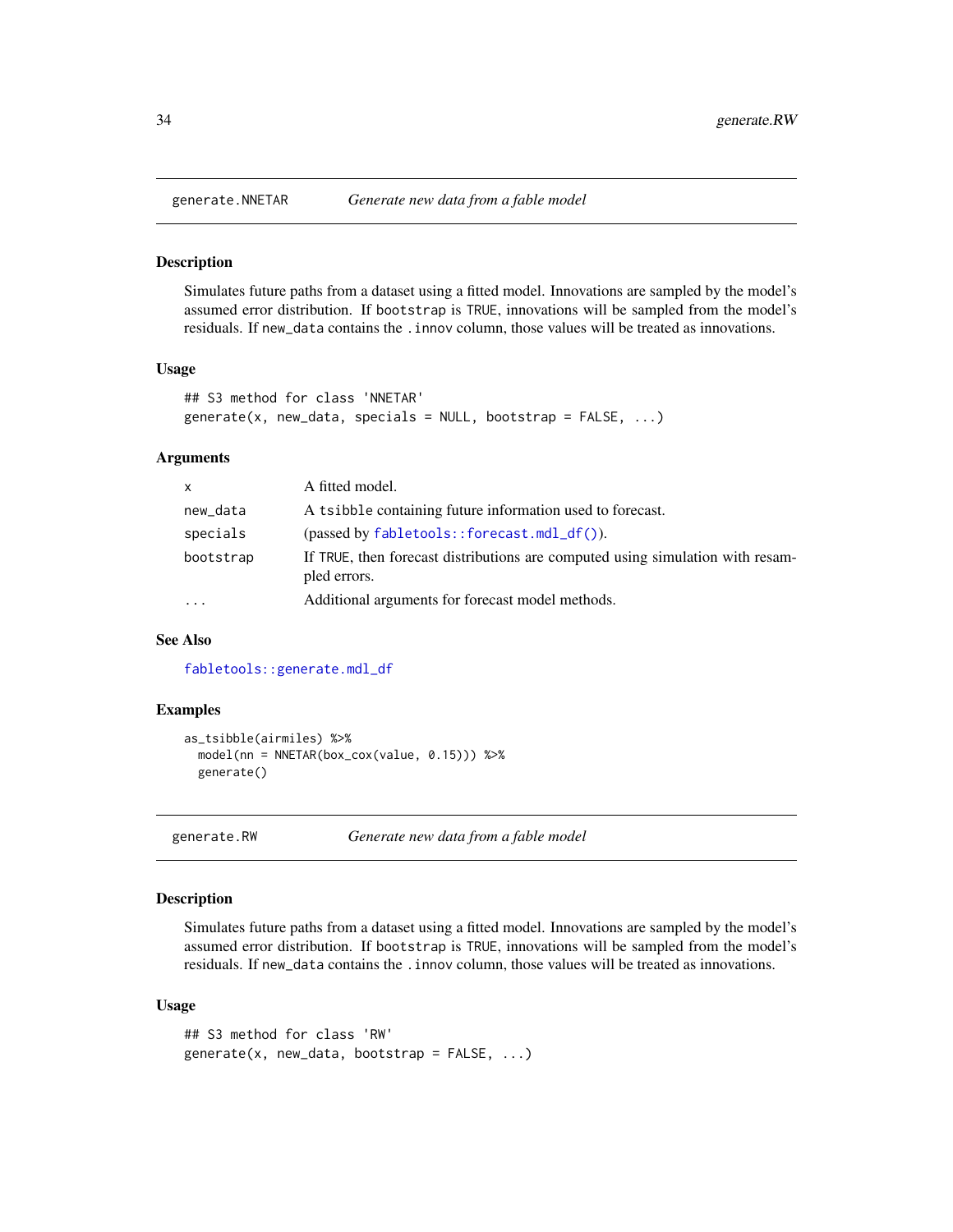## <span id="page-34-0"></span>generate.TSLM 35

#### Arguments

| $\mathsf{x}$ | A fitted model.                                                                                |
|--------------|------------------------------------------------------------------------------------------------|
| new_data     | A tsibble containing future information used to forecast.                                      |
| bootstrap    | If TRUE, then forecast distributions are computed using simulation with resam-<br>pled errors. |
| $\cdots$     | Additional arguments for forecast model methods.                                               |

#### See Also

[fabletools::generate.mdl\\_df](#page-0-0)

#### Examples

```
as_tsibble(Nile) %>%
  model(NAIVE(value)) %>%
  generate()
library(tsibbledata)
aus_production %>%
  model(snaive = SNAIVE(Beer ~ lag("year"))) %>%
  generate()
```
generate.TSLM *Generate new data from a fable model*

## Description

Simulates future paths from a dataset using a fitted model. Innovations are sampled by the model's assumed error distribution. If bootstrap is TRUE, innovations will be sampled from the model's residuals. If new\_data contains the .innov column, those values will be treated as innovations.

#### Usage

```
## S3 method for class 'TSLM'
generate(x, new_data, specials, bootstrap = FALSE, ...)
```
#### Arguments

| <b>x</b>  | A fitted model.                                                                                |
|-----------|------------------------------------------------------------------------------------------------|
| new_data  | A tsibble containing future information used to forecast.                                      |
| specials  | $(\text{passed by } \text{fabletools}: \text{forecast.mdl\_df}()$ ).                           |
| bootstrap | If TRUE, then forecast distributions are computed using simulation with resam-<br>pled errors. |
| $\cdots$  | Additional arguments for forecast model methods.                                               |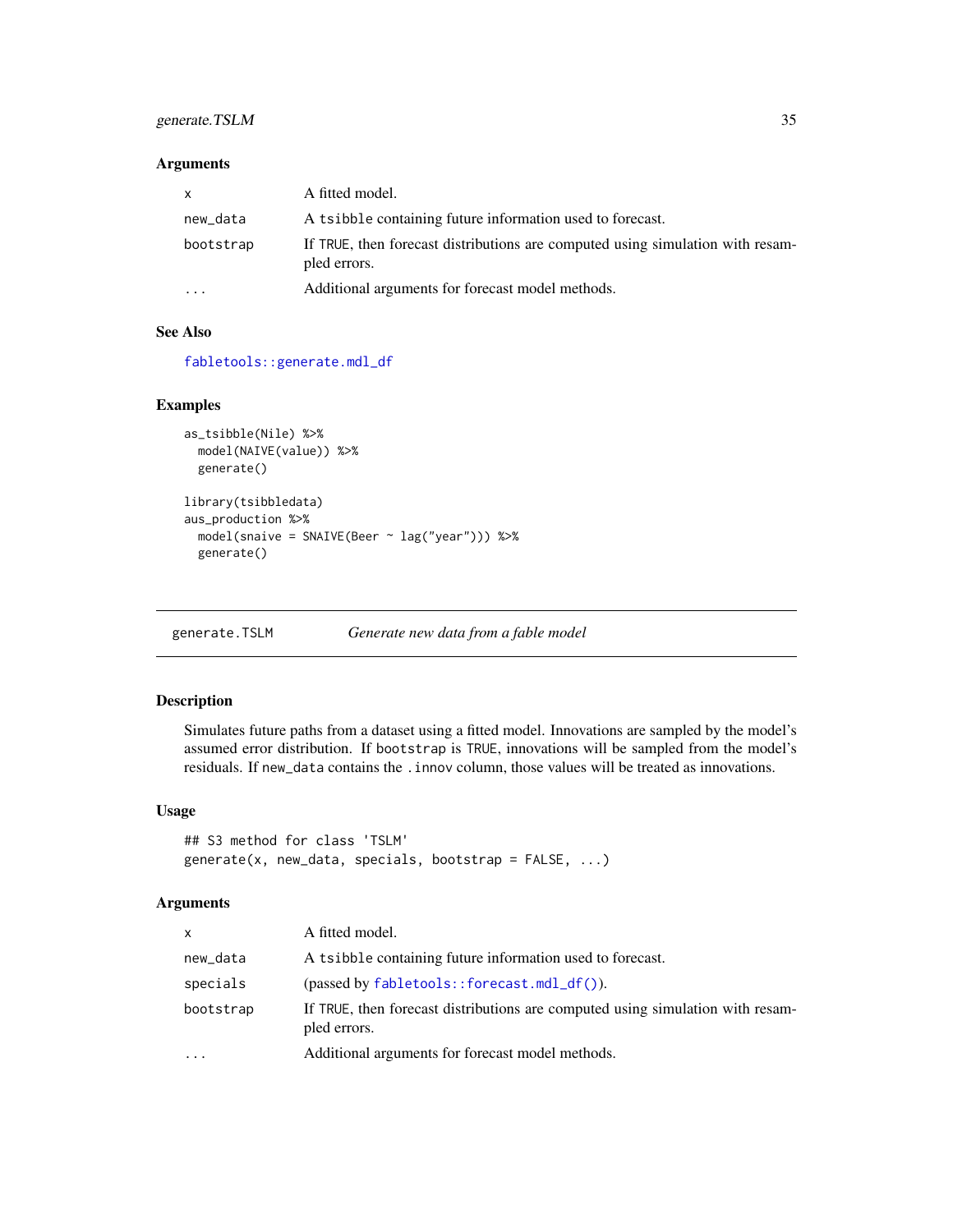## See Also

[fabletools::generate.mdl\\_df](#page-0-0)

#### Examples

```
as_tsibble(USAccDeaths) %>%
  model(lm = TSLM(log(value) ~ trend() + season())) %>%
  generate()
```
glance.AR *Glance a AR*

## Description

Construct a single row summary of the AR model.

#### Usage

## S3 method for class 'AR'  $\text{glance}(x, \ldots)$ 

#### Arguments

|          | model or other R object to convert to single-row data frame |
|----------|-------------------------------------------------------------|
| $\cdots$ | other arguments passed to methods                           |

## Details

Contains the variance of residuals (sigma2), the log-likelihood (log\_lik), and information criterion (AIC, AICc, BIC).

#### Value

A one row tibble summarising the model's fit.

```
as_tsibble(lh) %>%
 model(AR(value ~ order(3))) %>%
 glance()
```
<span id="page-35-0"></span>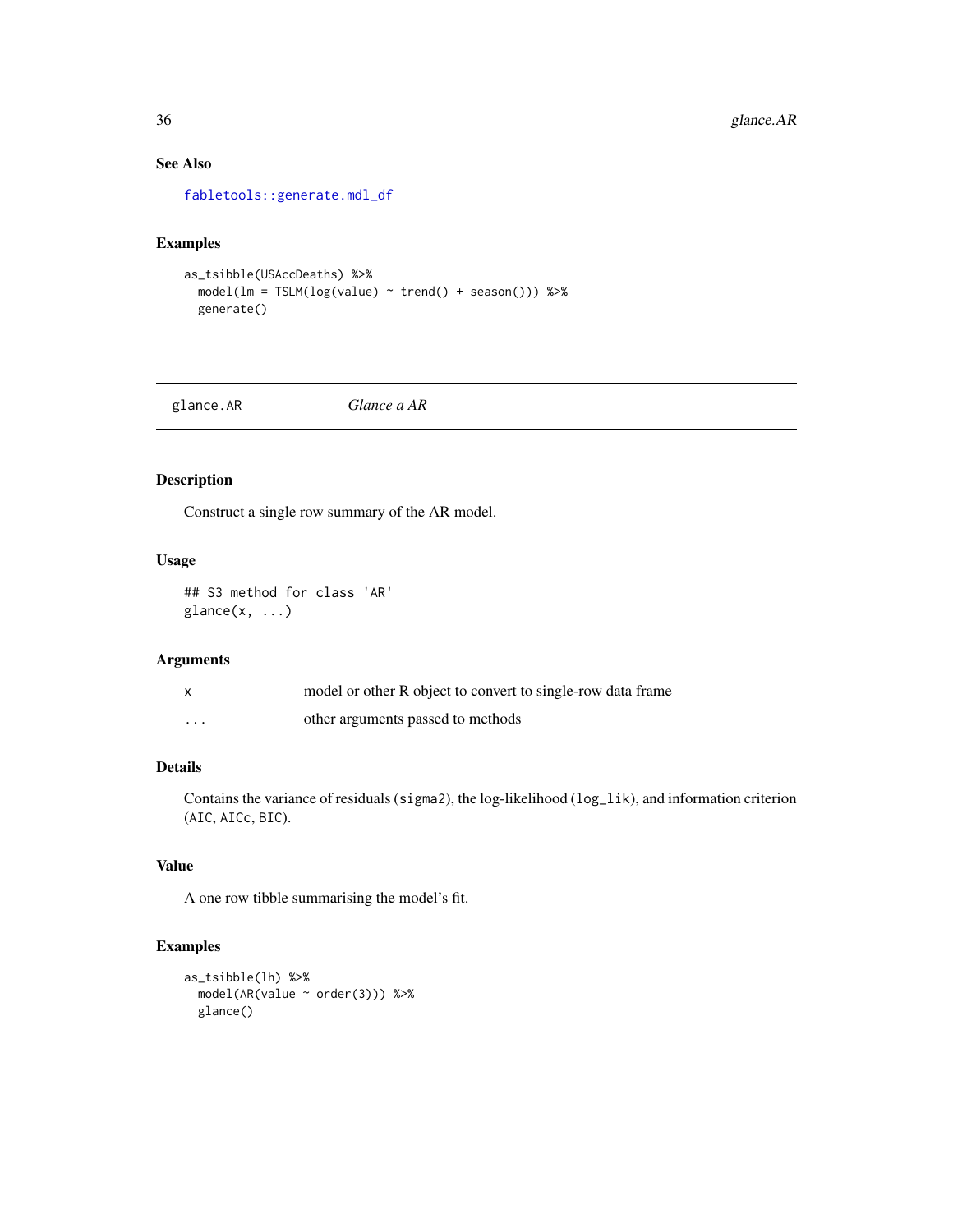Construct a single row summary of the ARIMA model.

### Usage

## S3 method for class 'ARIMA'  $\text{glance}(x, \ldots)$ 

### Arguments

|   | model or other R object to convert to single-row data frame |
|---|-------------------------------------------------------------|
| . | other arguments passed to methods                           |

### Details

Contains the variance of residuals (sigma2), the log-likelihood (log\_lik), information criterion (AIC, AICc, BIC) and the characteristic roots (ar\_roots and ma\_roots).

### Value

A one row tibble summarising the model's fit.

# Examples

```
USAccDeaths %>%
  as_tsibble() %>%
  model( \text{arima} = \text{ARIMA}(\text{log}(\text{value}) \sim \text{pdq}(0, 1, 1) + \text{PDQ}(0, 1, 1))) %>%
  glance()
```
glance.ETS *Glance an ETS model*

# Description

Construct a single row summary of the ETS model.

```
## S3 method for class 'ETS'
\text{glance}(x, \ldots)
```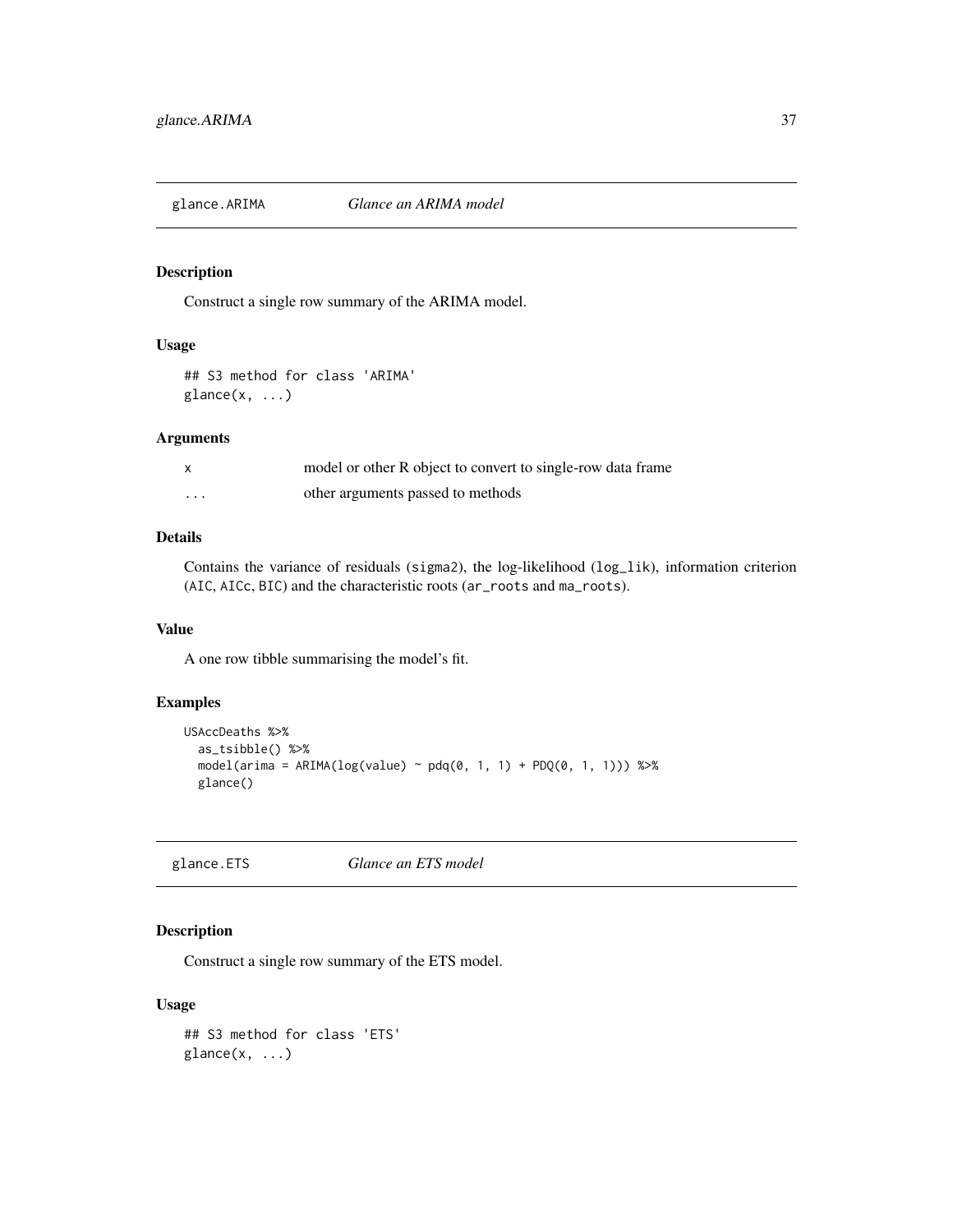### Arguments

|          | model or other R object to convert to single-row data frame |
|----------|-------------------------------------------------------------|
| $\cdots$ | other arguments passed to methods                           |

# Details

Contains the variance of residuals (sigma2), the log-likelihood (log\_lik), and information criterion (AIC, AICc, BIC).

### Value

A one row tibble summarising the model's fit.

# Examples

```
as_tsibble(USAccDeaths) %>%
  model(ets = ETS(log(value) ~ season("A"))) %>%
  glance()
```
glance.fable\_theta *Glance a theta method*

# Description

Construct a single row summary of the average method model.

#### Usage

```
## S3 method for class 'fable_theta'
glance(x, \ldots)
```
### Arguments

|          | model or other R object to convert to single-row data frame |
|----------|-------------------------------------------------------------|
| $\cdots$ | other arguments passed to methods                           |

# Details

Contains the variance of residuals (sigma2).

#### Value

A one row tibble summarising the model's fit.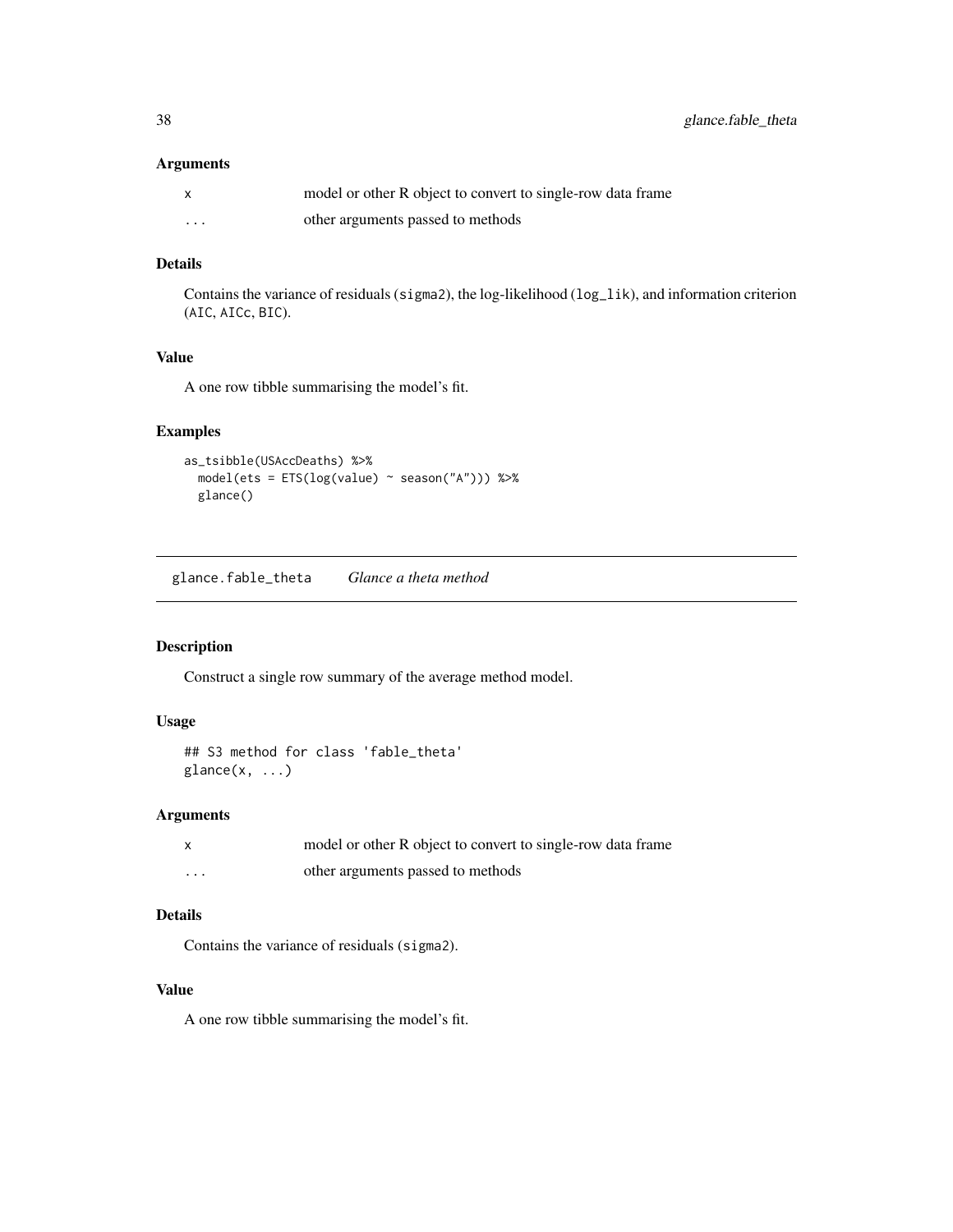glance.model\_mean *Glance a average method model*

# Description

Construct a single row summary of the average method model.

# Usage

```
## S3 method for class 'model_mean'
\text{glance}(x, \ldots)
```
# Arguments

|   | model or other R object to convert to single-row data frame |
|---|-------------------------------------------------------------|
| . | other arguments passed to methods                           |

# Details

Contains the variance of residuals (sigma2).

### Value

A one row tibble summarising the model's fit.

# Examples

```
library(tsibbledata)
vic_elec %>%
  model(avg = MEAN(Demand)) %>%
  glance()
```
glance.NNETAR *Glance a NNETAR model*

# Description

Construct a single row summary of the NNETAR model. Contains the variance of residuals (sigma2).

```
## S3 method for class 'NNETAR'
\text{glance}(x, \ldots)
```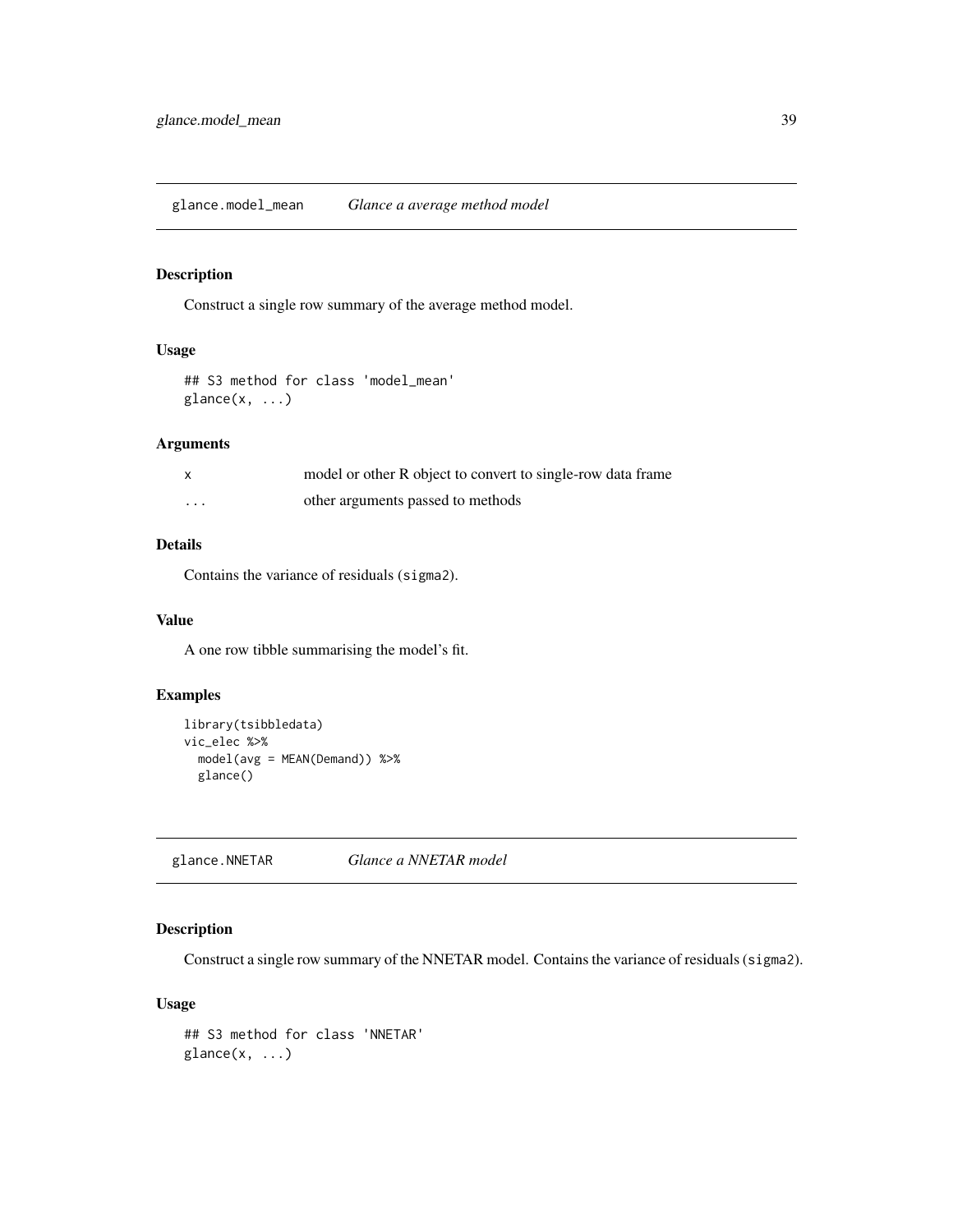# Arguments

|                         | model or other R object to convert to single-row data frame |
|-------------------------|-------------------------------------------------------------|
| $\cdot$ $\cdot$ $\cdot$ | other arguments passed to methods                           |

# Value

A one row tibble summarising the model's fit.

# Examples

```
as_tsibble(airmiles) %>%
  model(nn = NNETAR(box_cox(value, 0.15))) %>%
  glance()
```
glance.RW *Glance a lag walk model*

### Description

Construct a single row summary of the lag walk model. Contains the variance of residuals (sigma2).

### Usage

```
## S3 method for class 'RW'
glance(x, \ldots)
```
# Arguments

|   | model or other R object to convert to single-row data frame |
|---|-------------------------------------------------------------|
| . | other arguments passed to methods                           |

# Value

A one row tibble summarising the model's fit.

```
as_tsibble(Nile) %>%
  model(NAIVE(value)) %>%
  glance()
library(tsibbledata)
aus_production %>%
  model(snaive = SNAIVE(Beer ~ lag("year"))) %>%
  glance()
```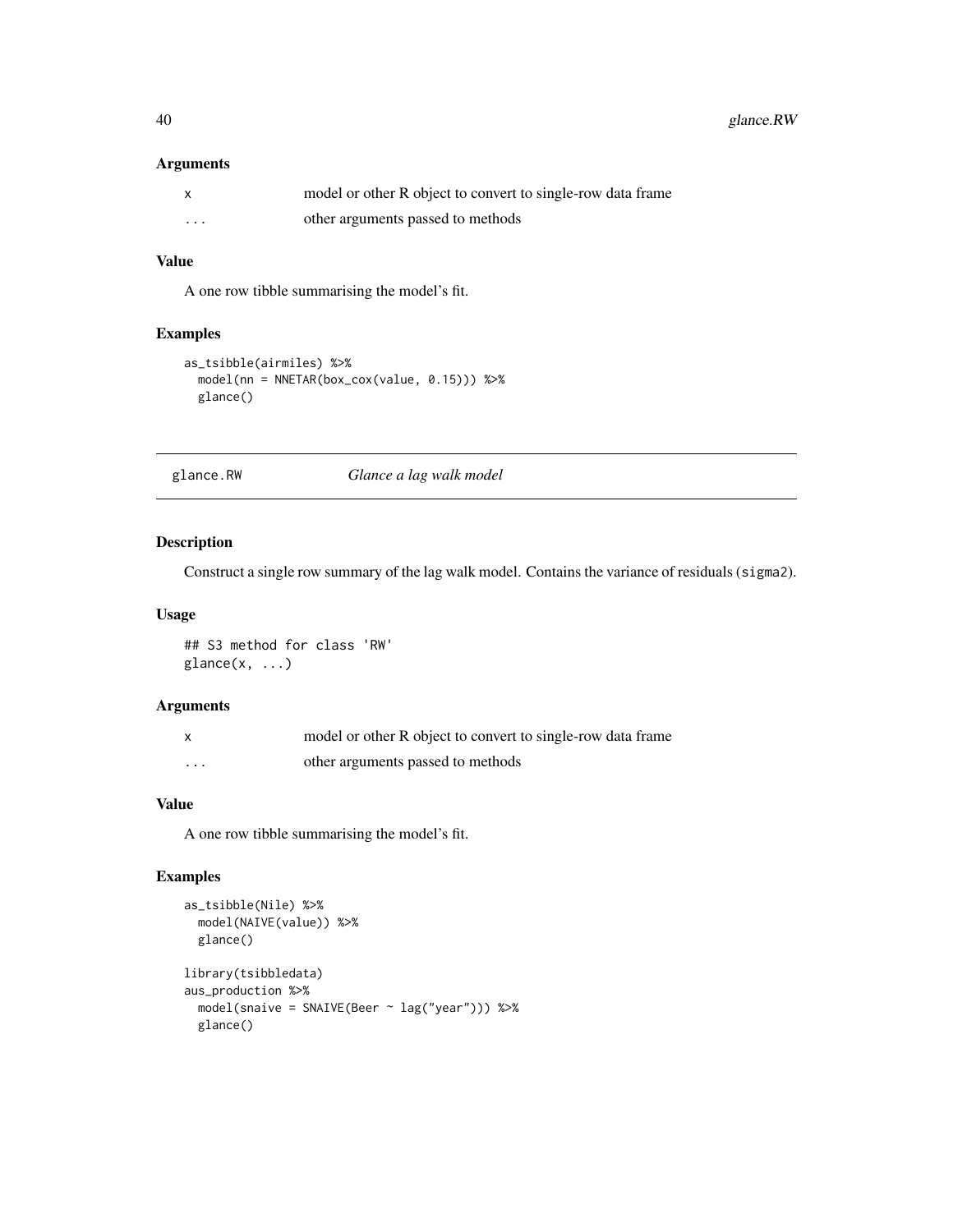glance.TSLM *Glance a TSLM*

# Description

Construct a single row summary of the TSLM model.

# Usage

## S3 method for class 'TSLM'  $\text{glance}(x, \ldots)$ 

#### Arguments

|          | model or other R object to convert to single-row data frame |
|----------|-------------------------------------------------------------|
| $\cdots$ | other arguments passed to methods                           |

# Details

Contains the R squared (r\_squared), variance of residuals (sigma2), the log-likelihood (log\_lik), and information criterion (AIC, AICc, BIC).

### Value

A one row tibble summarising the model's fit.

# Examples

```
as_tsibble(USAccDeaths) %>%
 model(lm = TSLM(log(value) \sim trend() + season()) %>%
 glance()
```
glance.VAR *Glance a VAR*

# Description

Construct a single row summary of the VAR model.

```
## S3 method for class 'VAR'
\text{glance}(x, \ldots)
```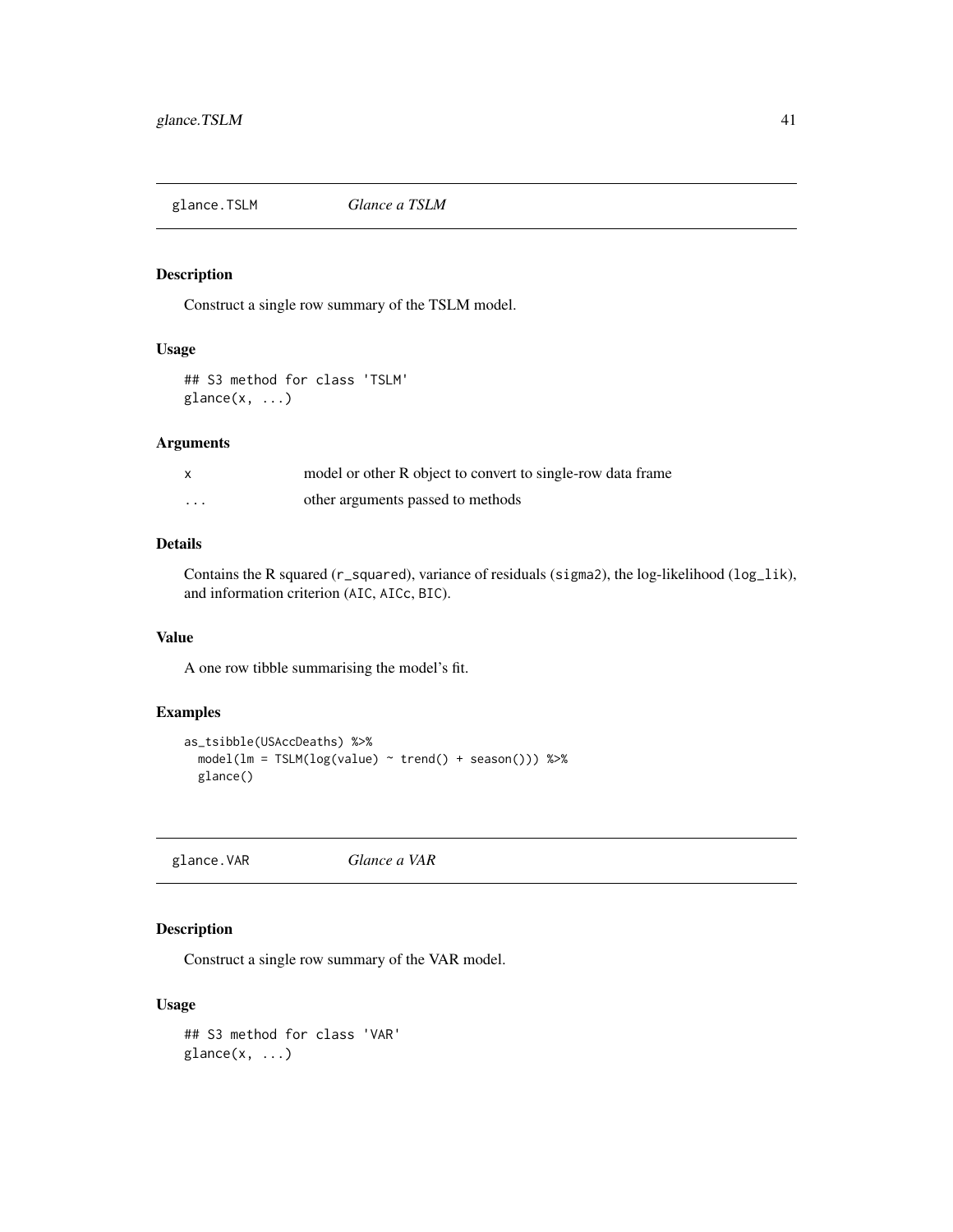#### Arguments

|          | model or other R object to convert to single-row data frame |
|----------|-------------------------------------------------------------|
| $\cdots$ | other arguments passed to methods                           |

### Details

Contains the variance of residuals (sigma2), the log-likelihood (log\_lik), and information criterion (AIC, AICc, BIC).

# Value

A one row tibble summarising the model's fit.

# Examples

```
lung_deaths <- cbind(mdeaths, fdeaths) %>%
  as_tsibble(pivot_longer = FALSE)
```

```
lung_deaths %>%
 model(VAR(vars(mdeaths, fdeaths) ~ AR(3))) %>%
 glance()
```
interpolate.ARIMA *Interpolate missing values from a fable model*

### Description

Applies a model-specific estimation technique to predict the values of missing values in a tsibble, and replace them.

#### Usage

```
## S3 method for class 'ARIMA'
interpolate(object, new_data, specials, ...)
```
# Arguments

| object    | The time series model used to produce the forecasts           |
|-----------|---------------------------------------------------------------|
| new data  | A tsibble containing future information used to forecast.     |
| specials  | $(\text{passed by } \text{fabletools}:$ : forecast.mdl_df()). |
| $\ddotsc$ | Additional arguments for forecast model methods.              |

# Value

A tibble of the same dimension of new\_data with missing values interpolated.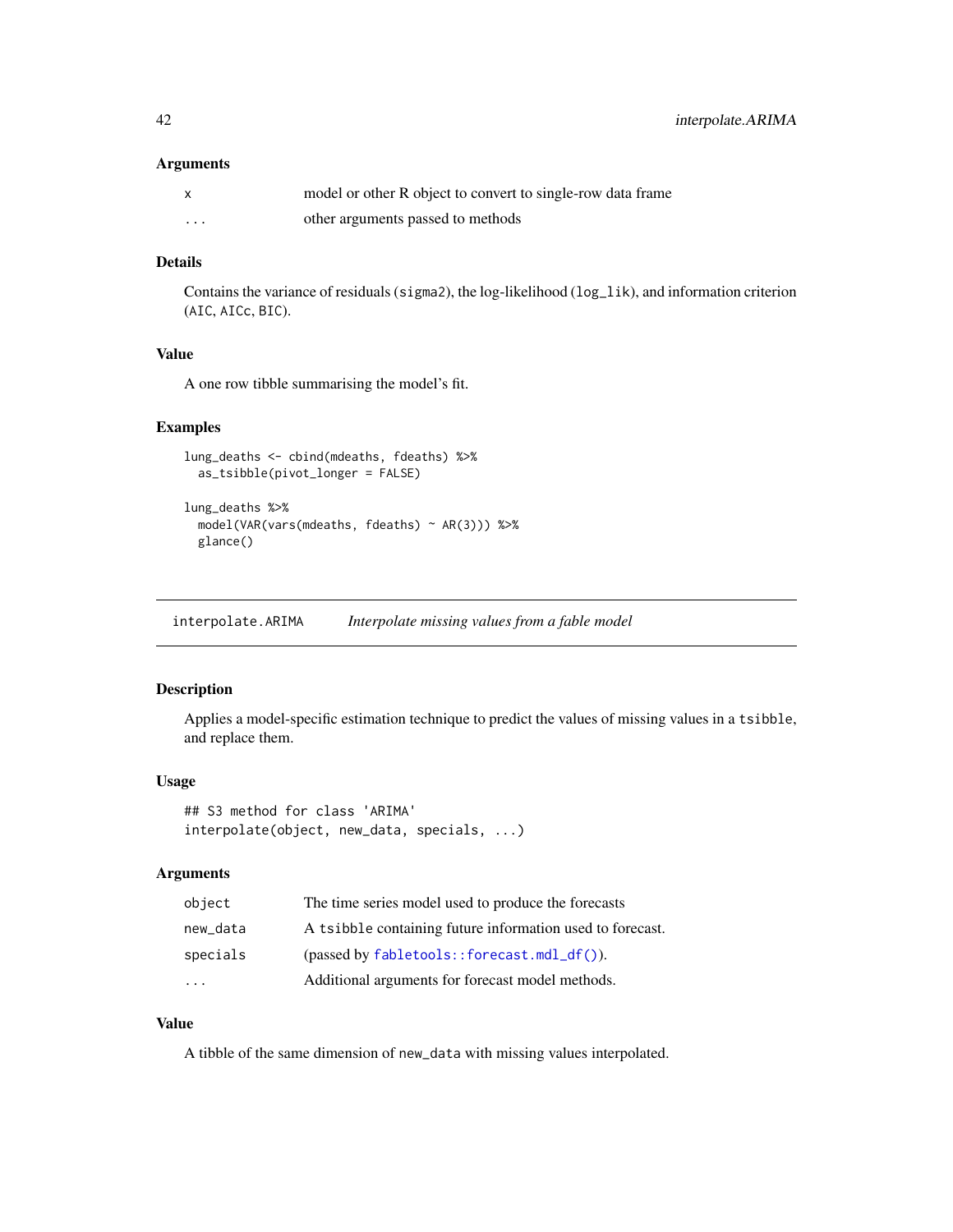# interpolate.model\_mean 43

# Examples

```
library(tsibbledata)
```

```
olympic_running %>%
  model(arima = ARIMA(Time ~ trend()) %>%
  interpolate(olympic_running)
```
interpolate.model\_mean

*Interpolate missing values from a fable model*

# Description

Applies a model-specific estimation technique to predict the values of missing values in a tsibble, and replace them.

# Usage

```
## S3 method for class 'model_mean'
interpolate(object, new_data, specials, ...)
```
# Arguments

| object   | The time series model used to produce the forecasts           |  |
|----------|---------------------------------------------------------------|--|
| new_data | A tsibble containing future information used to forecast.     |  |
| specials | $(\text{passed by } \text{fabletools}:$ : forecast.mdl_df()). |  |
| $\cdot$  | Additional arguments for forecast model methods.              |  |

# Value

A tibble of the same dimension of new\_data with missing values interpolated.

```
library(tsibbledata)
```

```
olympic_running %>%
 model(mean = MEAN(Time)) %>%
 interpolate(olympic_running)
```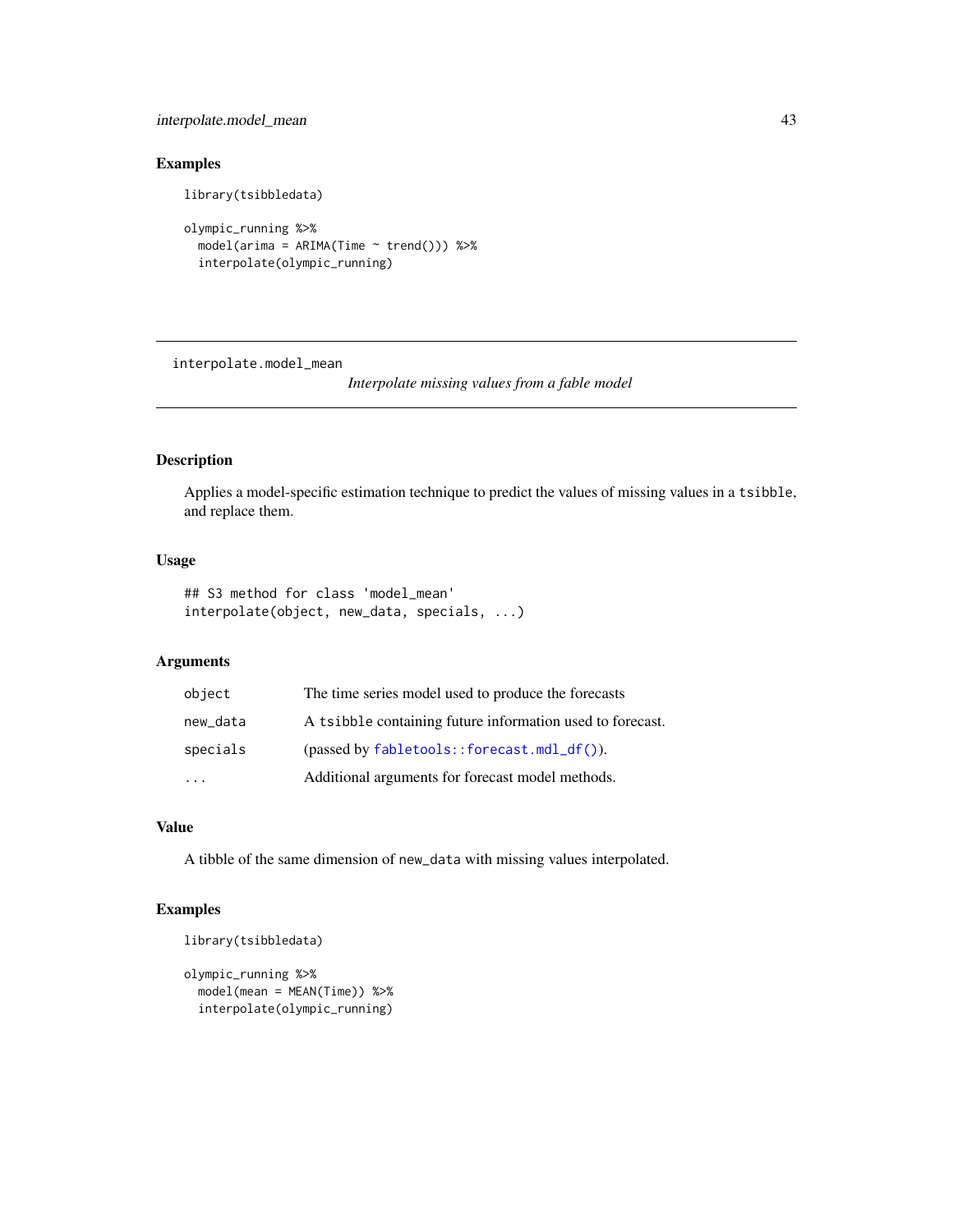Applies a model-specific estimation technique to predict the values of missing values in a tsibble, and replace them.

# Usage

```
## S3 method for class 'TSLM'
interpolate(object, new_data, specials, ...)
```
# Arguments

| object                  | The time series model used to produce the forecasts           |
|-------------------------|---------------------------------------------------------------|
| new data                | A tsibble containing future information used to forecast.     |
| specials                | $(\text{passed by } \text{fabletools}:$ : forecast.mdl_df()). |
| $\cdot$ $\cdot$ $\cdot$ | Additional arguments for forecast model methods.              |

### Value

A tibble of the same dimension of new\_data with missing values interpolated.

# Examples

```
library(tsibbledata)
```

```
olympic_running %>%
 model(lm = TSLM(Time ~ trend()) %>%
 interpolate(olympic_running)
```
MEAN *Mean models*

# Description

MEAN() returns an iid model applied to the formula's response variable.

### Usage

MEAN(formula, ...)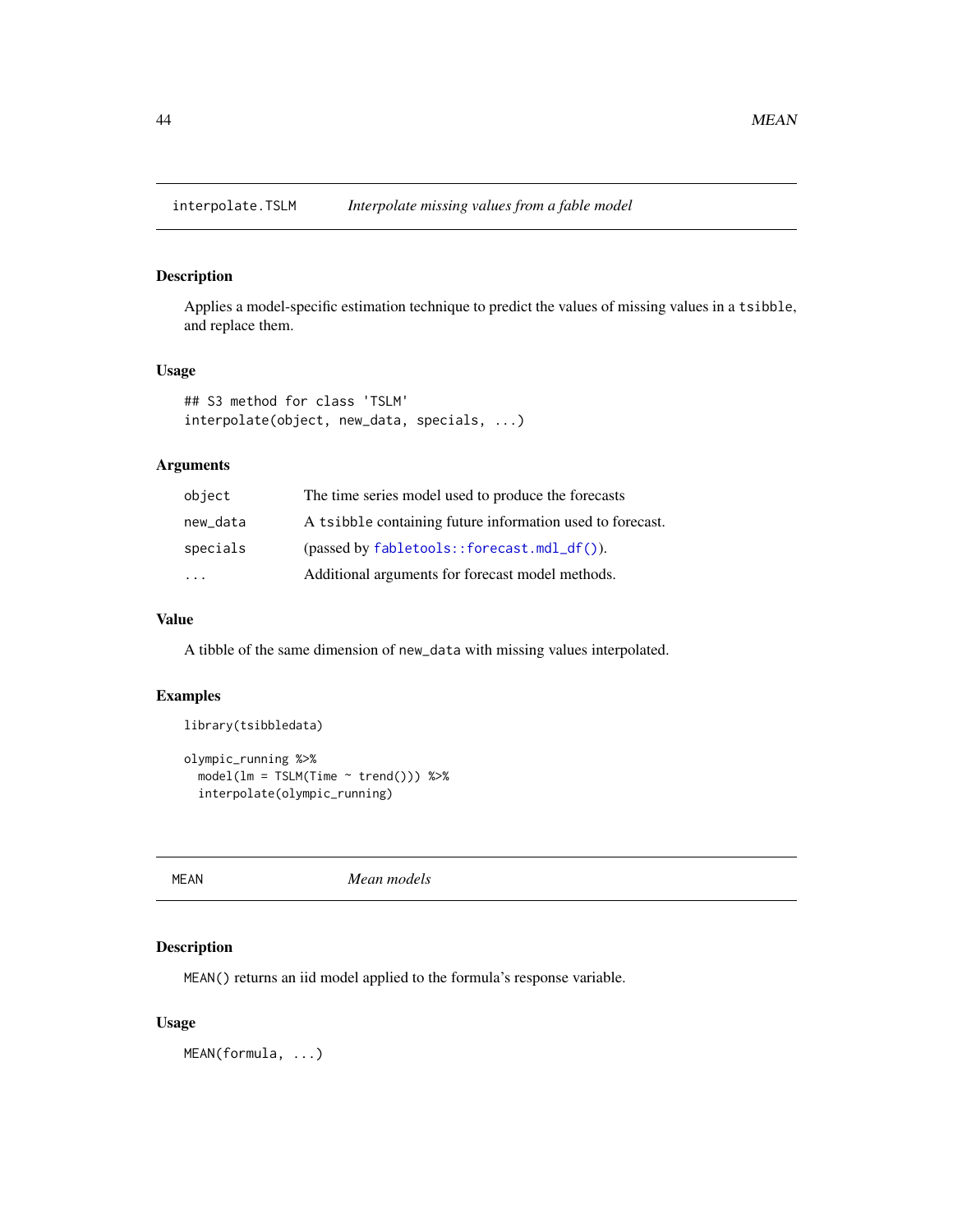#### NNETAR 45

#### Arguments

| formula | Model specification. |
|---------|----------------------|
| $\cdot$ | Not used.            |

# Details

The model does not use any specials, and so everything on the formula's right-hand-side will be ignored.

### Value

A model specification.

### Specials

window: The window special is used to specify a rolling window for the mean.

window(size = NULL)

size The size (number of observations) for the rolling window. If NULL (default), a rolling window will not be used.

# See Also

[Forecasting: Principles and Practices, Some simple forecasting methods \(section 3.2\)](https://otexts.com/fpp3/simple-methods.html)

#### Examples

library(tsibbledata) vic\_elec %>% model(avg = MEAN(Demand))

NNETAR *Neural Network Time Series Forecasts*

# Description

Feed-forward neural networks with a single hidden layer and lagged inputs for forecasting univariate time series.

#### Usage

```
NNETAR(formula, n_nodes = NULL, n_networks = 20, scale_inputs = TRUE, ...)
```
### Arguments

| formula | Model specification (see "Specials" section).                               |
|---------|-----------------------------------------------------------------------------|
| n nodes | Number of nodes in the hidden layer. Default is half of the number of input |
|         | nodes (including external regressors, if given) plus 1.                     |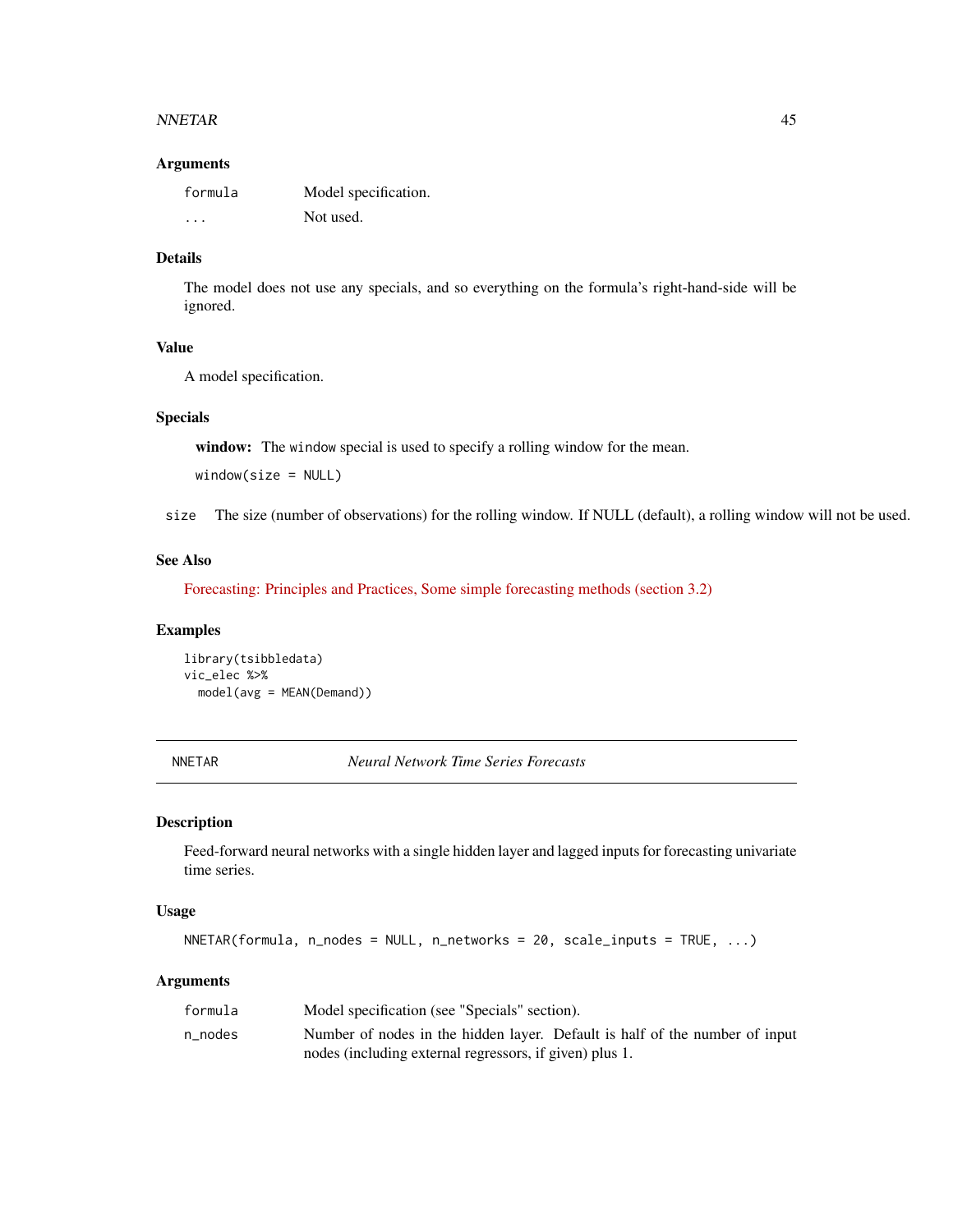| n_networks   | Number of networks to fit with different random starting weights. These are<br>then averaged when producing forecasts.                                        |
|--------------|---------------------------------------------------------------------------------------------------------------------------------------------------------------|
| scale_inputs | If TRUE, inputs are scaled by subtracting the column means and dividing by<br>their respective standard deviations. Scaling is applied after transformations. |
| .            | Other arguments passed to \link[nnet]{nnet}.                                                                                                                  |

# Details

A feed-forward neural network is fitted with lagged values of the response as inputs and a single hidden layer with size nodes. The inputs are for lags 1 to p, and lags m to mP where m is the seasonal period specified.

If exogenous regressors are provided, its columns are also used as inputs. Missing values are currently not supported by this model. A total of repeats networks are fitted, each with random starting weights. These are then averaged when computing forecasts. The network is trained for one-step forecasting. Multi-step forecasts are computed recursively.

For non-seasonal data, the fitted model is denoted as an  $NNAR(p,k)$  model, where k is the number of hidden nodes. This is analogous to an AR(p) model but with non-linear functions. For seasonal data, the fitted model is called an  $NNAR(p,P,k)[m]$  model, which is analogous to an  $ARIMA(p,0,0)(P,0,0)[m]$  model but with non-linear functions.

#### Value

A model specification.

#### Specials

AR: The AR special is used to specify auto-regressive components in each of the nodes of the neural network.

 $AR(p = NULL, P = 1, period = NULL)$ 

p The order of the non-seasonal auto-regressive  $(AR)$  terms. If  $p = NULL$ , an optimal number of lags will be selected for P The order of the seasonal auto-regressive (SAR) terms.

period The periodic nature of the seasonality. This can be either a number indicating the number of observations in each se

xreg: Exogenous regressors can be included in an NNETAR model without explicitly using the xreg() special. Common exogenous regressor specials as specified in [common\\_xregs](#page-7-0) can also be used. These regressors are handled using [stats::model.frame\(\)](#page-0-0), and so interactions and other functionality behaves similarly to [stats::lm\(\)](#page-0-0).

xreg(...)

 $\ldots$  Bare expressions for the exogenous regressors (such as  $\log(x)$ )

### See Also

[Forecasting: Principles and Practices, Neural network models \(section 11.3\)](https://otexts.com/fpp2/nnetar.html)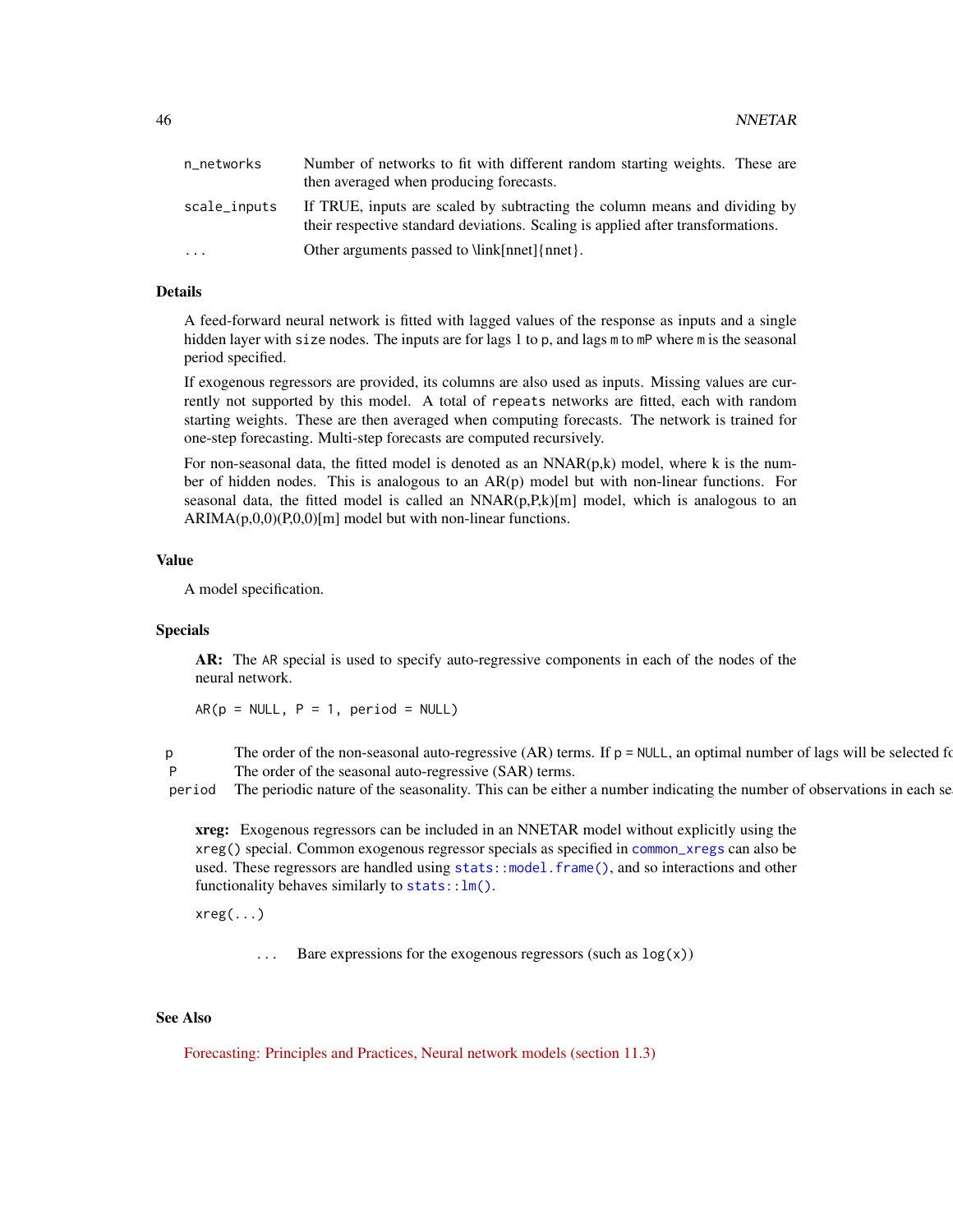#### refit. AR  $47$

# Examples

```
as_tsibble(airmiles) %>%
  model(nn = NNETAR(box_cox(value, 0.15)))
```
# refit.AR *Refit an AR model*

# Description

Applies a fitted AR model to a new dataset.

# Usage

```
## S3 method for class 'AR'
refit(object, new_data, specials = NULL, reestimate = FALSE, ...)
```
# Arguments

| object     | The time series model used to produce the forecasts                                          |
|------------|----------------------------------------------------------------------------------------------|
| new_data   | A tsibble containing future information used to forecast.                                    |
| specials   | $(\text{passed by } \text{fabletools} : \text{forecast} . \text{mdl}_df())$ .                |
| reestimate | If TRUE, the coefficients for the fitted model will be re-estimated to suit the new<br>data. |
|            | Additional arguments for forecast model methods.                                             |

## Value

A refitted model.

# Examples

```
lung_deaths_male <- as_tsibble(mdeaths)
lung_deaths_female <- as_tsibble(fdeaths)
```

```
fit <- lung_deaths_male %>%
  model(AR(value ~ 1 + order(10)))
report(fit)
```
fit %>% refit(lung\_deaths\_female) %>% report()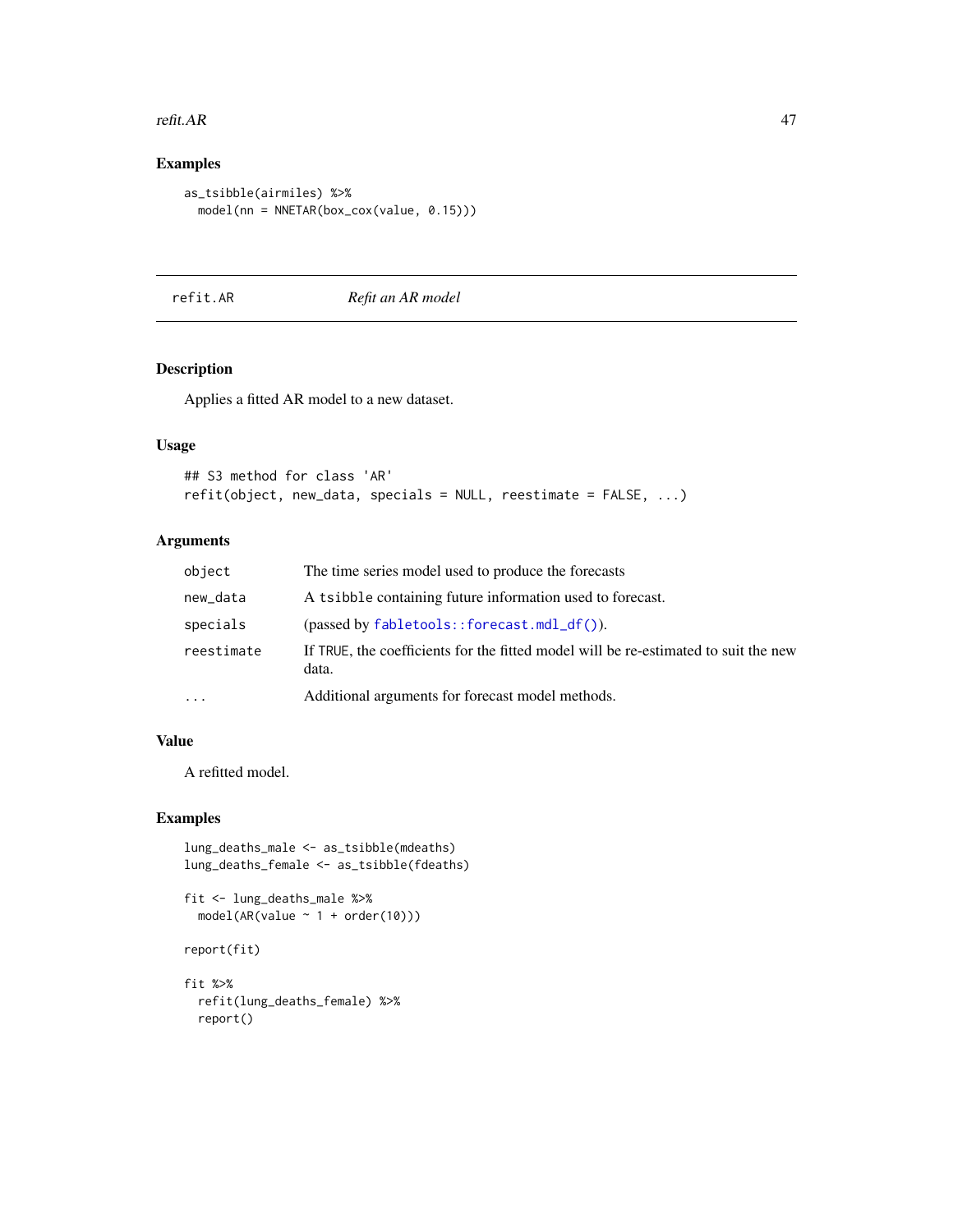Applies a fitted ARIMA model to a new dataset.

### Usage

```
## S3 method for class 'ARIMA'
refit(object, new_data, specials = NULL, reestimate = FALSE, ...)
```
# Arguments

| object     | The time series model used to produce the forecasts                                          |
|------------|----------------------------------------------------------------------------------------------|
| new_data   | A tsibble containing future information used to forecast.                                    |
| specials   | $(passed by fabletools::forecast.mdl_df())$ .                                                |
| reestimate | If TRUE, the coefficients for the fitted model will be re-estimated to suit the new<br>data. |
| $\cdots$   | Additional arguments for forecast model methods.                                             |

# Value

A refitted model.

```
lung_deaths_male <- as_tsibble(mdeaths)
lung_deaths_female <- as_tsibble(fdeaths)
fit <- lung_deaths_male %>%
  model(ARIMA(value ~ 1 + pdq(2, 0, 0) + PDQ(2, 1, 0)))report(fit)
fit %>%
  refit(lung_deaths_female) %>%
  report()
```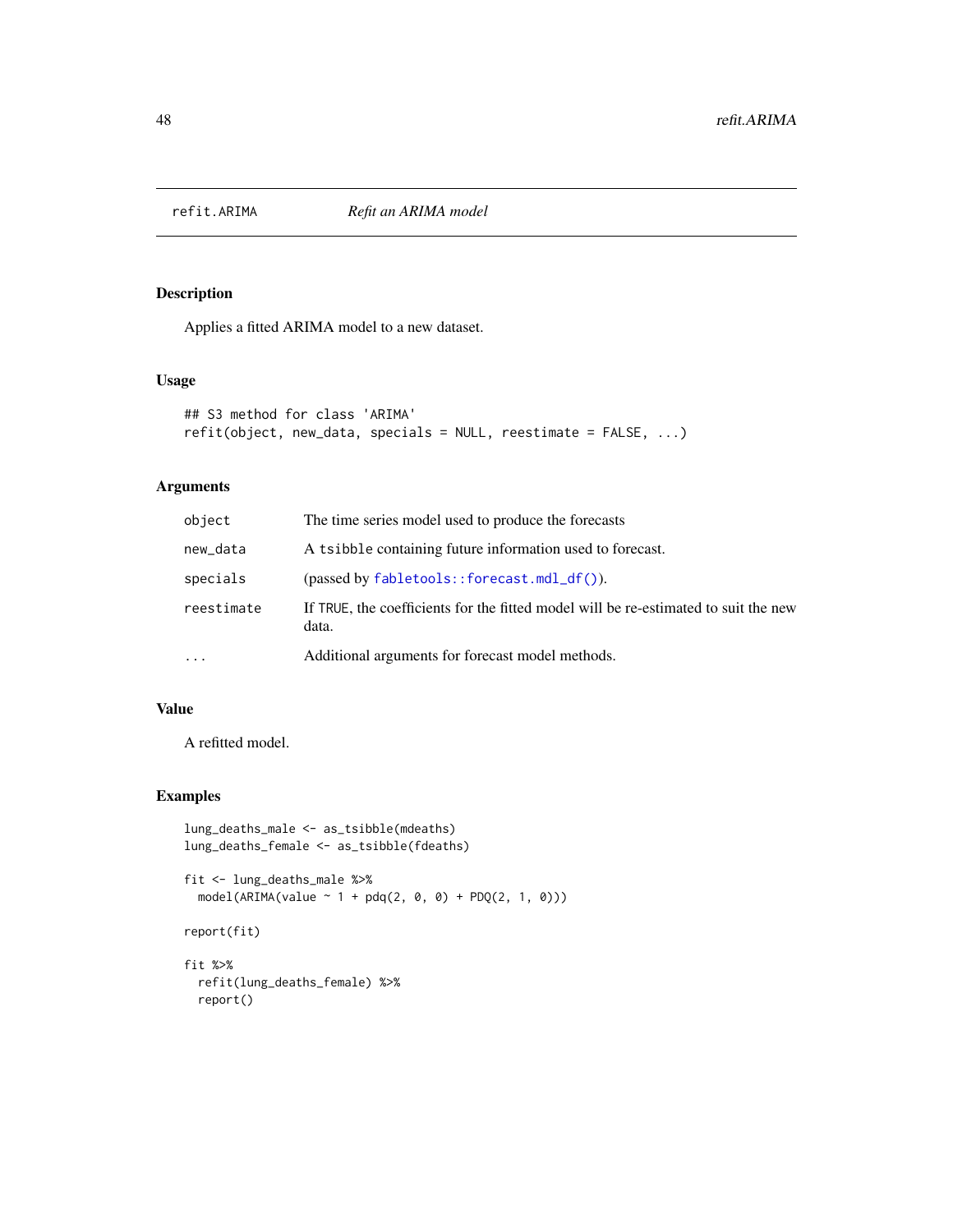Applies a fitted ETS model to a new dataset.

# Usage

```
## S3 method for class 'ETS'
refit(
  object,
  new_data,
  specials = NULL,
  reestimate = FALSE,
  reinitialise = TRUE,
  ...
\mathcal{L}
```
# Arguments

| object                  | The time series model used to produce the forecasts                                          |
|-------------------------|----------------------------------------------------------------------------------------------|
| new_data                | A tsibble containing future information used to forecast.                                    |
| specials                | $(\text{passed by } \text{fabletools} : \text{forecast.mdl\_df}()$ ).                        |
| reestimate              | If TRUE, the coefficients for the fitted model will be re-estimated to suit the new<br>data. |
| reinitialise            | If TRUE, the initial parameters will be re-estimated to suit the new data.                   |
| $\cdot$ $\cdot$ $\cdot$ | Additional arguments for forecast model methods.                                             |

```
lung_deaths_male <- as_tsibble(mdeaths)
lung_deaths_female <- as_tsibble(fdeaths)
fit <- lung_deaths_male %>%
  model(ETS(value))
report(fit)
fit %>%
```

```
refit(lung_deaths_female, reinitialise = TRUE) %>%
report()
```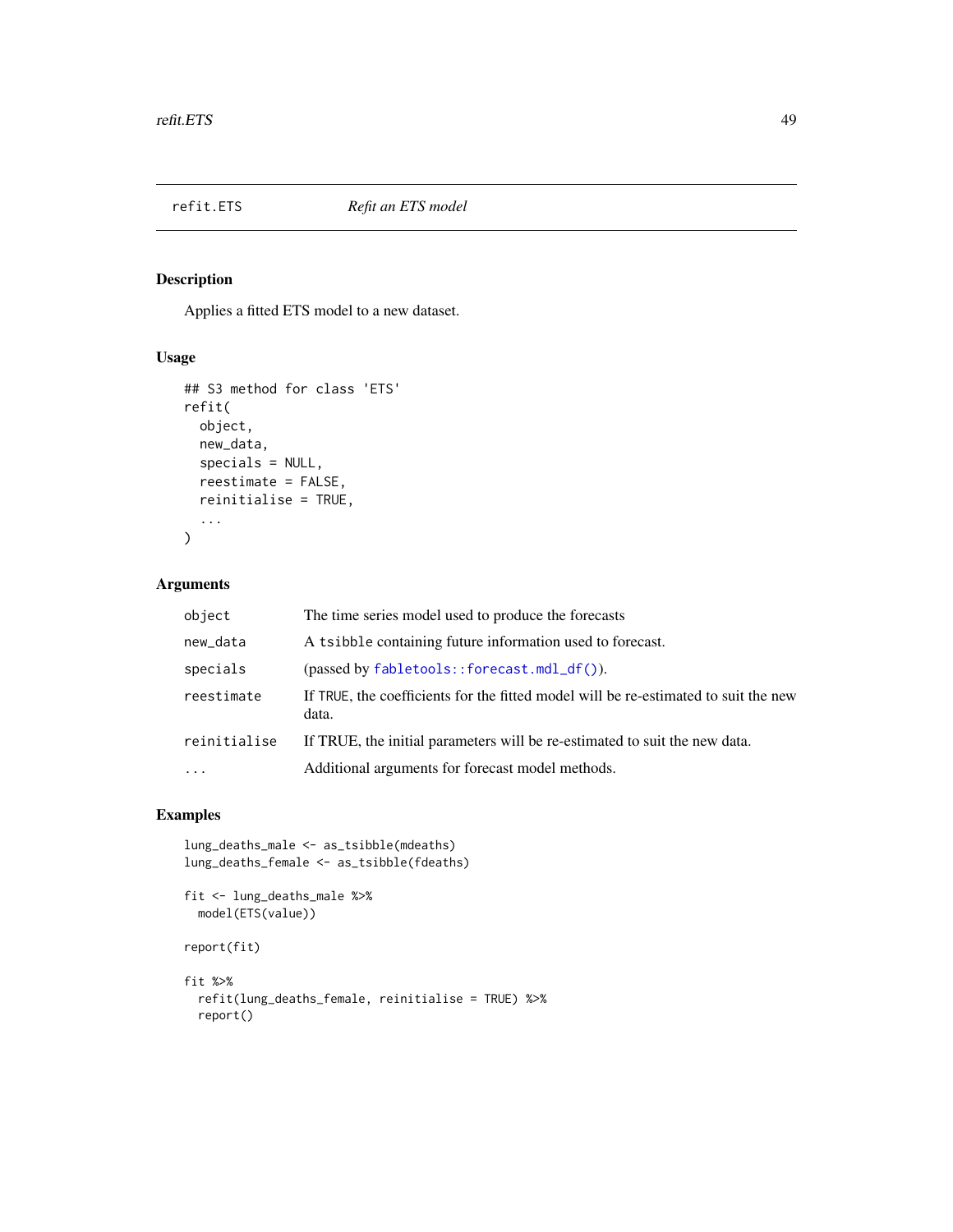refit.model\_mean *Refit a MEAN model*

# Description

Applies a fitted average method model to a new dataset.

### Usage

```
## S3 method for class 'model_mean'
refit(object, new_data, specials = NULL, reestimate = FALSE, ...)
```
# Arguments

| object              | The time series model used to produce the forecasts                               |
|---------------------|-----------------------------------------------------------------------------------|
| new_data            | A tsibble containing future information used to forecast.                         |
| specials            | $(\text{passed by } \text{fabletools}:$ : forecast.mdl_df()).                     |
| reestimate          | If TRUE, the mean for the fitted model will be re-estimated to suit the new data. |
| $\cdot \cdot \cdot$ | Additional arguments for forecast model methods.                                  |
|                     |                                                                                   |

# Examples

```
lung_deaths_male <- as_tsibble(mdeaths)
lung_deaths_female <- as_tsibble(fdeaths)
fit <- lung_deaths_male %>%
  model(MEAN(value))
report(fit)
fit %>%
  refit(lung_deaths_female) %>%
  report()
```
refit.NNETAR *Refit a NNETAR model*

# Description

Applies a fitted NNETAR model to a new dataset.

```
## S3 method for class 'NNETAR'
refit(object, new_data, specials = NULL, reestimate = FALSE, ...)
```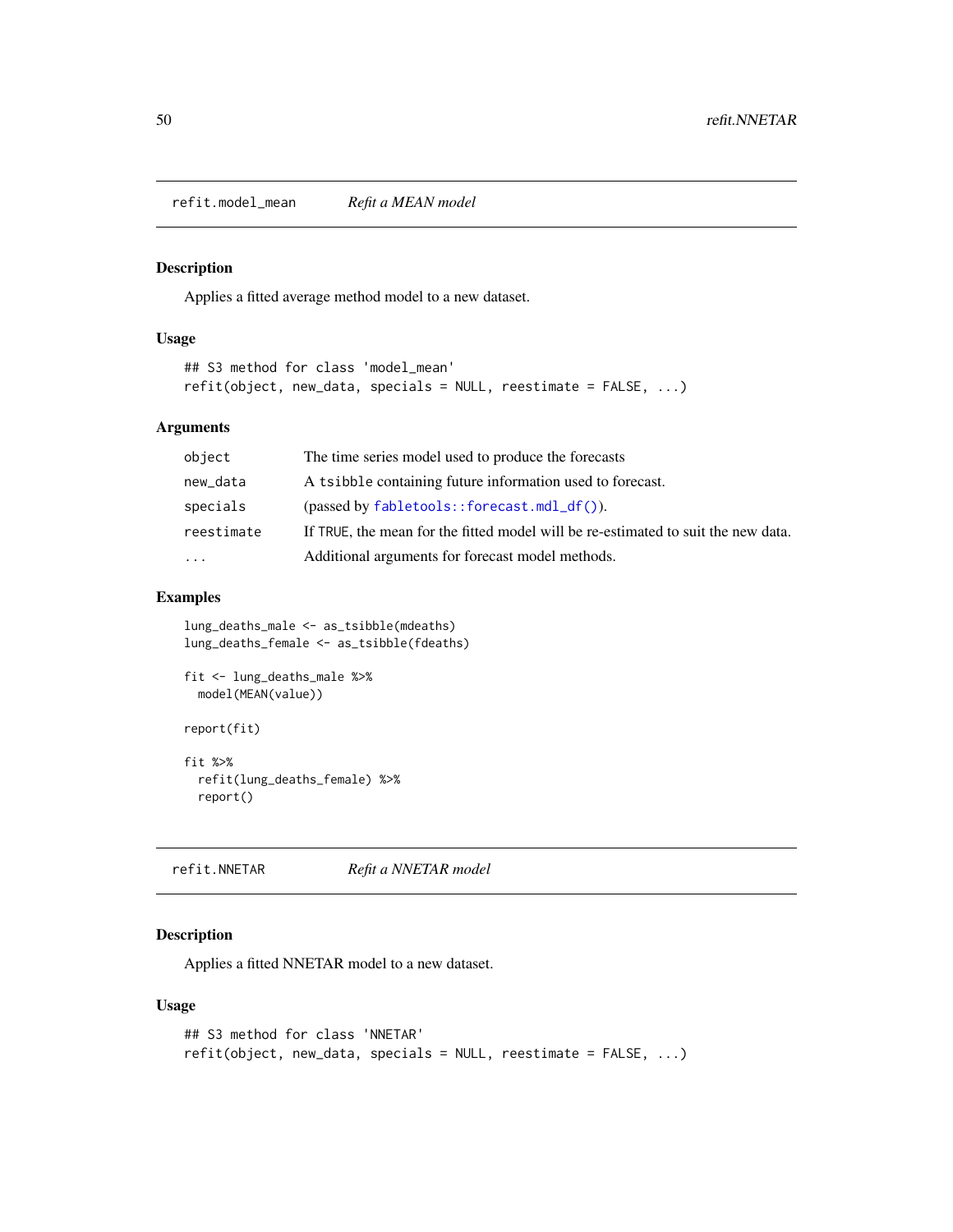#### refit.RW 51

# Arguments

| object     | The time series model used to produce the forecasts                                                                                                                                                                                          |
|------------|----------------------------------------------------------------------------------------------------------------------------------------------------------------------------------------------------------------------------------------------|
| new_data   | A tsibble containing future information used to forecast.                                                                                                                                                                                    |
| specials   | $(\text{passed by } \text{fabletools}:$ forecast.mdl_df()).                                                                                                                                                                                  |
| reestimate | If TRUE, the networks will be initialized with random starting weights to suit the<br>new data. If FALSE, for every network the best individual set of weights found<br>in the pre-estimation process is used as the starting weight vector. |
| $\ddots$   | Additional arguments for forecast model methods.                                                                                                                                                                                             |

# Value

A refitted model.

# Examples

```
lung_deaths_male <- as_tsibble(mdeaths)
lung_deaths_female <- as_tsibble(fdeaths)
fit <- lung_deaths_male %>%
  model(NNETAR(value))
report(fit)
fit %>%
  refit(new_data = lung_deaths_female, reestimate = FALSE) %>%
  report()
```
refit.RW *Refit a lag walk model*

# Description

Applies a fitted random walk model to a new dataset.

# Usage

```
## S3 method for class 'RW'
refit(object, new_data, specials = NULL, reestimate = FALSE, ...)
```
# Arguments

| object     | The time series model used to produce the forecasts                        |
|------------|----------------------------------------------------------------------------|
| new_data   | A tsibble containing future information used to forecast.                  |
| specials   | $(\text{passed by } \text{fabletools}: \text{forecast}.\text{mdl}_df()$ ). |
| reestimate | If TRUE, the lag walk model will be re-estimated to suit the new data.     |
| $\cdots$   | Additional arguments for forecast model methods.                           |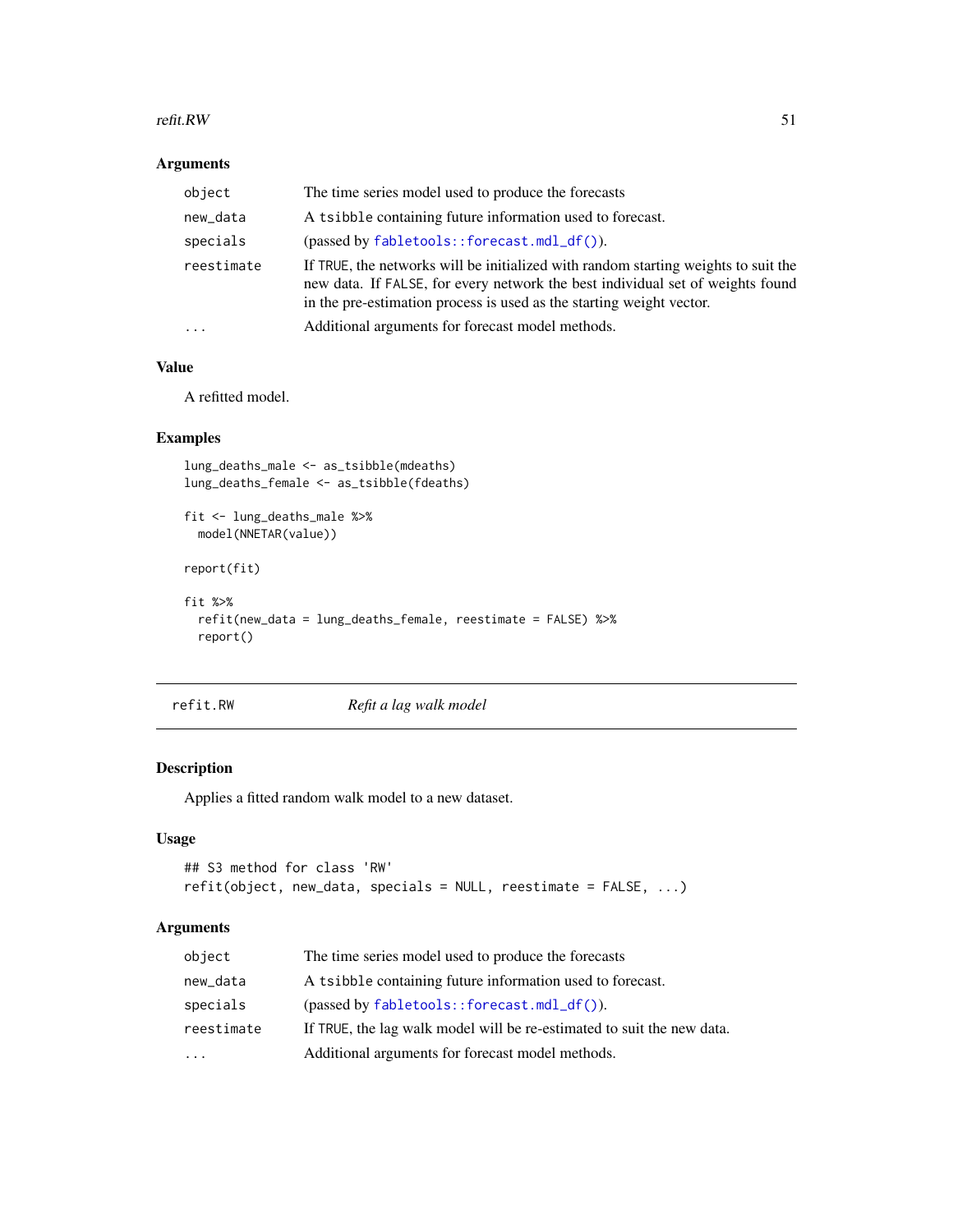# Details

The models NAIVE and SNAIVE have no specific model parameters. Using refit for one of these models will provide the same estimation results as one would use fabletools::model(NAIVE(...)) (or fabletools::model(SNAIVE(...)).

### Examples

```
lung_deaths_male <- as_tsibble(mdeaths)
lung_deaths_female <- as_tsibble(fdeaths)
```

```
fit <- lung_deaths_male %>%
 model(RW(value ~ drift()))
```
report(fit)

```
fit %>%
 refit(lung_deaths_female) %>%
 report()
```
refit.TSLM *Refit a* TSLM

### Description

Applies a fitted TSLM to a new dataset.

#### Usage

```
## S3 method for class 'TSLM'
refit(object, new_data, specials = NULL, reestimate = FALSE, ...)
```
# Arguments

| object     | The time series model used to produce the forecasts                                          |
|------------|----------------------------------------------------------------------------------------------|
| new_data   | A tsibble containing future information used to forecast.                                    |
| specials   | $(passet by fabletools::forecast.mdl_df())$ .                                                |
| reestimate | If TRUE, the coefficients for the fitted model will be re-estimated to suit the new<br>data. |
| $\cdot$    | Additional arguments for forecast model methods.                                             |

```
lung_deaths_male <- as_tsibble(mdeaths)
lung_deaths_female <- as_tsibble(fdeaths)
```

```
fit <- lung_deaths_male %>%
 model(TSLM(value ~ trend() + season()))
```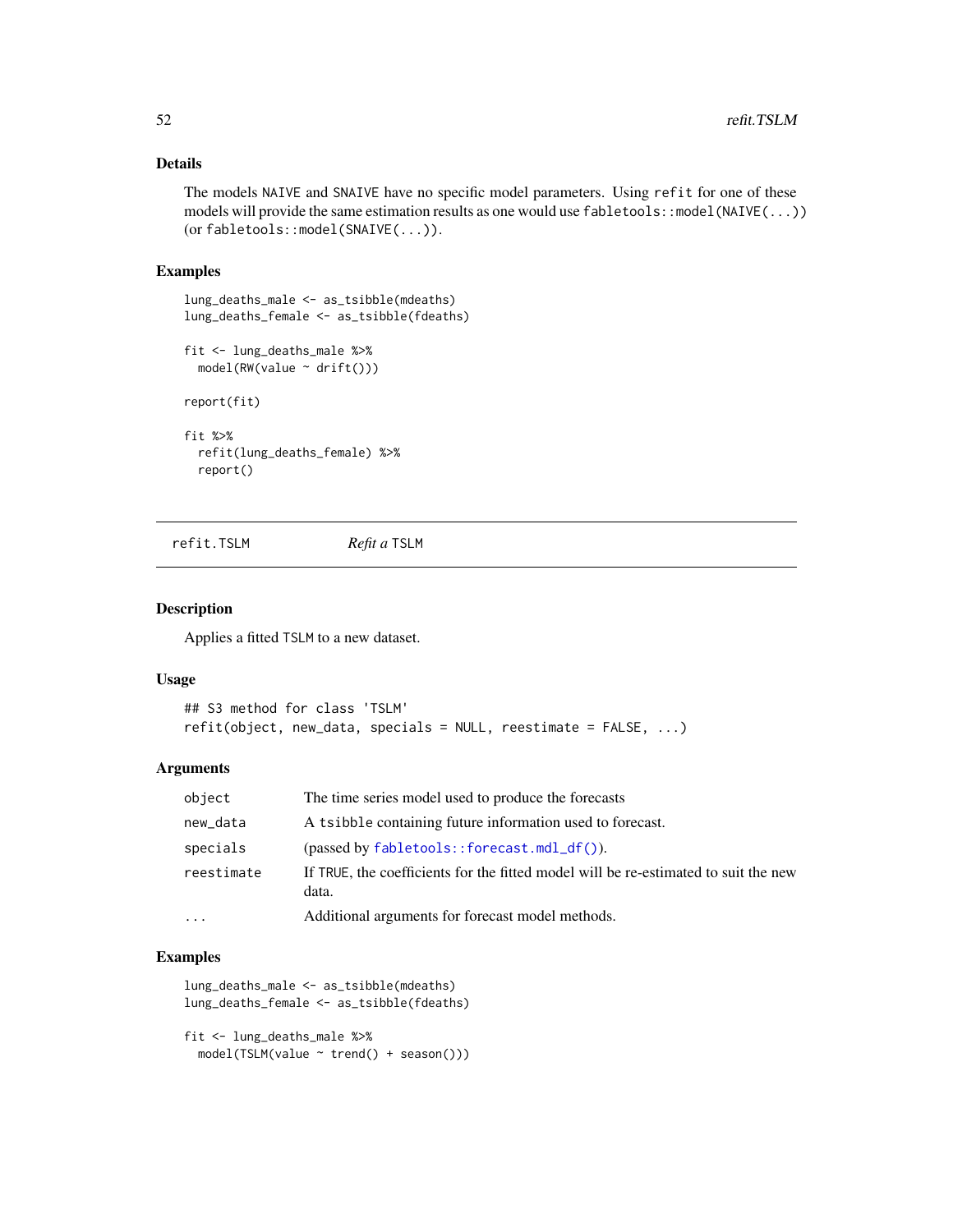# residuals.AR 53

```
report(fit)
fit %>%
  refit(lung_deaths_female) %>%
  report()
```
residuals.AR *Extract residuals from a fable model*

# Description

Extracts the residuals.

# Usage

```
## S3 method for class 'AR'
residuals(object, type = c("innovation", "regression"), ...)
```
### Arguments

| object  | The time series model used to produce the forecasts |
|---------|-----------------------------------------------------|
| type    | The type of residuals to extract.                   |
| $\cdot$ | Additional arguments for forecast model methods.    |

# Value

A vector of fitted residuals.

# Examples

```
as_tsibble(lh) %>%
  model(AR(value ~ order(3))) %>%
  residuals()
```
residuals.ARIMA *Extract residuals from a fable model*

# Description

Extracts the residuals.

```
## S3 method for class 'ARIMA'
residuals(object, type = c("innovation", "regression"), ...)
```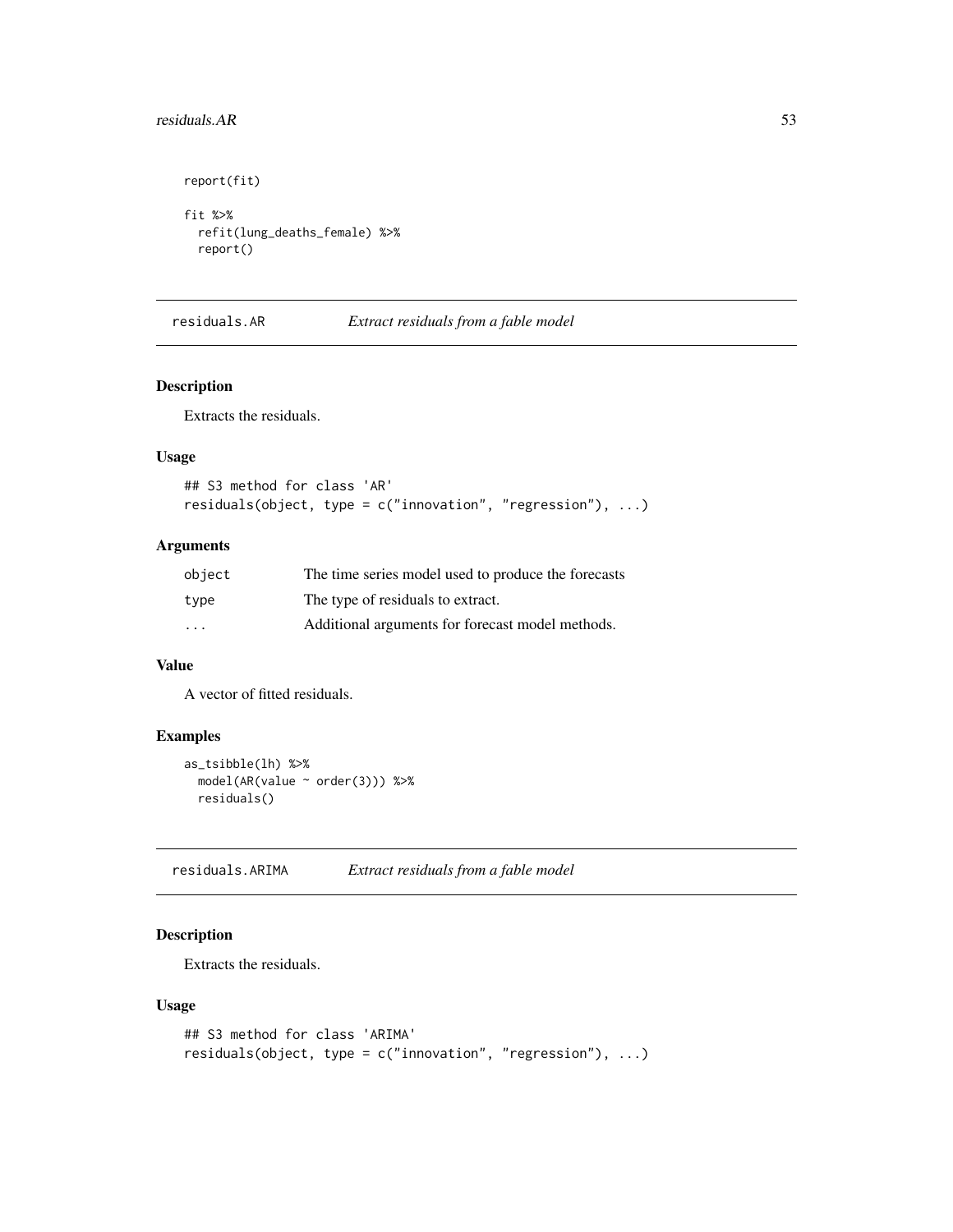# Arguments

| object            | The time series model used to produce the forecasts |
|-------------------|-----------------------------------------------------|
| type              | The type of residuals to extract.                   |
| $\cdot\cdot\cdot$ | Additional arguments for forecast model methods.    |

# Value

A vector of fitted residuals.

## Examples

```
USAccDeaths %>%
  as_tsibble() %>%
  model( \text{arima} = \text{ARIMA}(\text{log}(\text{value}) \sim \text{pdq}(0, 1, 1) + \text{PDQ}(0, 1, 1))) %>%
  residuals()
```
residuals.croston *Extract residuals from a fable model*

# Description

Extracts the residuals.

#### Usage

## S3 method for class 'croston' residuals(object, ...)

# Arguments

| object | The time series model used to produce the forecasts |
|--------|-----------------------------------------------------|
| .      | Additional arguments for forecast model methods.    |

# Value

A vector of fitted residuals.

```
library(tsibble)
sim_poisson <- tsibble(
 time = yearmonth("2012 Dec") + seq_len(24),
  count = \text{rpois}(24, \text{ lambda} = 0.3),index = time
\lambdasim_poisson %>%
  model(CROSTON(count)) %>%
  residuals()
```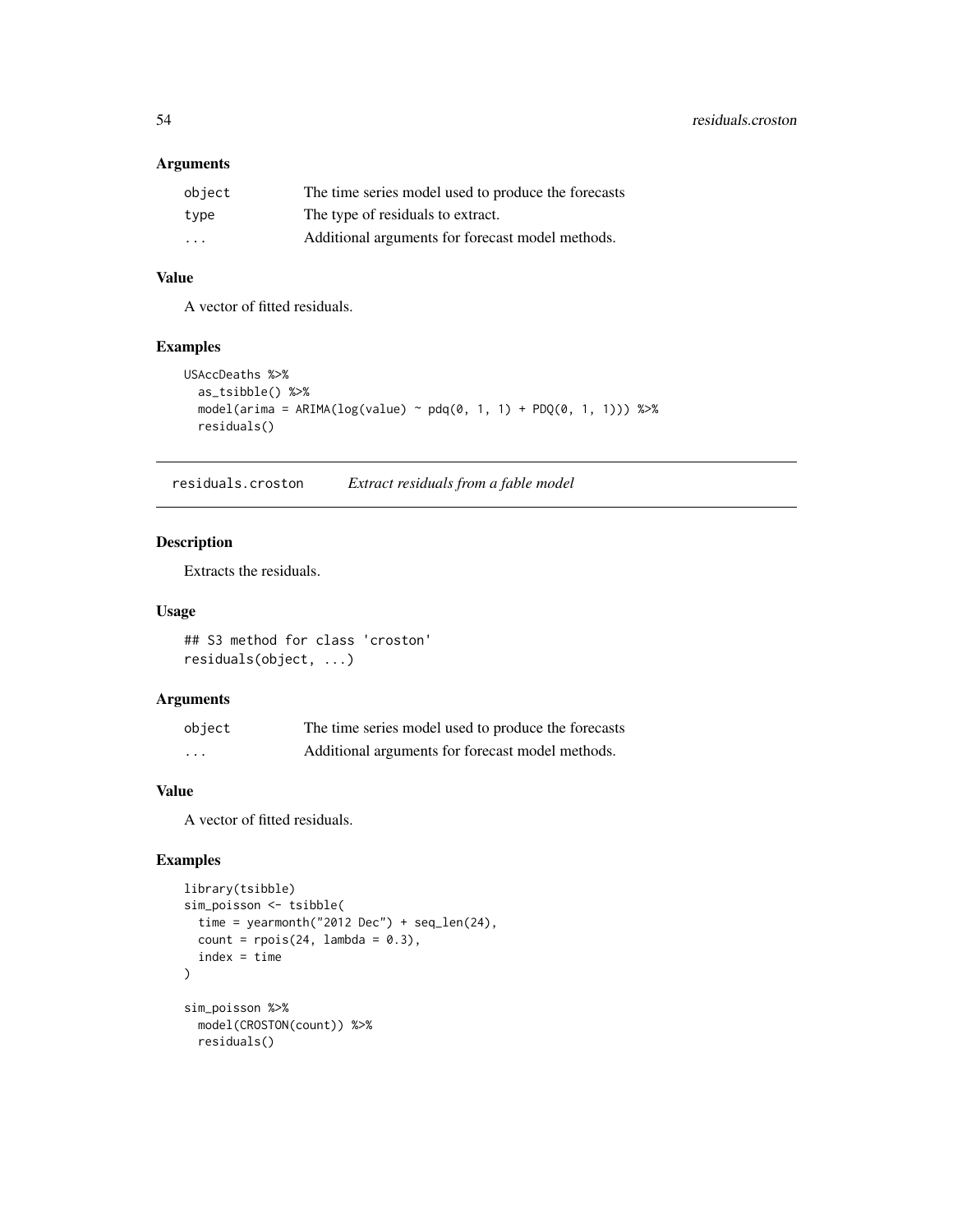residuals.ETS *Extract residuals from a fable model*

# Description

Extracts the residuals.

### Usage

```
## S3 method for class 'ETS'
residuals(object, ...)
```
# Arguments

| object   | The time series model used to produce the forecasts |
|----------|-----------------------------------------------------|
| $\cdots$ | Additional arguments for forecast model methods.    |

# Value

A vector of fitted residuals.

# Examples

```
as_tsibble(USAccDeaths) %>%
  model(ets = ETS(log(value) ~ season("A"))) %>%
  residuals()
```
residuals.fable\_theta *Extract residuals from a fable model*

# Description

Extracts the residuals.

# Usage

```
## S3 method for class 'fable_theta'
residuals(object, ...)
```
# Arguments

| object | The time series model used to produce the forecasts |
|--------|-----------------------------------------------------|
| .      | Additional arguments for forecast model methods.    |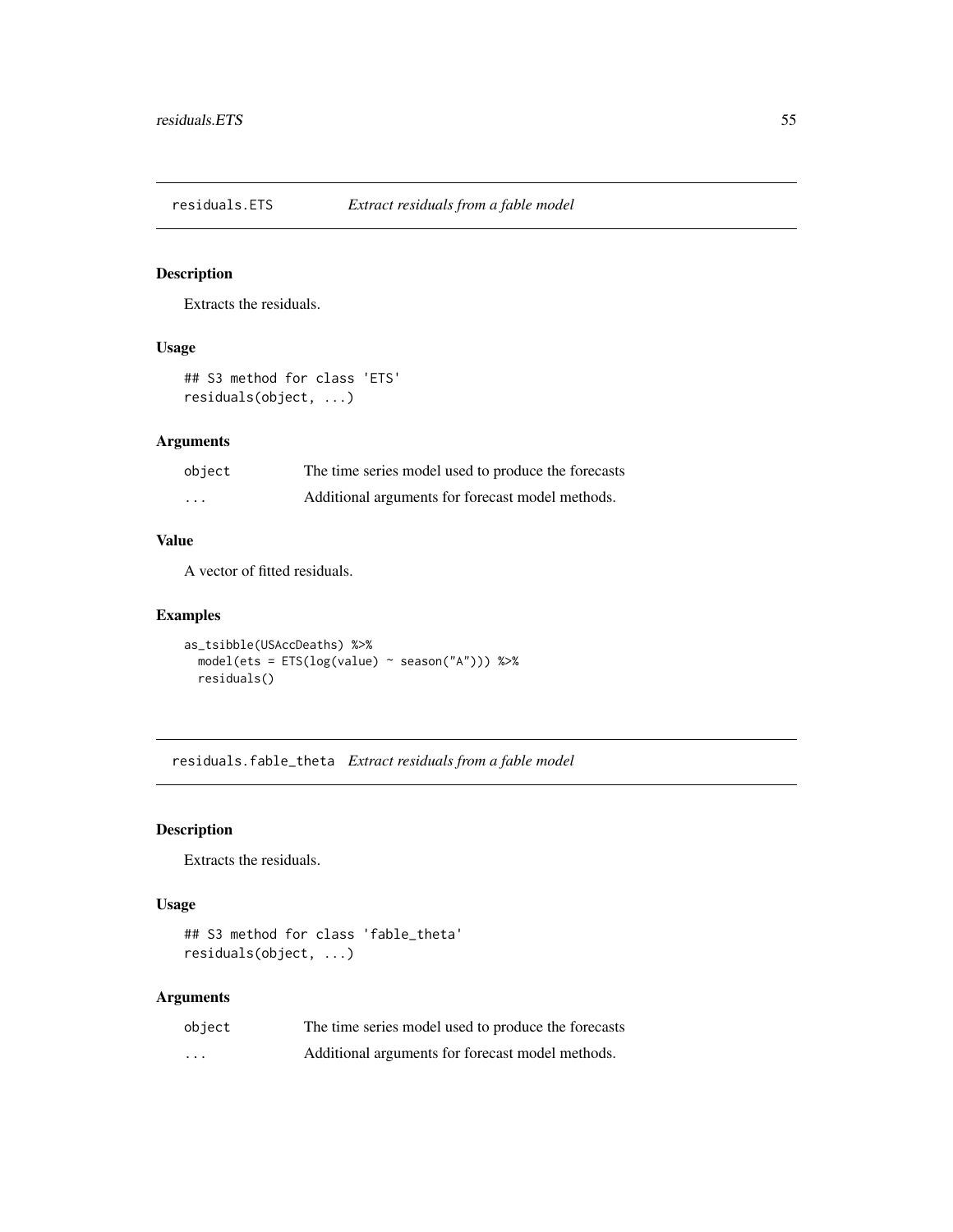# Value

A vector of fitted residuals.

# Examples

```
library(tsibbledata)
vic_elec %>%
 model(avg = MEAN(Demand)) %>%
  residuals()
```
residuals.model\_mean *Extract residuals from a fable model*

# Description

Extracts the residuals.

# Usage

```
## S3 method for class 'model_mean'
residuals(object, ...)
```
# Arguments

| object  | The time series model used to produce the forecasts |
|---------|-----------------------------------------------------|
| $\cdot$ | Additional arguments for forecast model methods.    |

# Value

A vector of fitted residuals.

```
library(tsibbledata)
vic_elec %>%
 model(avg = MEAN(Demand)) %>%
 residuals()
```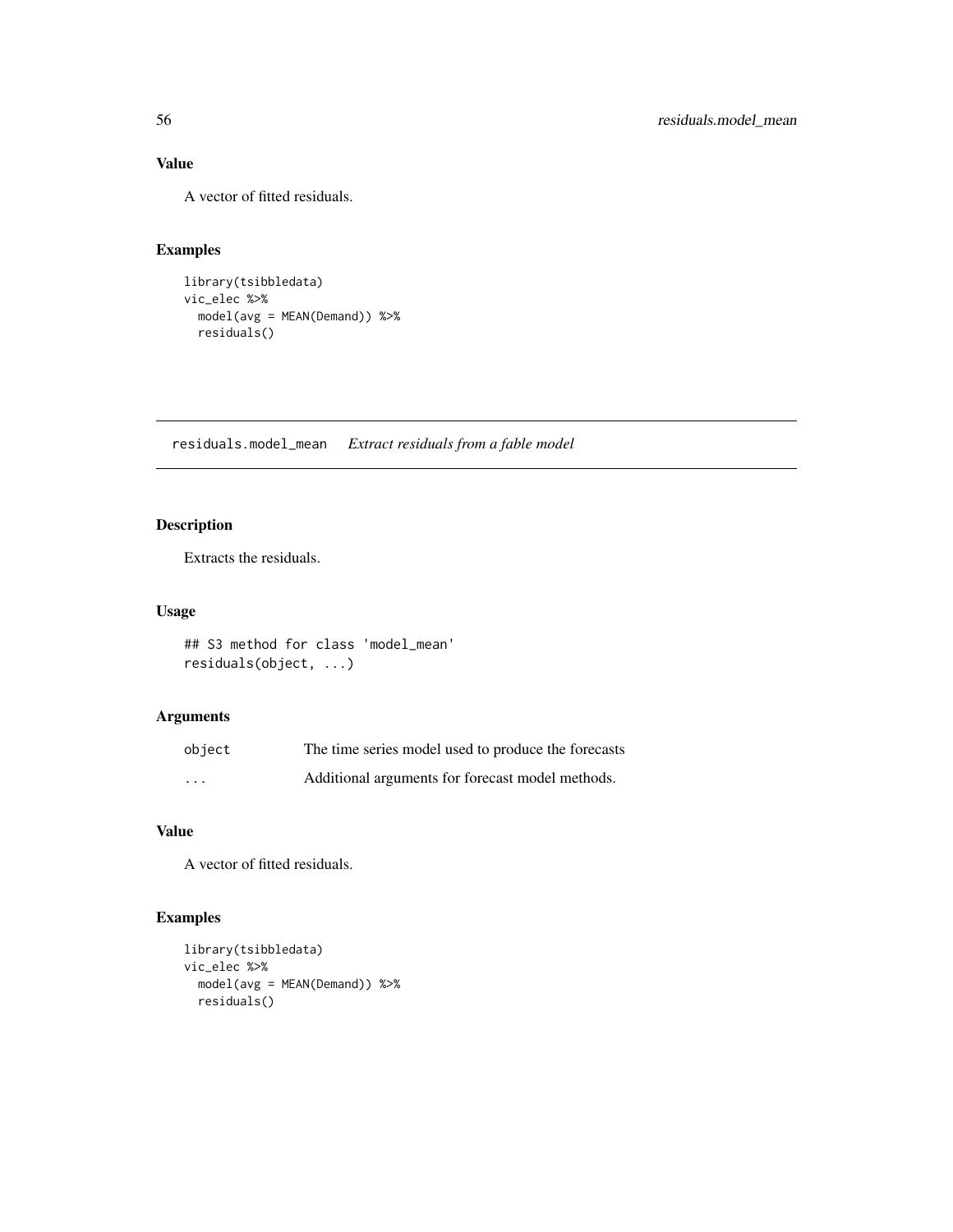residuals.NNETAR *Extract residuals from a fable model*

# Description

Extracts the residuals.

# Usage

```
## S3 method for class 'NNETAR'
residuals(object, ...)
```
# Arguments

| object   | The time series model used to produce the forecasts |
|----------|-----------------------------------------------------|
| $\cdots$ | Additional arguments for forecast model methods.    |

# Value

A vector of fitted residuals.

# Examples

as\_tsibble(airmiles) %>% model(nn = NNETAR(box\_cox(value, 0.15))) %>% residuals()

residuals.RW *Extract residuals from a fable model*

# Description

Extracts the residuals.

# Usage

```
## S3 method for class 'RW'
residuals(object, ...)
```
# Arguments

| object | The time series model used to produce the forecasts |
|--------|-----------------------------------------------------|
| .      | Additional arguments for forecast model methods.    |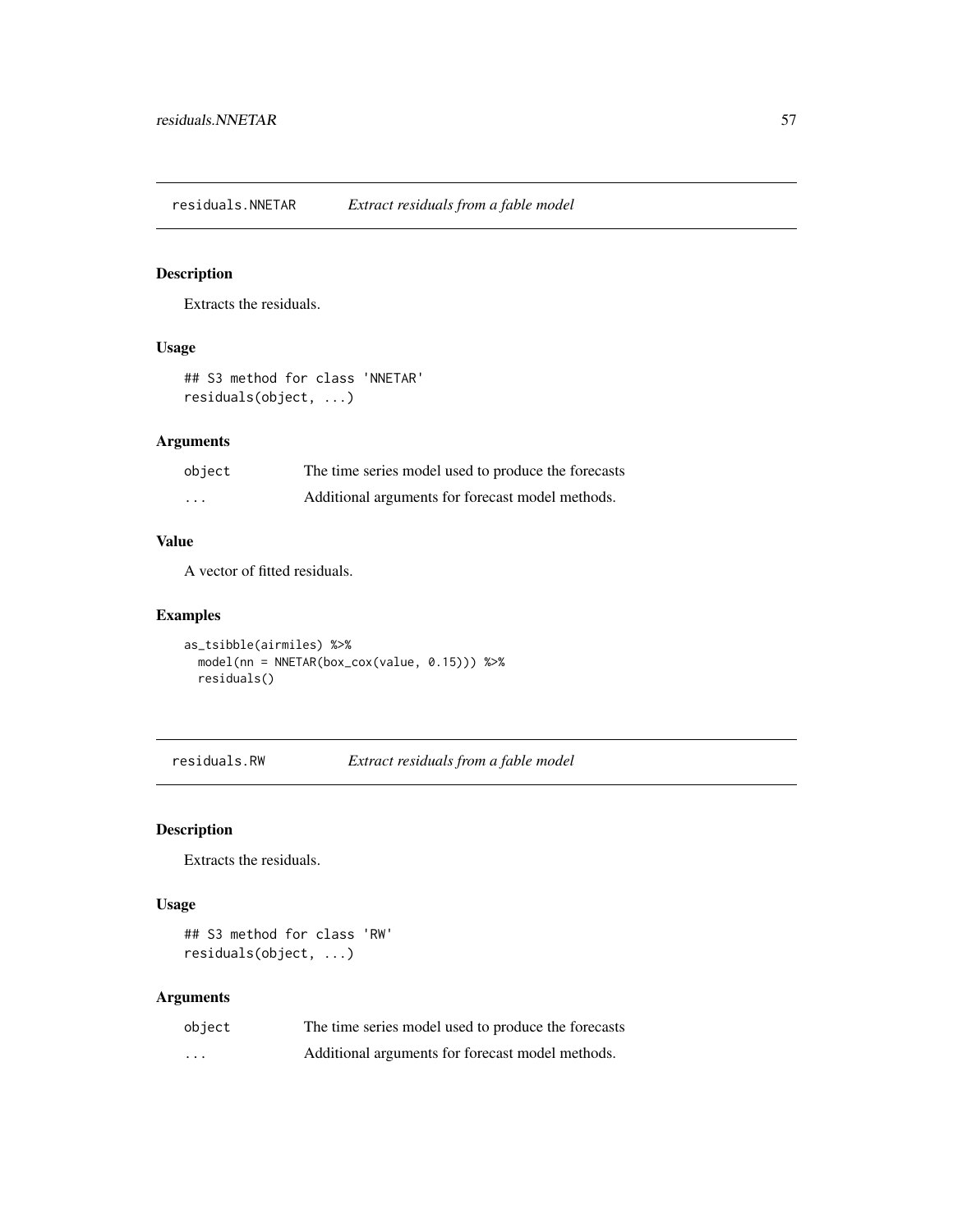# Value

A vector of fitted residuals.

# Examples

```
as_tsibble(Nile) %>%
  model(NAIVE(value)) %>%
  residuals()
library(tsibbledata)
aus_production %>%
  model(snaive = SNAIVE(Beer ~ lag("year"))) %>%
  residuals()
```
residuals.TSLM *Extract residuals from a fable model*

# Description

Extracts the residuals.

# Usage

```
## S3 method for class 'TSLM'
residuals(object, ...)
```
# Arguments

| object   | The time series model used to produce the forecasts |
|----------|-----------------------------------------------------|
| $\cdots$ | Additional arguments for forecast model methods.    |

# Value

A vector of fitted residuals.

```
as_tsibble(USAccDeaths) %>%
 model(lm = TSLM(log(value) ~ trend() + season())) %>%
 residuals()
```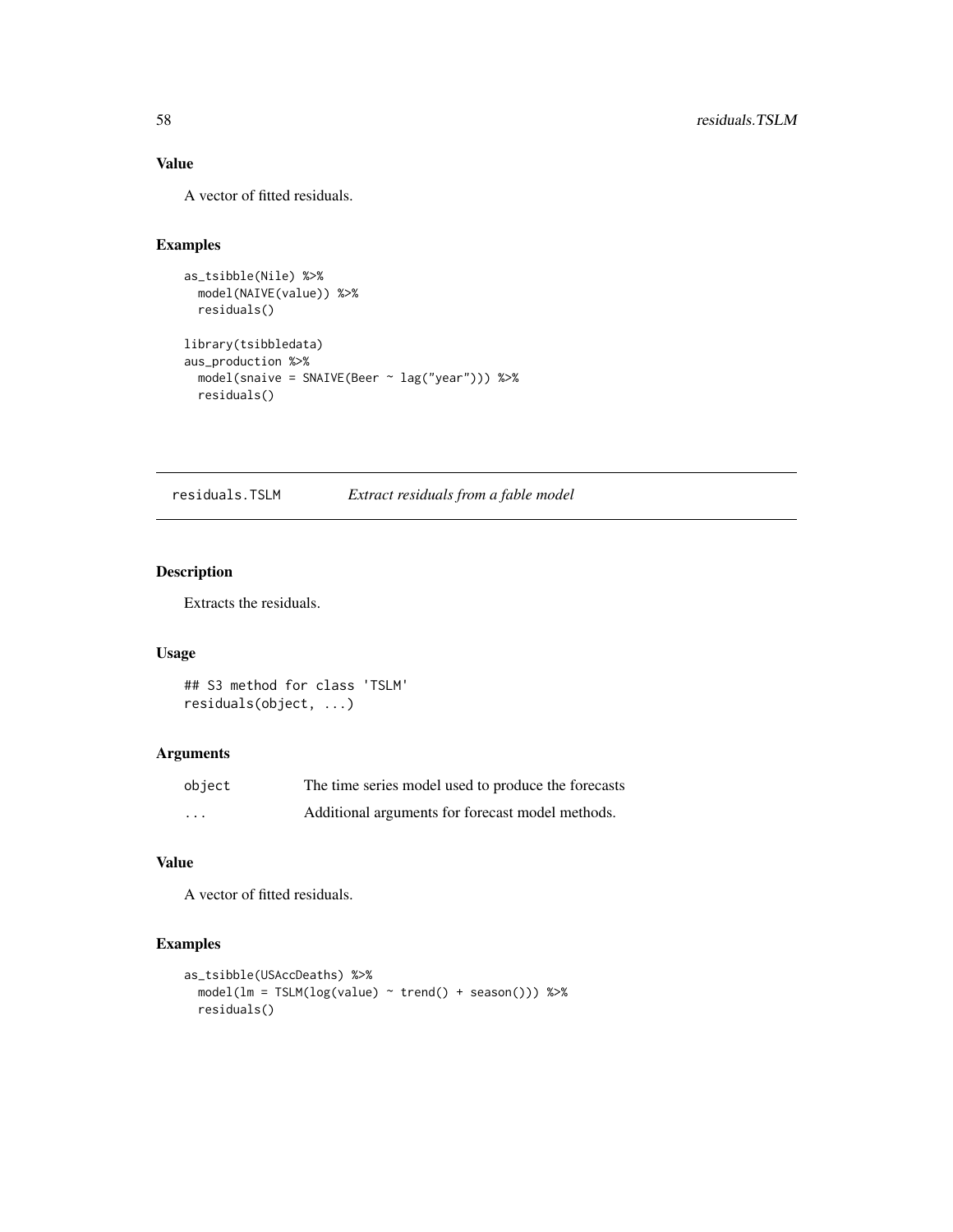Extracts the residuals.

# Usage

## S3 method for class 'VAR' residuals(object, ...)

# Arguments

| object   | The time series model used to produce the forecasts |
|----------|-----------------------------------------------------|
| $\cdots$ | Additional arguments for forecast model methods.    |

### Value

A vector of fitted residuals.

residuals()

### Examples

```
lung_deaths <- cbind(mdeaths, fdeaths) %>%
  as_tsibble(pivot_longer = FALSE)
lung_deaths %>%
  model(VAR(vars(mdeaths, fdeaths) ~ AR(3))) %>%
```
RW *Random walk models*

#### Description

 $RW()$  returns a random walk model, which is equivalent to an  $ARIMA(0,1,0)$  model with an optional drift coefficient included using drift(). naive() is simply a wrapper to rwf() for simplicity. snaive() returns forecasts and prediction intervals from an ARIMA(0,0,0)(0,1,0)m model where m is the seasonal period.

```
RW(formula, ...)
NAIVE(formula, ...)
SNAIVE(formula, ...)
```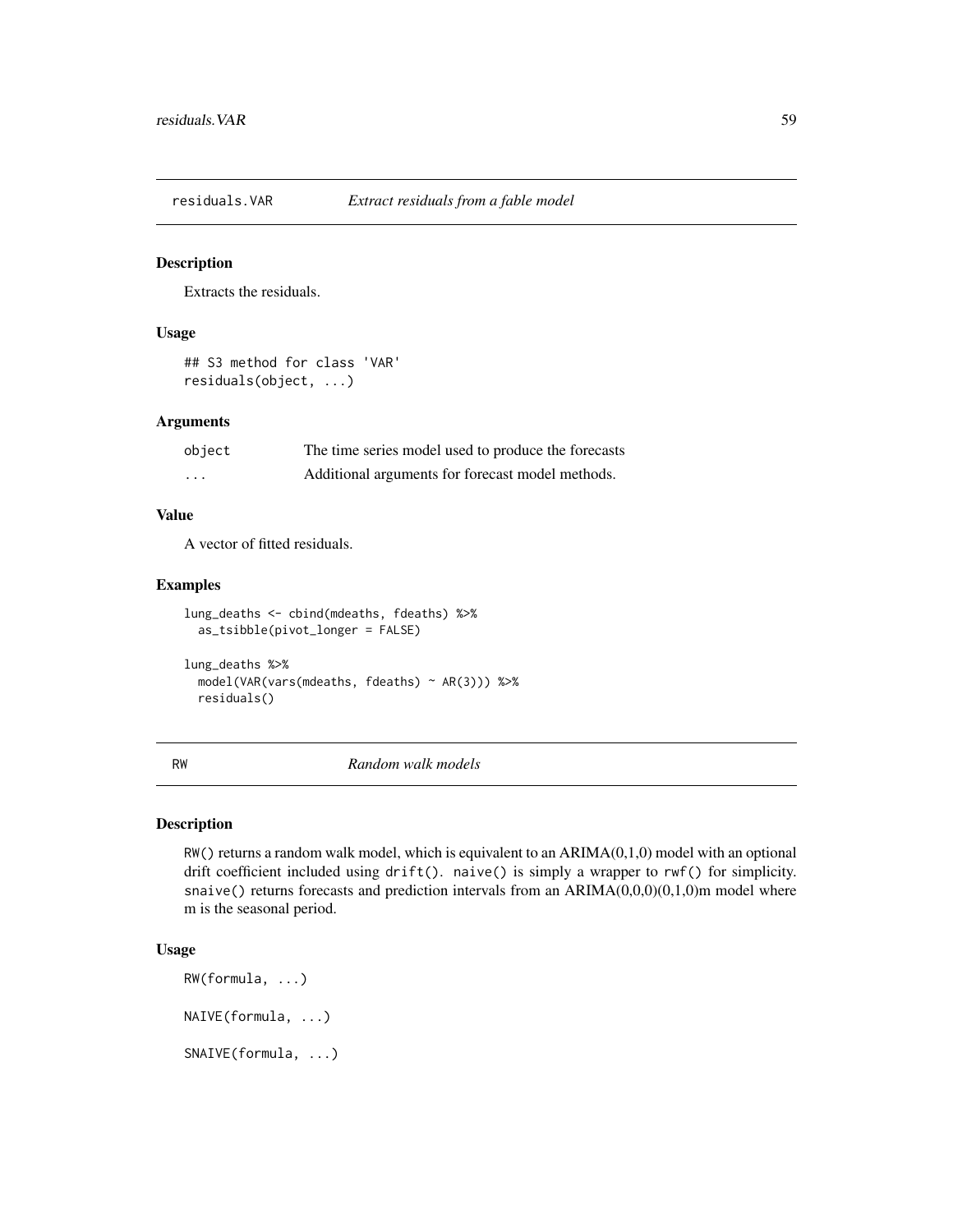### Arguments

| formula  | Model specification (see "Specials" section). |
|----------|-----------------------------------------------|
| $\cdots$ | Not used.                                     |

### Details

The random walk with drift model is

$$
Y_t = c + Y_{t-1} + Z_t
$$

where 
$$
Z_t
$$
 is a normal iid error. Forecasts are given by

$$
Y_n(h) = ch + Y_n
$$

. If there is no drift (as in naive), the drift parameter  $c=0$ . Forecast standard errors allow for uncertainty in estimating the drift parameter (unlike the corresponding forecasts obtained by fitting an ARIMA model directly).

The seasonal naive model is

$$
Y_t = Y_{t-m} + Z_t
$$

where  $Z_t$  is a normal iid error.

# Value

A model specification.

#### Specials

lag: The lag special is used to specify the lag order for the random walk process. If left out, this special will automatically be included.

 $lag(lag = NULL)$ 

lag The lag order for the random walk process. If lag = m, forecasts will return the observation from m time periods ago. This

drift: The drift special can be used to include a drift/trend component into the model. By default, drift is not included unless drift() is included in the formula.

 $drift(drift = TRUE)$ 

drift If drift = TRUE, a drift term will be included in the model.

# See Also

[Forecasting: Principles and Practices, Some simple forecasting methods \(section 3.2\)](https://otexts.com/fpp3/simple-methods.html)

### Examples

library(tsibbledata)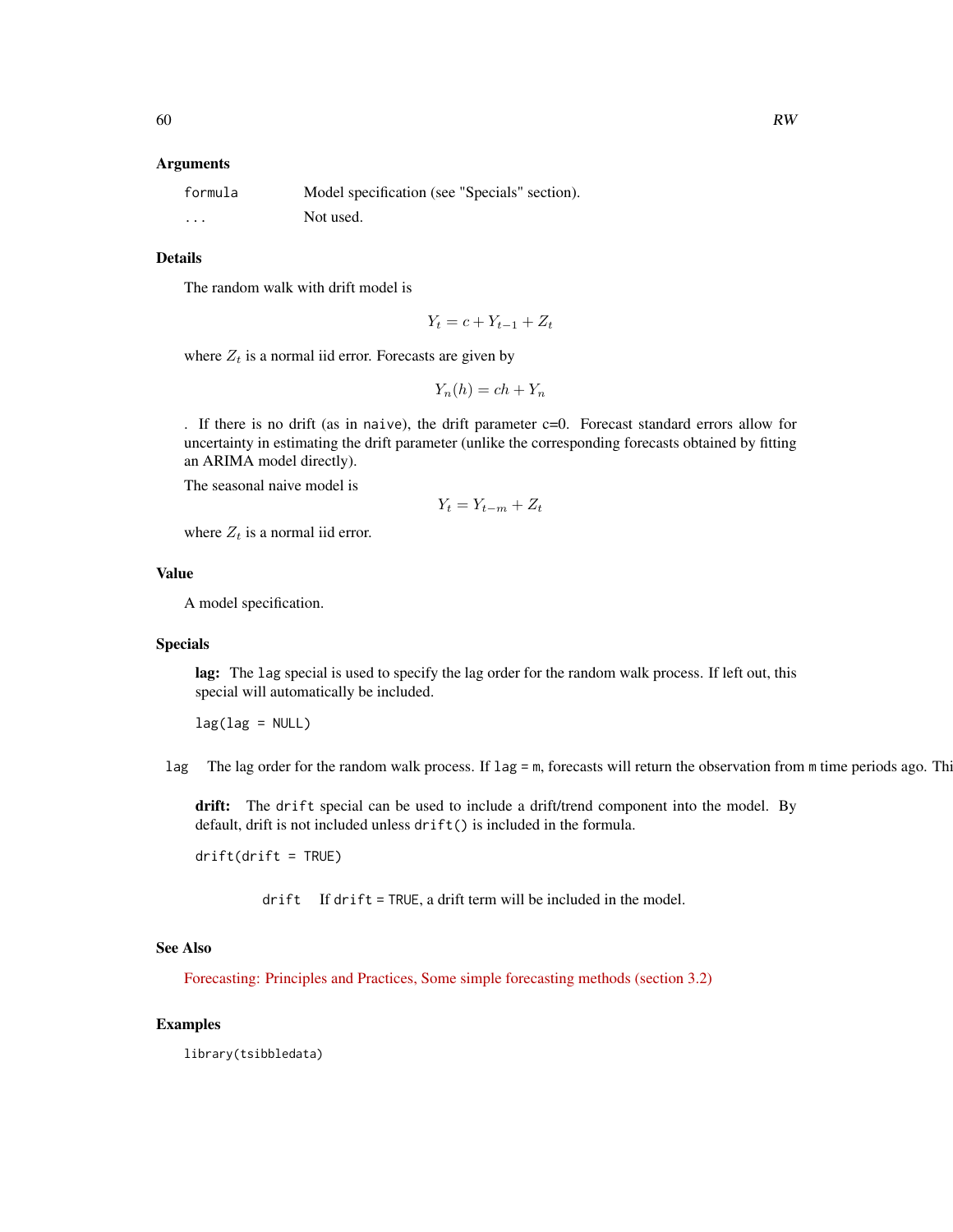### THETA 61

```
aus_production %>%
 model(rw = RW(Beer ~ drift())as_tsibble(Nile) %>%
 model(NAIVE(value))
library(tsibbledata)
aus_production %>%
 model(snaive = SNAIVE(Beer ~ lag("year")))
```
THETA *Theta method*

### Description

The theta method of Assimakopoulos and Nikolopoulos (2000) is equivalent to simple exponential smoothing with drift. This is demonstrated in Hyndman and Billah (2003).

# Usage

THETA(formula, ...)

### Arguments

| formula  | Model specification. |
|----------|----------------------|
| $\cdots$ | Not used.            |

### Details

The series is tested for seasonality using the test outlined in A&N. If deemed seasonal, the series is seasonally adjusted using a classical multiplicative decomposition before applying the theta method. The resulting forecasts are then reseasonalized.

More general theta methods are available in the forecTheta package.

#### Value

A model specification.

### Specials

season: The season special is used to specify the parameters of the seasonal adjustment via classical decomposition.

 $s$ eason(period = NULL, method = c("multiplicative", "additive"))

period The periodic nature of the seasonality. This can be either a number indicating the number of observations in each se method The type of classical decomposition to apply. The original Theta method always used multiplicative seasonal decom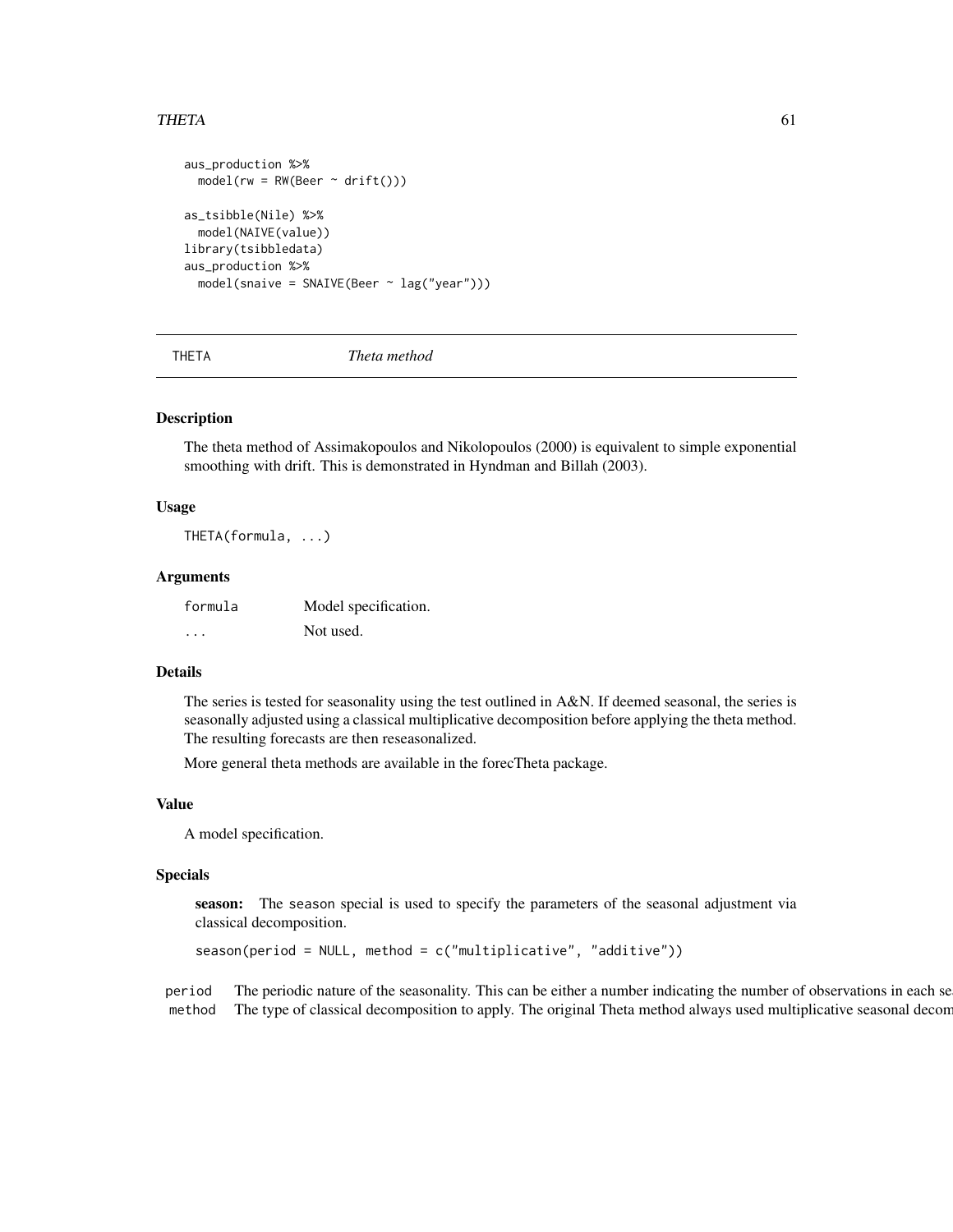### Author(s)

Rob J Hyndman, Mitchell O'Hara-Wild

### References

Assimakopoulos, V. and Nikolopoulos, K. (2000). The theta model: a decomposition approach to forecasting. *International Journal of Forecasting* 16, 521-530.

Hyndman, R.J., and Billah, B. (2003) Unmasking the Theta method. *International J. Forecasting*, 19, 287-290.

### Examples

```
# Theta method with transform
deaths <- as_tsibble(USAccDeaths)
deaths %>%
 model(theta = THETA(log(value))) %>%
 forecast(h = "4 years") %>%
 autoplot(deaths)
# Compare seasonal specifications
library(tsibbledata)
library(dplyr)
aus_retail %>%
 filter(Industry == "Clothing retailing") %>%
 model(theta_multiplicative = THETA(Turnover ~ season(method = "multiplicative")),
        theta_additive = THETA(Turnover \sim season(method = "additive"))) %\gg%
 accuracy()
```
tidy.AR *Tidy a fable model*

### Description

Returns the coefficients from the model in a tibble format.

#### Usage

```
## S3 method for class 'AR'
tidy(x)
```
# Arguments

x An object to be converted into a tidy [tibble::tibble\(\)](#page-0-0).

# Value

The model's coefficients in a tibble.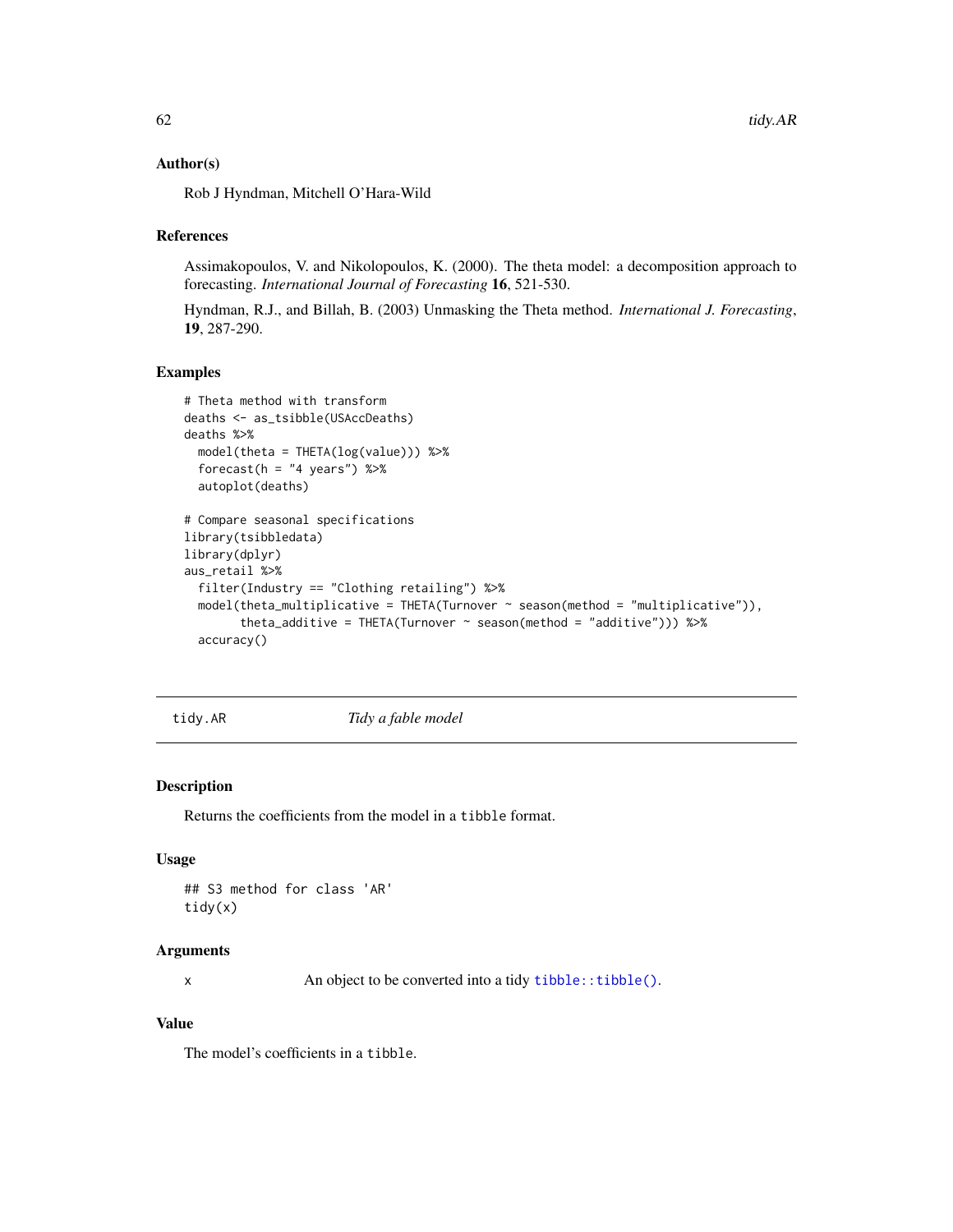# tidy.ARIMA 63

# Examples

```
as_tsibble(lh) %>%
  model(AR(value ~ order(3))) %>%
  tidy()
```
tidy.ARIMA *Tidy a fable model*

# Description

Returns the coefficients from the model in a tibble format.

# Usage

## S3 method for class 'ARIMA' tidy(x, ...)

# Arguments

| $\mathsf{x}$ | An object to be converted into a tidy $tibble::tibble()$ . |
|--------------|------------------------------------------------------------|
| $\cdots$     | Additional arguments to tidying method.                    |

# Value

The model's coefficients in a tibble.

# Examples

```
USAccDeaths %>%
  as_tsibble() %>%
  model(arima = ARIMA(log(value) ~ pdq(0, 1, 1) + PDQ(0, 1, 1))) %>%
  tidy()
```
tidy.croston *Tidy a fable model*

# Description

Returns the coefficients from the model in a tibble format.

### Usage

## S3 method for class 'croston' tidy $(x, \ldots)$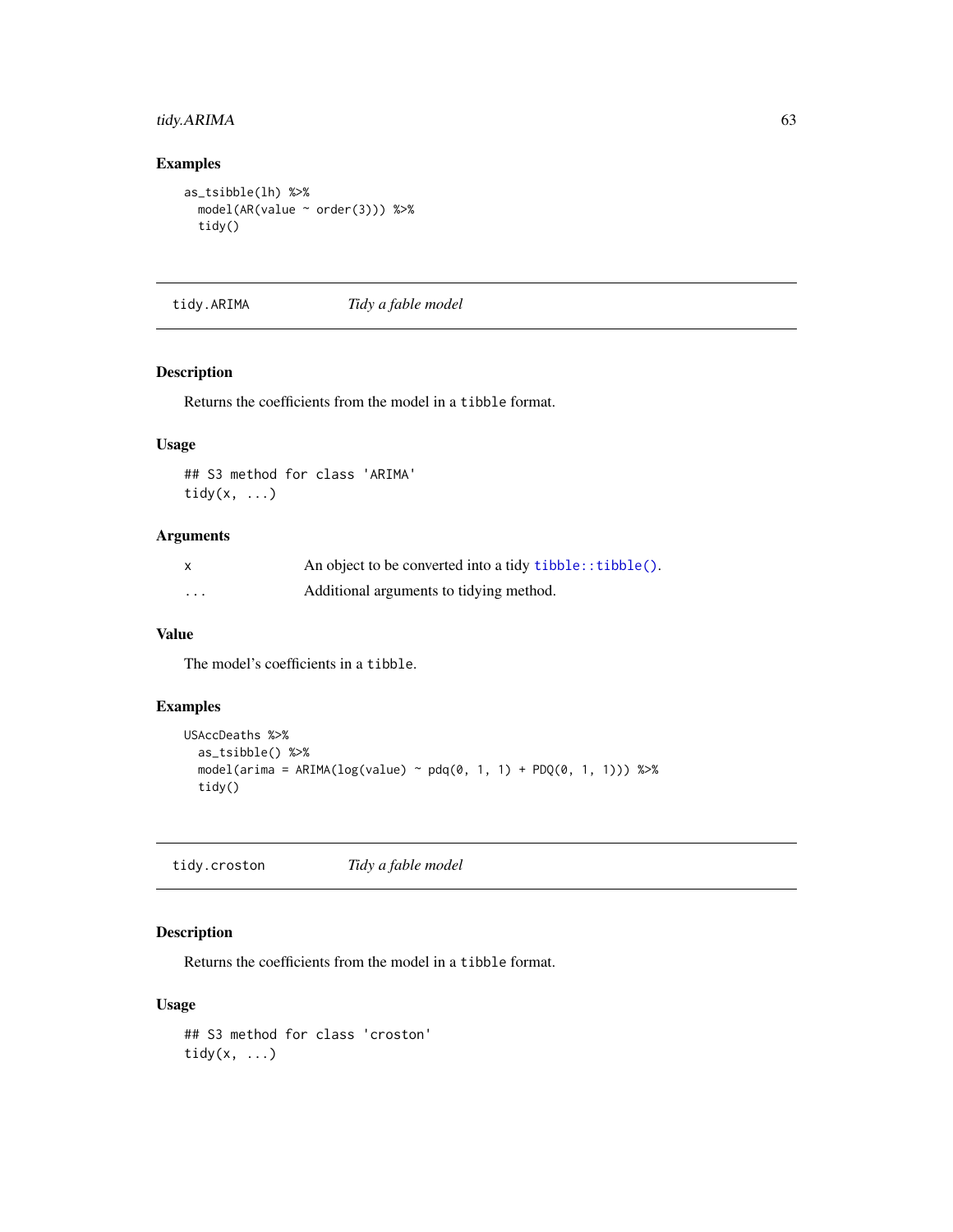# Arguments

| X        | An object to be converted into a tidy tibble:: tibble(). |
|----------|----------------------------------------------------------|
| $\cdots$ | Additional arguments to tidying method.                  |

# Value

The model's coefficients in a tibble.

# Examples

```
library(tsibble)
sim_poisson <- tsibble(
  time = yearmonth("2012 Dec") + seq_len(24),
  count = \text{rpois}(24, \text{ lambda} = 0.3),index = time
\lambdasim_poisson %>%
  model(CROSTON(count)) %>%
  tidy()
```
tidy.ETS *Tidy a fable model*

### Description

Returns the coefficients from the model in a tibble format.

### Usage

## S3 method for class 'ETS' tidy $(x, \ldots)$ 

# Arguments

|   | An object to be converted into a tidy $tibble::tibble()$ . |
|---|------------------------------------------------------------|
| . | Additional arguments to tidying method.                    |

# Value

The model's coefficients in a tibble.

```
as_tsibble(USAccDeaths) %>%
 model(test = ETS(log(value) \sim season("A"))) %>%
 tidy()
```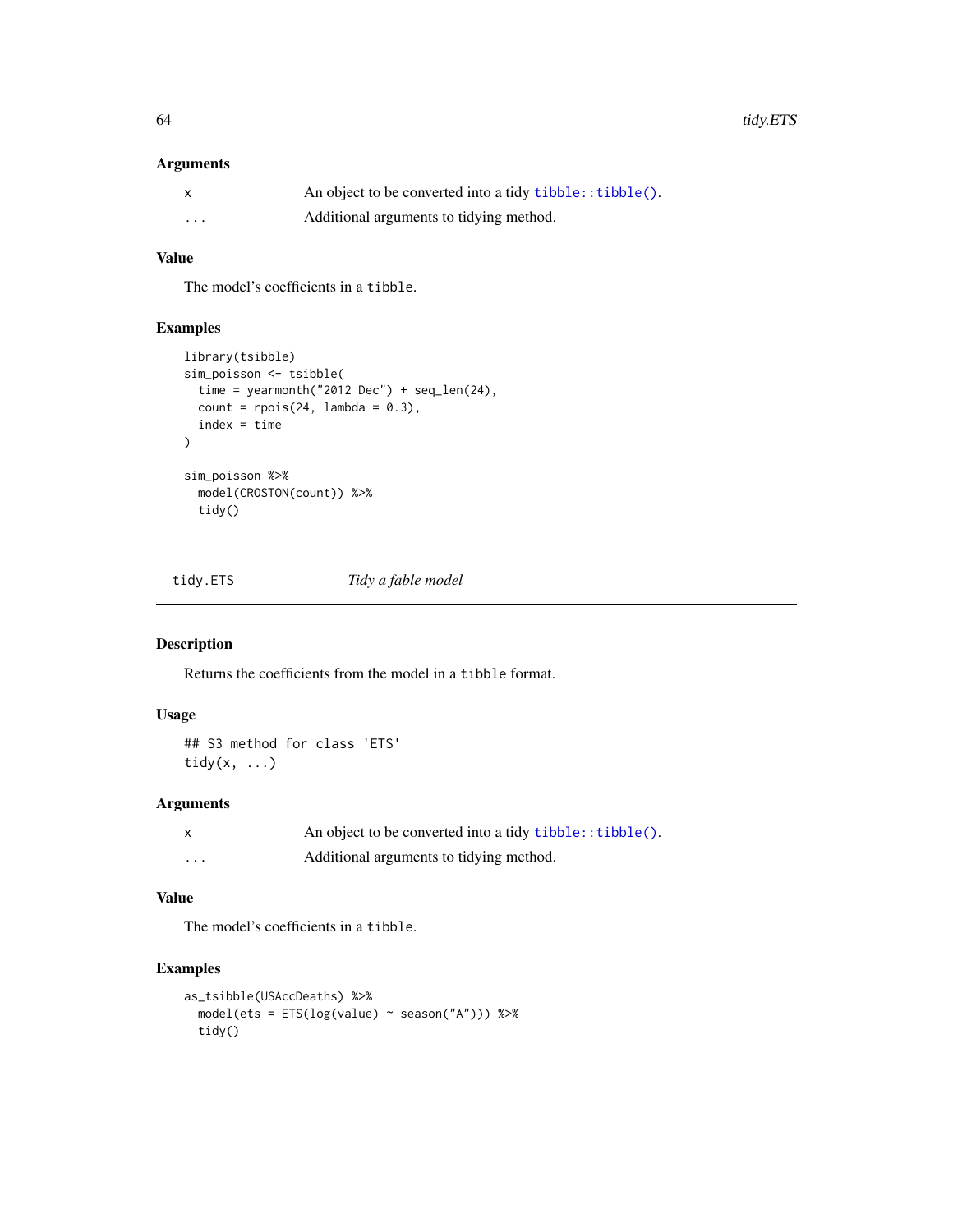Returns the coefficients from the model in a tibble format.

# Usage

## S3 method for class 'fable\_theta' tidy(x, ...)

# Arguments

|   | An object to be converted into a tidy tibble:: tibble(). |
|---|----------------------------------------------------------|
| . | Additional arguments to tidying method.                  |

# Value

The model's coefficients in a tibble.

# Examples

```
USAccDeaths %>%
  as_tsibble() %>%
  model( \text{arima} = \text{ARIMA}(\text{log}(\text{value}) \sim \text{pdq}(0, 1, 1) + \text{PDQ}(0, 1, 1))) %>%
  tidy()
```
tidy.model\_mean *Tidy a fable model*

# Description

Returns the coefficients from the model in a tibble format.

# Usage

## S3 method for class 'model\_mean' tidy $(x, \ldots)$ 

# Arguments

|   | An object to be converted into a tidy $tibble::tibble()$ . |
|---|------------------------------------------------------------|
| . | Additional arguments to tidying method.                    |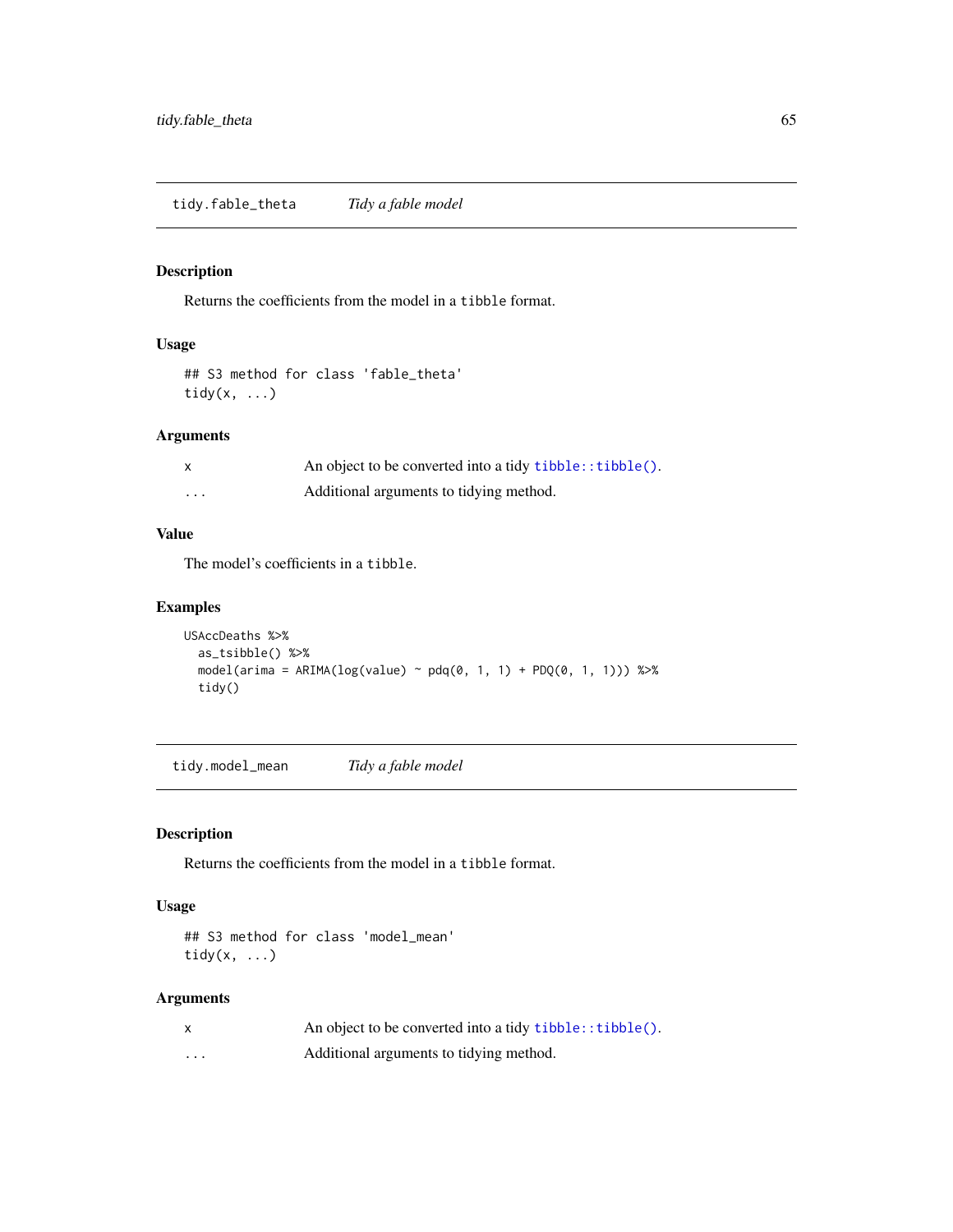# Value

The model's coefficients in a tibble.

# Examples

```
library(tsibbledata)
vic_elec %>%
  model(avg = MEAN(Demand)) %>%
  tidy()
```
tidy.NNETAR *Tidy a fable model*

# Description

Returns the coefficients from the model in a tibble format.

# Usage

## S3 method for class 'NNETAR' tidy $(x, \ldots)$ 

# Arguments

| X        | An object to be converted into a tidy tibble:: tibble(). |
|----------|----------------------------------------------------------|
| $\cdots$ | Additional arguments to tidying method.                  |

# Value

The model's coefficients in a tibble.

```
as_tsibble(airmiles) %>%
  model(nn = NNETAR(box_cox(value, 0.15))) %>%
  tidy()
```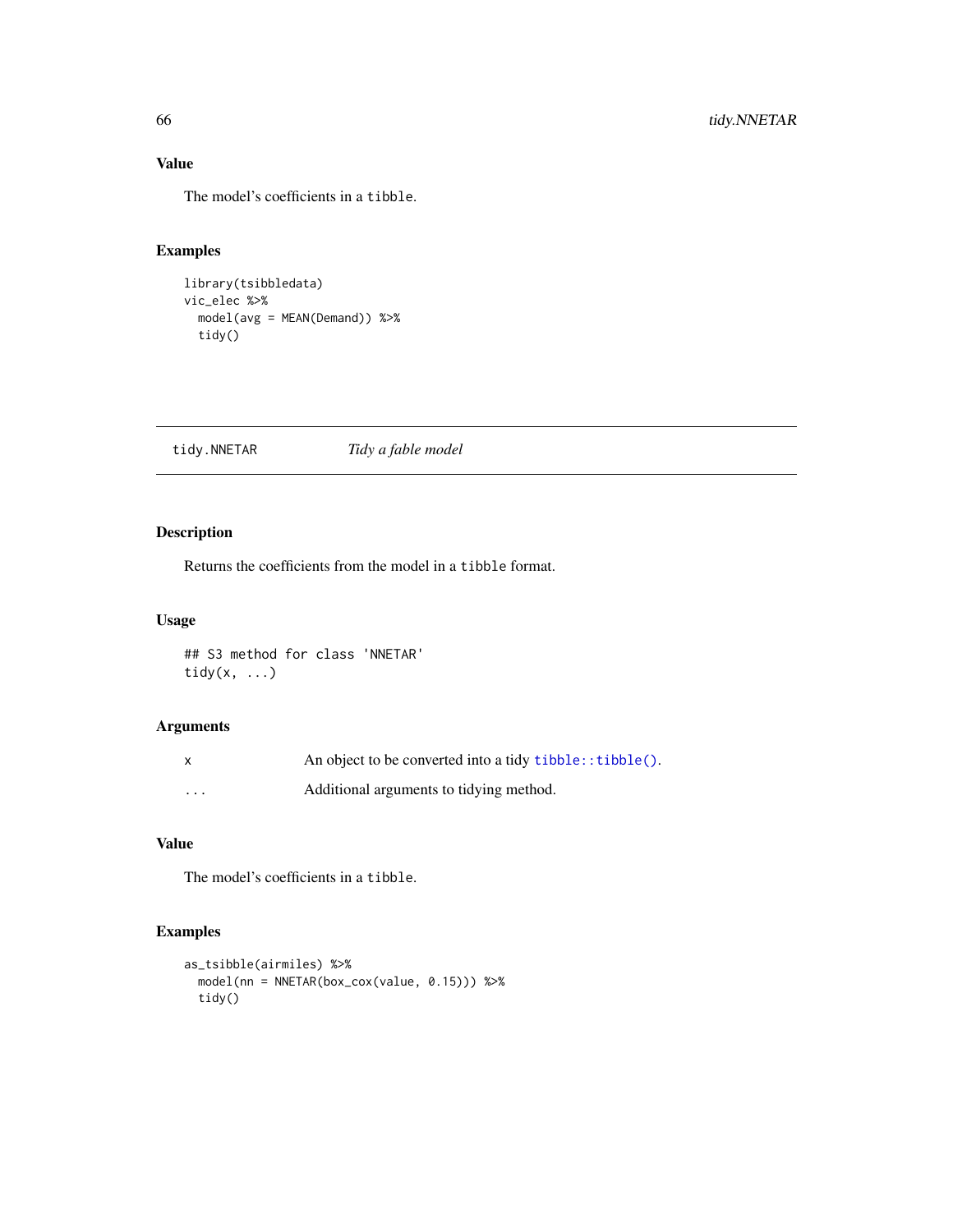Returns the coefficients from the model in a tibble format.

# Usage

## S3 method for class 'RW' tidy(x, ...)

# Arguments

|                         | An object to be converted into a tidy tibble:: tibble(). |
|-------------------------|----------------------------------------------------------|
| $\cdot$ $\cdot$ $\cdot$ | Additional arguments to tidying method.                  |

# Value

The model's coefficients in a tibble.

# Examples

```
as_tsibble(Nile) %>%
  model(NAIVE(value)) %>%
  tidy()
library(tsibbledata)
aus_production %>%
  model(snaive = SNAIVE(Beer ~ lag("year"))) %>%
  tidy()
```
tidy.TSLM *Tidy a fable model*

# Description

Returns the coefficients from the model in a tibble format.

```
## S3 method for class 'TSLM'
tidy(x, \ldots)
```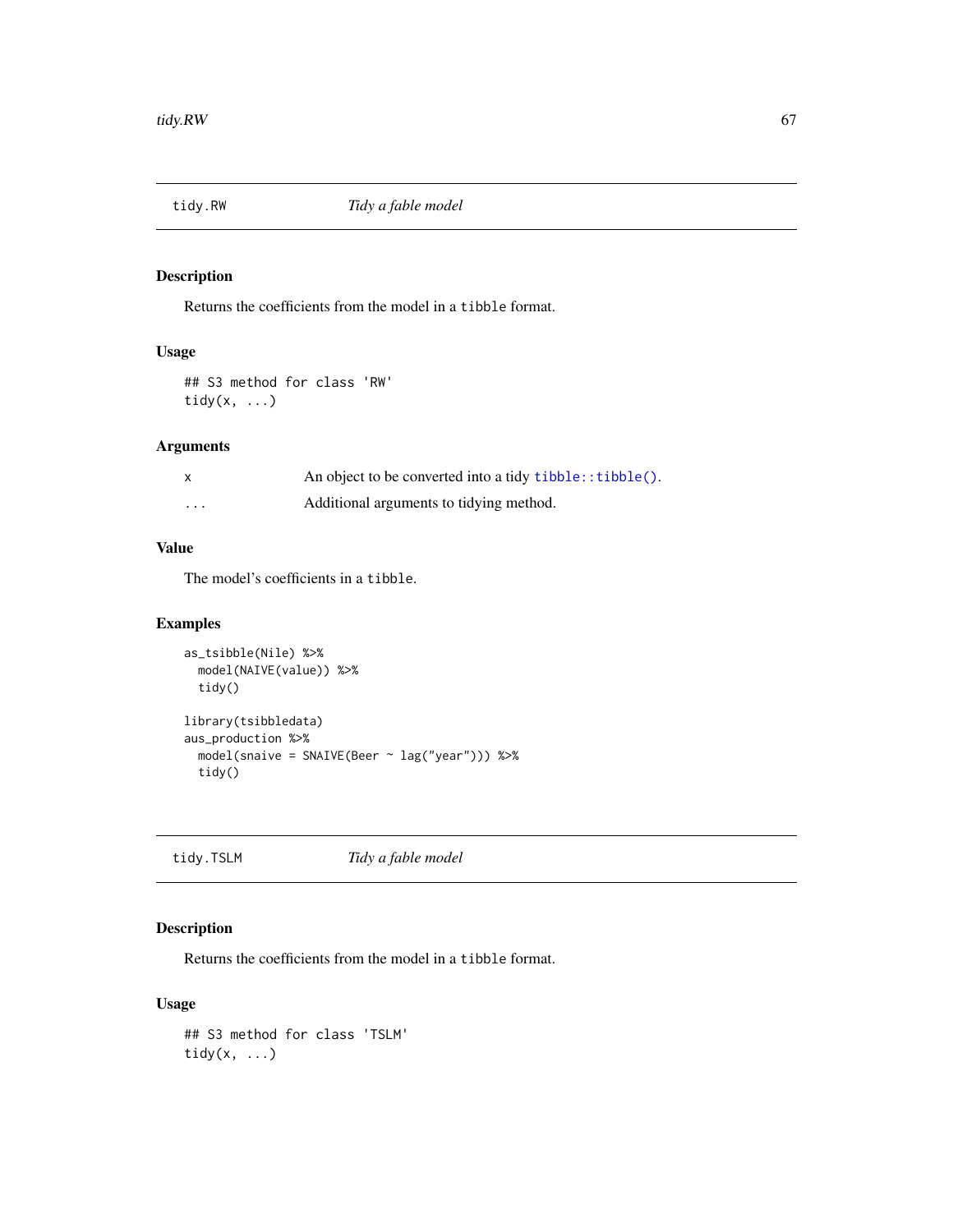# Arguments

| X        | An object to be converted into a tidy tibble:: tibble(). |
|----------|----------------------------------------------------------|
| $\cdots$ | Additional arguments to tidying method.                  |

# Value

The model's coefficients in a tibble.

### Examples

```
as_tsibble(USAccDeaths) %>%
 model(lm = TSLM(log(value) ~ trend() + season())) %>%
 tidy()
```
tidy.VAR *Tidy a fable model*

# Description

Returns the coefficients from the model in a tibble format.

### Usage

## S3 method for class 'VAR' tidy(x)

# Arguments

x An object to be converted into a tidy [tibble::tibble\(\)](#page-0-0).

# Value

The model's coefficients in a tibble.

```
lung_deaths <- cbind(mdeaths, fdeaths) %>%
 as_tsibble(pivot_longer = FALSE)
lung_deaths %>%
 model(VAR(vars(mdeaths, fdeaths) ~ AR(3))) %>%
 tidy()
```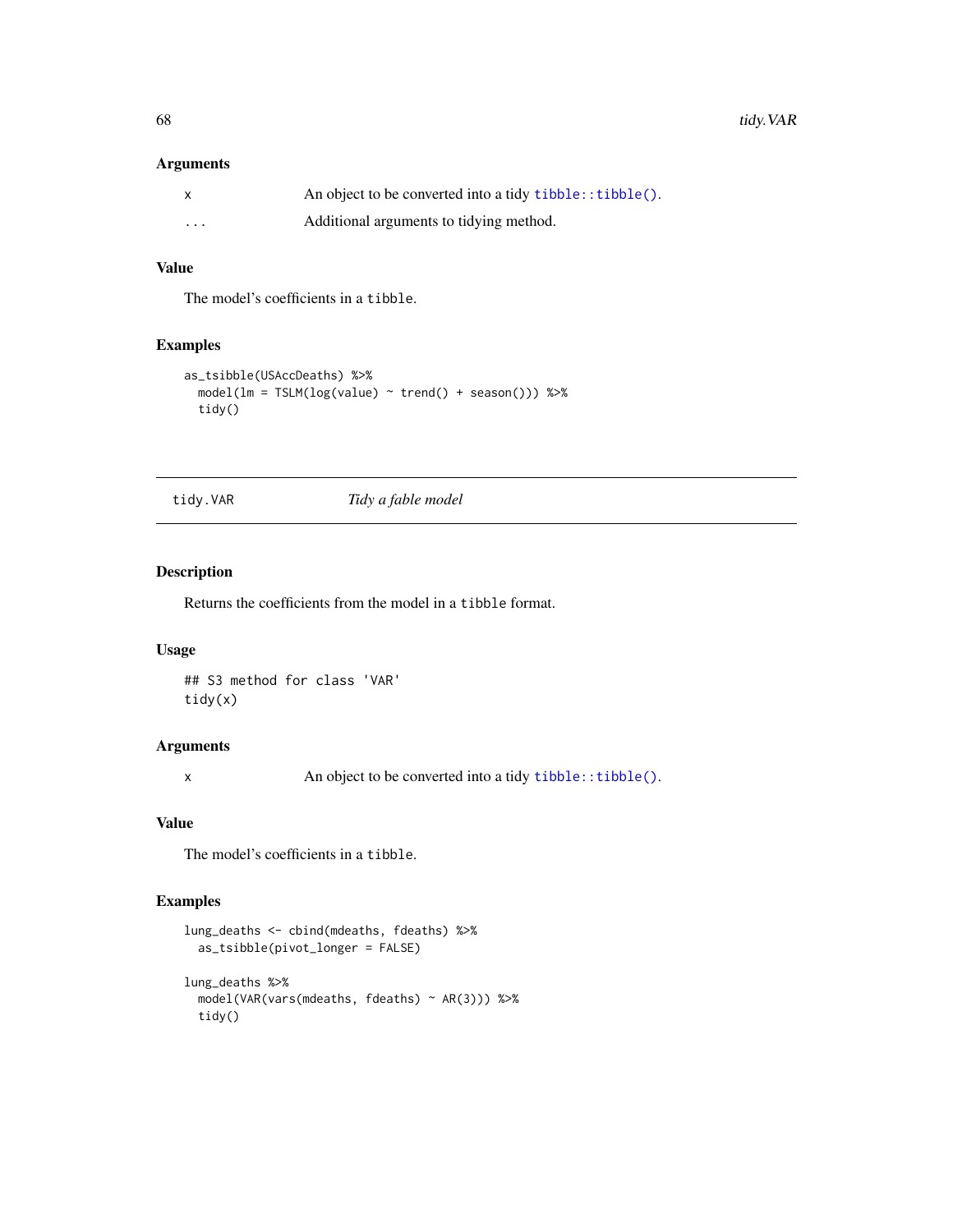The model formula will be handled using  $stats::model.matrix()$ , and so the the same approach to include interactions in stats:: $lm()$  applies when specifying the formula. In addition to [stats::lm\(\)](#page-0-0), it is possible to include [common\\_xregs](#page-7-0) in the model formula, such as trend(), season(), and fourier().

### Usage

TSLM(formula)

### Arguments

formula Model specification.

#### Value

A model specification.

#### Specials

xreg: Exogenous regressors can be included in an ARIMA model without explicitly using the xreg() special. Common exogenous regressor specials as specified in [common\\_xregs](#page-7-0) can also be used. These regressors are handled using [stats::model.frame\(\)](#page-0-0), and so interactions and other functionality behaves similarly to [stats::lm\(\)](#page-0-0).

xreg(...)

 $\ldots$  Bare expressions for the exogenous regressors (such as  $\log(x)$ )

### See Also

```
stats::lm()stats::model.matrix()Forecasting: Principles and Practices, Time series regres-
sion models (chapter 6)
```

```
as_tsibble(USAccDeaths) %>%
 model(lm = TSLM(log(value) \sim trend() + season())library(tsibbledata)
olympic_running %>%
 model(TSLM(Time ~ trend())) %>%
  interpolate(olympic_running)
```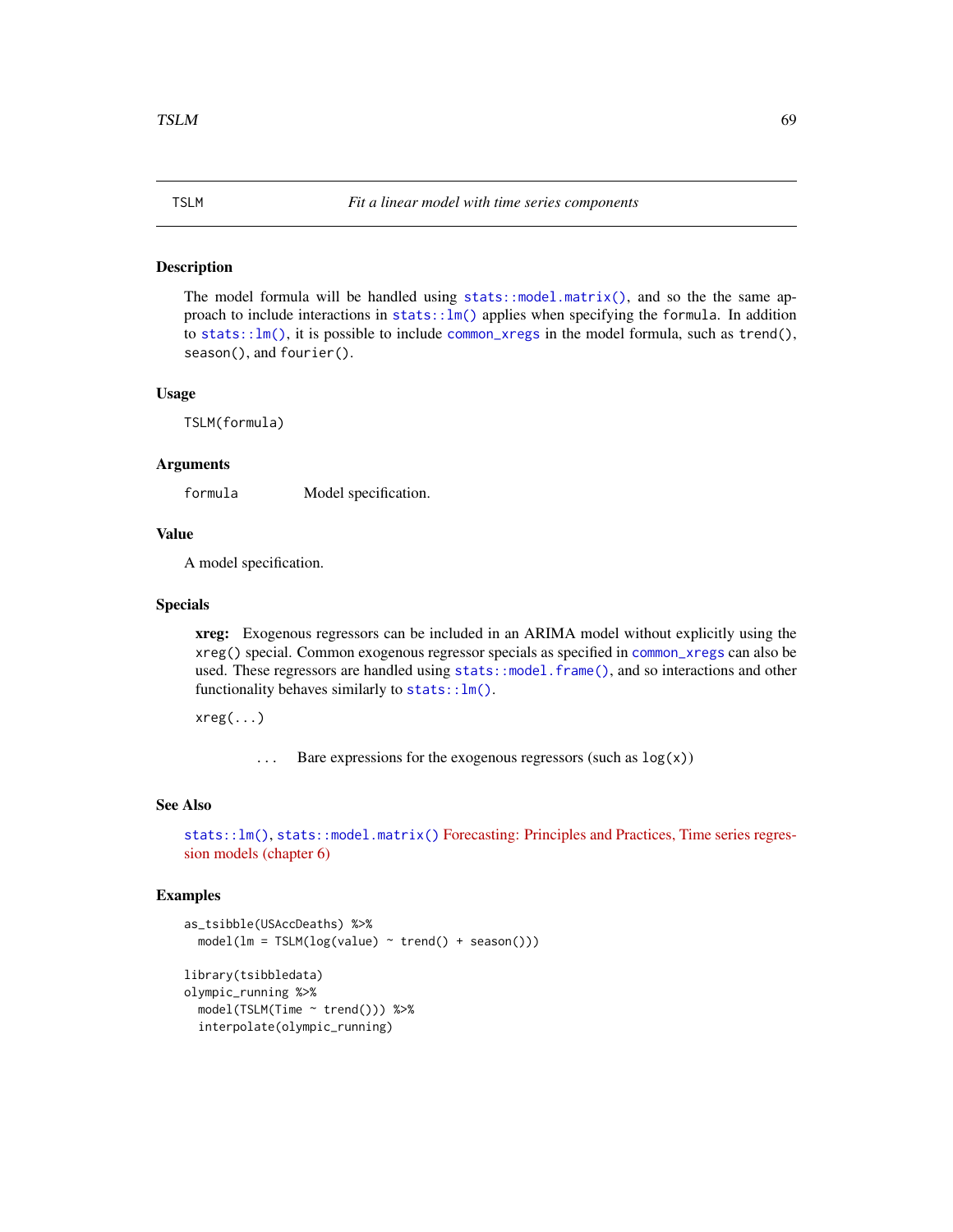By default, a kpss test (via [feasts::unitroot\\_kpss\(\)](#page-0-0)) will be performed for testing the required first order differences, and a test of the seasonal strength (via [feasts::feat\\_stl\(\)](#page-0-0) seasonal\_strength) being above the 0.64 threshold is used for determining seasonal required differences.

#### Usage

```
unitroot_options(
  ndiffs_alpha = 0.05,
  nsdiffs_alpha = 0.05,
  ndiffs_pvalue = ~feasts::unitroot_kpss(.)["kpss_pvalue"],
  nsdiffs_pvalue = ur_seasonal_strength(0.64)
\lambda
```
### Arguments

```
ndiffs_alpha, nsdiffs_alpha
                   The level for the test specified in the pval functions. As long as pval < alpha,
                   differences will be added.
ndiffs_pvalue, nsdiffs_pvalue
                   A function (or lambda expression) that provides a p-value for the unit root test.
                   As long as pval < alpha, differences will be added.
                   For the function for the seasonal p-value, the seasonal period will be provided
                   as the .period argument to this function. A vector of data to test is available as
                   . or .x.
```
#### Value

A list of parameters

| VAR | Estimate a VAR model |
|-----|----------------------|
|     |                      |

### **Description**

Searches through the vector of lag orders to find the best VAR model which has lowest AIC, AICc or BIC value. It is implemented using OLS per equation.

```
VAR(formula, ic = c("aicc", "aic", "bic"), ...)
```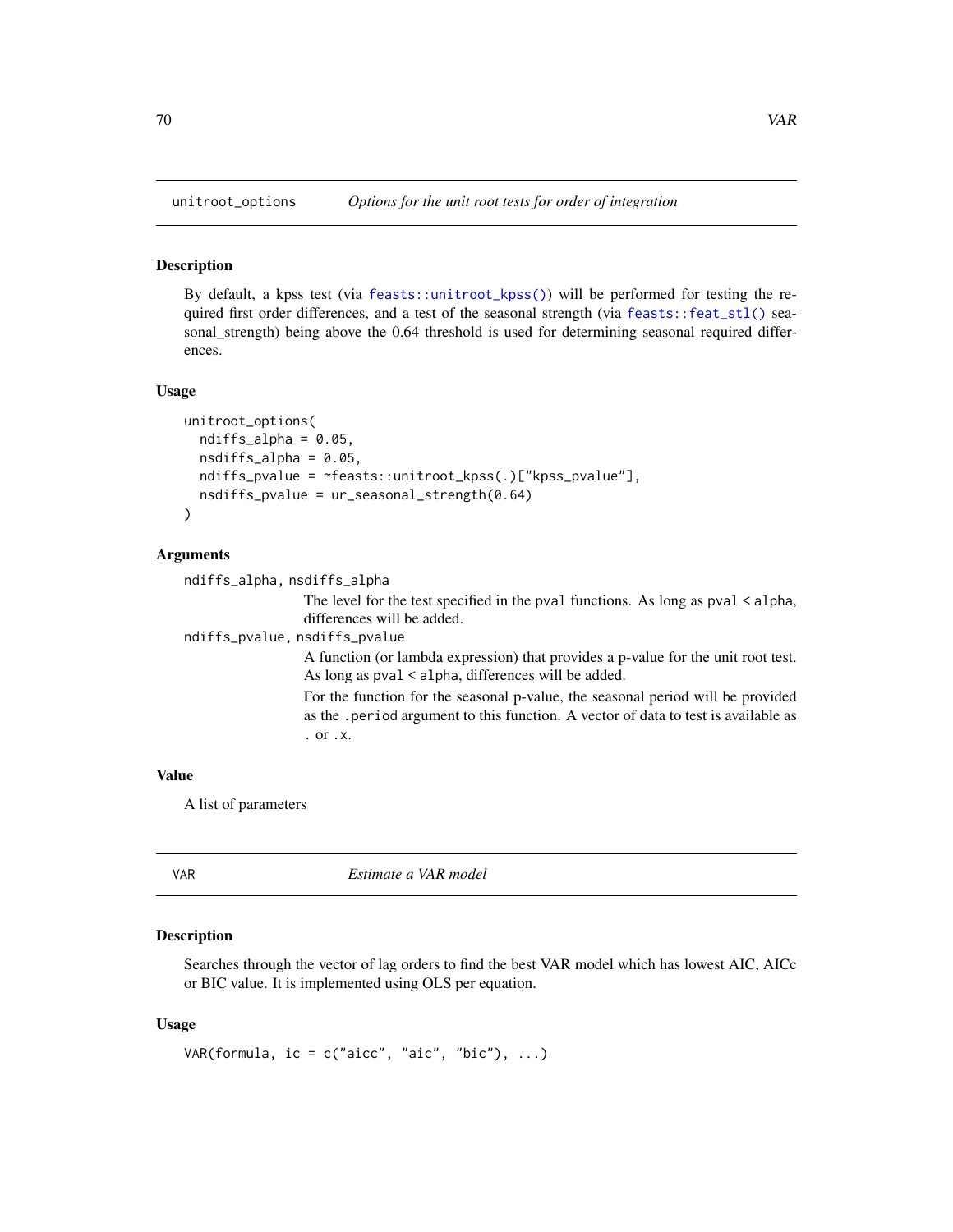### $VAR$  71

### **Arguments**

| formula | Model specification (see "Specials" section).          |
|---------|--------------------------------------------------------|
| ic      | The information criterion used in selecting the model. |
| $\cdot$ | Further arguments for arima                            |

# Details

Exogenous regressors and [common\\_xregs](#page-7-0) can be specified in the model formula.

#### Value

A model specification.

### Specials

pdq: The AR special is used to specify the lag order for the auto-regression.

 $AR(p = 0:5)$ 

p The order of the auto-regressive (AR) terms. If multiple values are provided, the one which minimises ic will be chosen.

xreg: Exogenous regressors can be included in an ARIMA model without explicitly using the xreg() special. Common exogenous regressor specials as specified in [common\\_xregs](#page-7-0) can also be used. These regressors are handled using [stats::model.frame\(\)](#page-0-0), and so interactions and other functionality behaves similarly to  $stats::lm()$ .

The inclusion of a constant in the model follows the similar rules to stats:: $lm()$ , where including 1 will add a constant and 0 or -1 will remove the constant. If left out, the inclusion of a constant will be determined by minimising ic.

 $xreg(...)$ 

... Bare expressions for the exogenous regressors (such as log(x))

# See Also

[Forecasting: Principles and Practices, Vector autoregressions \(section 11.2\)](https://otexts.com/fpp2/VAR.html)

```
lung_deaths <- cbind(mdeaths, fdeaths) %>%
 as_tsibble(pivot_longer = FALSE)
fit <- lung_deaths %>%
 model(VAR(vars(mdeaths, fdeaths) ~ AR(3)))
```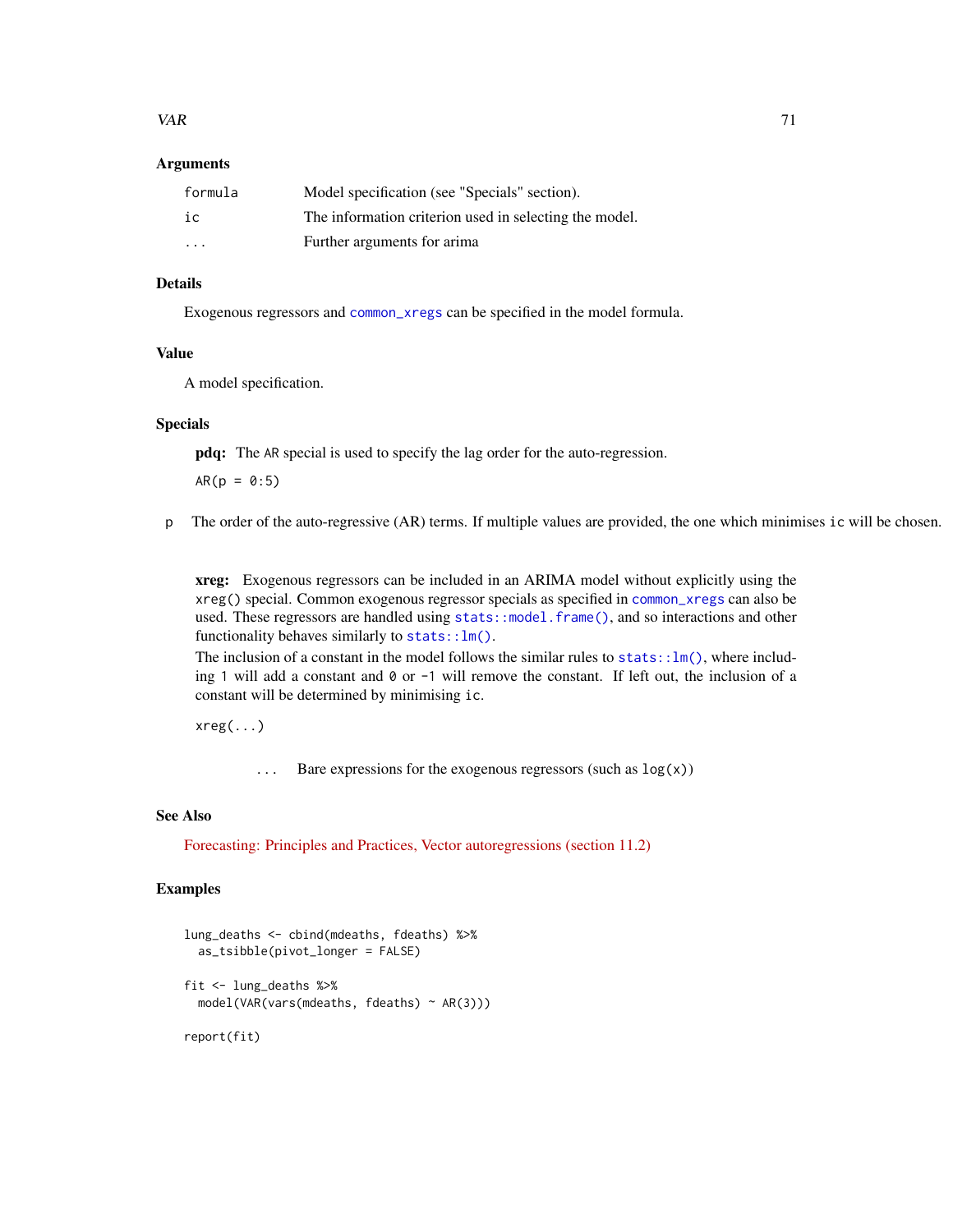fit %>% forecast() %>% autoplot(lung\_deaths)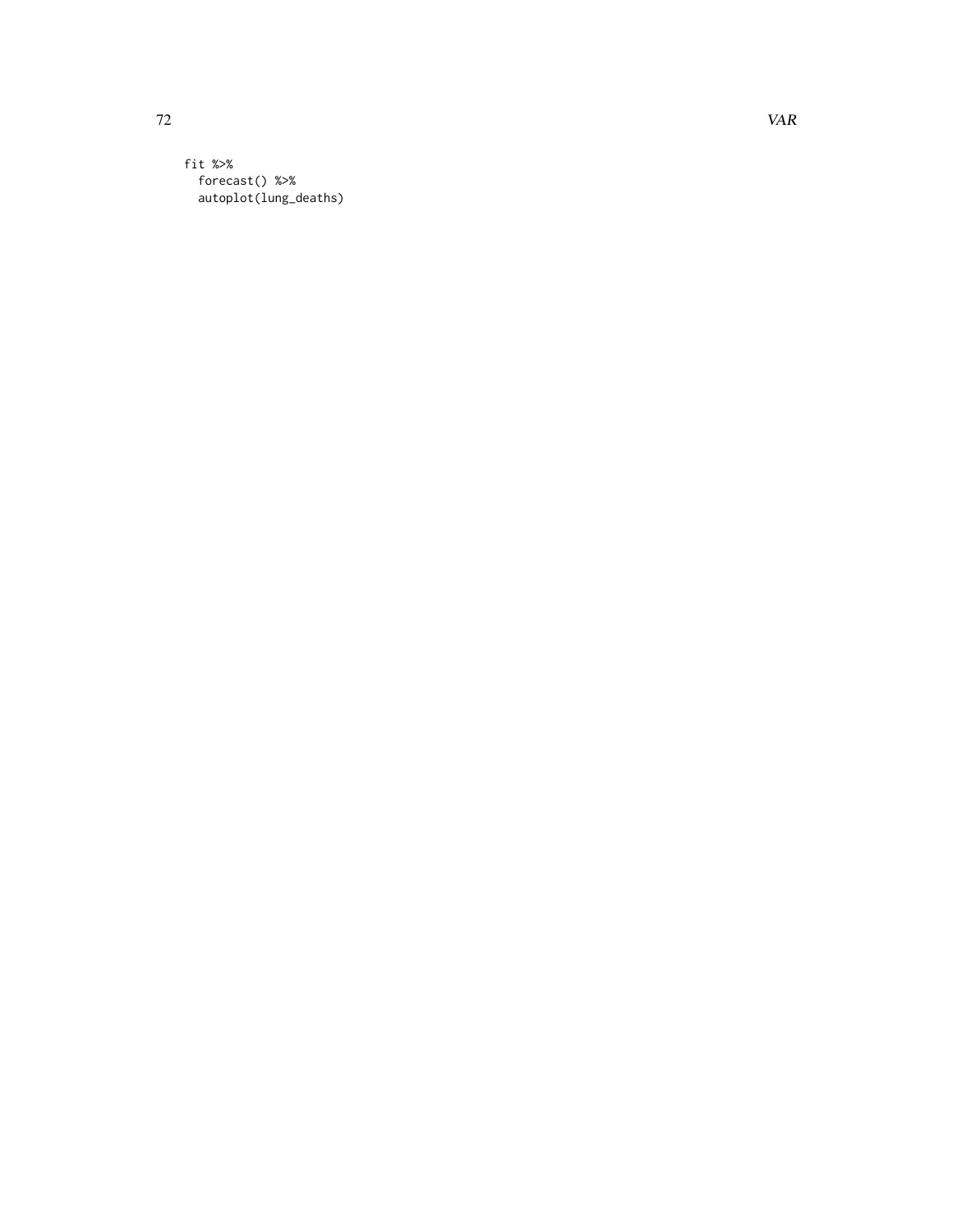## Index

∗ datasets common\_xregs, [8](#page-7-0) AR, [4](#page-3-0) ARIMA, [5](#page-4-0) breusch\_godfrey, [8](#page-7-0) common\_xregs, *[4](#page-3-0)*, *[7](#page-6-0)*, [8,](#page-7-0) *[46](#page-45-0)*, *[69](#page-68-0)*, *[71](#page-70-0)* components.ETS, [9](#page-8-0) CROSTON, [10](#page-9-0) ETS, [11](#page-10-0) fabletools::dable(), *[9](#page-8-0)* fabletools::forecast.mdl\_df(), *[21–](#page-20-0)[32](#page-31-0)*, *[34,](#page-33-0) [35](#page-34-0)*, *[42](#page-41-0)[–44](#page-43-0)*, *[47–](#page-46-0)[52](#page-51-0)* fabletools::generate.mdl\_df, *[31–](#page-30-0)[36](#page-35-0)* fabletools::interpolate(), *[13](#page-12-0)* feasts::feat\_stl(), *[70](#page-69-0)* feasts::unitroot\_kpss(), *[70](#page-69-0)* fitted.AR, [14](#page-13-0) fitted.ARIMA, [15](#page-14-0) fitted.croston, [15](#page-14-0) fitted.ETS, [16](#page-15-0) fitted.fable\_theta, [17](#page-16-0) fitted.model\_mean, [17](#page-16-0) fitted.NNETAR, [18](#page-17-0) fitted.RW, [19](#page-18-0) fitted.TSLM, [19](#page-18-0) fitted.VAR, [20](#page-19-0) forecast.AR, [21](#page-20-0) forecast.ARIMA, [22](#page-21-0) forecast.croston, [23](#page-22-0) forecast.ETS, [23](#page-22-0) forecast.fable\_theta, [24](#page-23-0) forecast.model\_mean, [25](#page-24-0) forecast.NNETAR, [26](#page-25-0) forecast.RW, [27](#page-26-0) forecast.TSLM, [29](#page-28-0) forecast.VAR, [30](#page-29-0)

forecast::Arima(), *[6](#page-5-0)* generate.AR, [31](#page-30-0) generate.ARIMA, [31](#page-30-0) generate.ETS, [32](#page-31-0) generate.model\_mean, [33](#page-32-0) generate.NNETAR, [34](#page-33-0) generate.RW, [34](#page-33-0) generate.TSLM, [35](#page-34-0) glance.AR, [36](#page-35-0) glance.ARIMA, [37](#page-36-0) glance.ETS, [37](#page-36-0) glance.fable\_theta, [38](#page-37-0) glance.model\_mean, [39](#page-38-0) glance.NNETAR, [39](#page-38-0) glance.RW, [40](#page-39-0) glance.TSLM, [41](#page-40-0) glance.VAR, [41](#page-40-0) interpolate.ARIMA, [42](#page-41-0) interpolate.model\_mean, [43](#page-42-0) interpolate.TSLM, [44](#page-43-0) lmtest::bgtest(), *[8](#page-7-0)* MEAN, [44](#page-43-0) NAIVE *(*RW*)*, [59](#page-58-0) NNETAR, [45](#page-44-0) refit.AR, [47](#page-46-0) refit.ARIMA, [48](#page-47-0) refit.ETS, [49](#page-48-0) refit.model\_mean, [50](#page-49-0) refit.NNETAR, [50](#page-49-0) refit.RW, [51](#page-50-0) refit.TSLM, [52](#page-51-0) report.AR *(*AR*)*, [4](#page-3-0) report.ARIMA *(*ARIMA*)*, [5](#page-4-0) report.ETS *(*ETS*)*, [11](#page-10-0)

report.model\_mean *(*MEAN*)*, [44](#page-43-0)